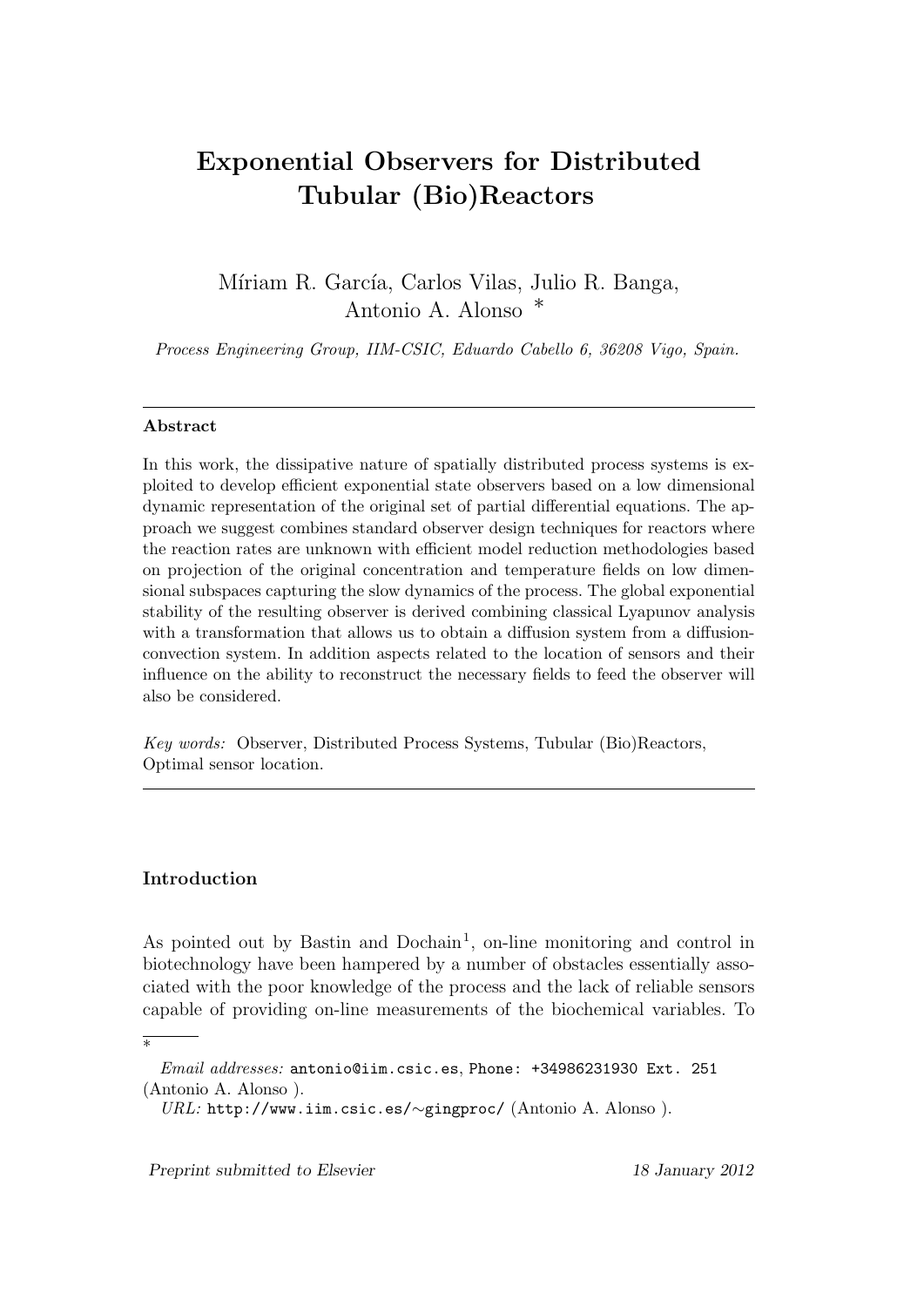overcome these limitations, a theoretical identification framework has been presented by Bastin and Dochain<sup>1</sup>, and extended by Dochain et al.<sup>2</sup>, which exploits the underlying reaction structure and transfer mechanisms of the biotechnological processes to systematically design and implement state or parameter identification schemes. This theory has been extended to particular classes of distributed reactors and bio-reactors 3,4. However, a number of issues and questions related to the spatially distributed nature of this class of systems and convergence analysis still remain open.

In fact, on-line state observation is particularly critical in spatially distributed reactors due to the high dimensionality associated with the dynamic representation. In this class of systems, the mass and energy balances result into a nonlinear set of partial differential equations whose solution usually involves the integration of a large set of ordinary differential equations<sup>5</sup>. In addition the observer must be supplied with on-line state measurements covering the whole spatial domain which are usually unavailable due to the limited number of sensors<sup> $4,6,7$ </sup>.

In order to overcome these issues, we develop a generalized version of the state observer proposed by Bastin and  $Dochain<sup>1</sup>$  for distributed tubular reactors, proving the exponential convergence of the error depending on the design parameters via Lyapunov analysis. In addition, the results developed by Alonso and co-workers<sup>8,9</sup> are adapted to exploit the dissipative nature of diffusionconvection reaction systems 10,11 and derive an implementation of the observer based on a low dimensional dynamic representation of the original system of partial differential equations. This framework will also be useful in devising a systematic solution to the field reconstruction problem from a limited number of measurements for those states that feed the observer. To that purpose, we use the formalism proposed by García et al.<sup>12</sup> where a generalized version of the optimal sensor problems is formulated by taking advantage of the finite  $element$  method<sup>13</sup>.

The paper is structured as follows: first of all the generalization and error convergence analysis of distributed observers is presented. After this section the model reduction technique is described and applied to the design of lowdimensional observers and state reconstruction schemes from a reduced number of sensors. Moreover, aspects related to the observer behavior under such approximations are studied at the end of the section. Following, Continuous production of gluconic acid will be employed to illustrate and validate these techniques and, finally, the conclusions are summarized.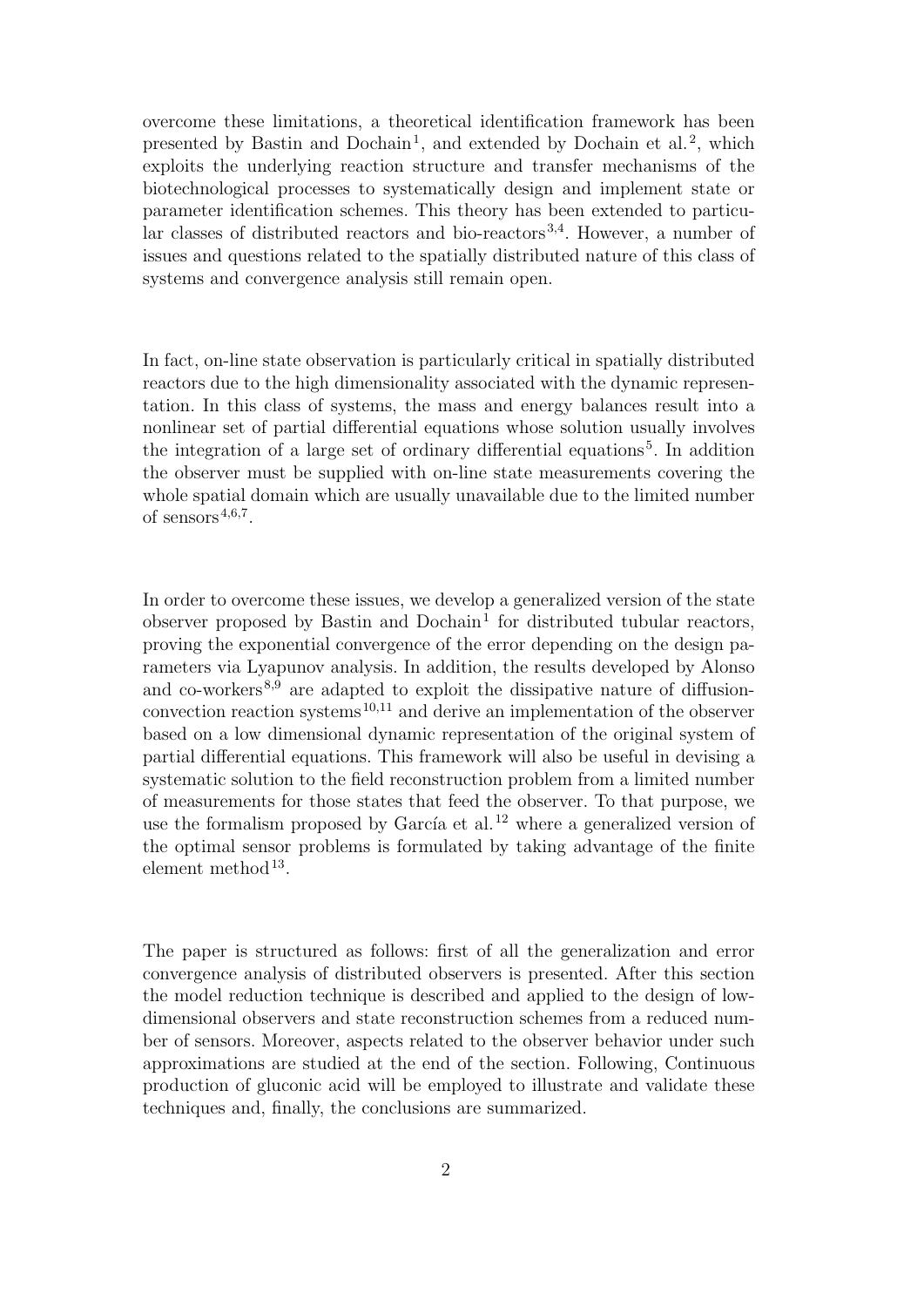## **Observer Design**

As it was pointed out by Dochain<sup>14</sup>, on-line measurements such as dissolved oxygen concentration, temperature or flow rates are usually available whereas, concentrations of biomass and some products and reactants require the use of state observers due to the lack of cheap or reliable on-line sensors. In addition the reaction rates in bioprocesses are usually unknown and classical state estimators such as Luenberger or Kalman observers based on perfect knowledge of the model structure cannot be applied. An observer design that circumvent such limitations was developed by Dochain and co-workers 2,1,14 for stirred tank reactors with asymptotic convergence depending on the dilution rate. The same idea was extended for the case of tubular reactors over the discretized version of the original Partial Differential Equations (PDEs) without going inside the convergence properties <sup>4</sup> . In the next section, we present and adapt this theory to spatially distributed tubular reactors, discuss the physical meaning and prove the exponential convergence.

## *General dynamic representation of tubular reactors*

Tubular reactors are diffusion-convection-reaction systems described by a set of PDEs always transformable to the following general dynamic structure:

$$
\frac{\partial x}{\partial t} = D \frac{\partial^2 x}{\partial \xi^2} - v \frac{\partial x}{\partial \xi} + K \varphi(x) + Q(x^* - x)
$$
(1)

where  $x(t,\xi) \in \mathbb{R}^s$  represents the state vector field as a function of time  $t \in$  $[0, \infty)$  and spatial coordinates  $\xi \in [0, L] \equiv \Omega$  (where *L* is the reactor length).  $v \in \mathbb{R}^+$  denotes flow velocity and  $D, Q \in \mathbb{R}^{s \times s}$  are positive and semi-positive definite diagonal matrices which contain the parameters describing dispersion and exchange with the environment property included in vector  $x^* \in \mathbb{R}^s$ . The kinetic part is described by a vector of nonlinear functions describing reaction rates  $\varphi(x) \in \mathbb{R}^r$  and a full column rank matrix  $K \in \mathbb{R}^{s \times r}$  of yield coefficients<sup>1</sup>. Finally, the description is completed with appropriate boundary and initial conditions, which for tubular reactors with axial dispersion are:

$$
D\frac{\partial x}{\partial \xi} = -v(x^{in} - x) \quad \forall t \in \mathbb{R}^+, \xi = 0,
$$
\n(2a)

$$
\frac{\partial x}{\partial \xi} = 0 \quad \forall t \in \mathbb{R}^+, \xi = L \tag{2b}
$$

$$
and x = x^0 \quad \forall \xi \in [0, L], t = 0 \tag{2c}
$$

where (2a) and (2b) are the so-called Danckwerts boundary conditions with *L* being the longitudinal length of the reactor,  $x^{in}(t) \in \mathbb{R}^s$  the input and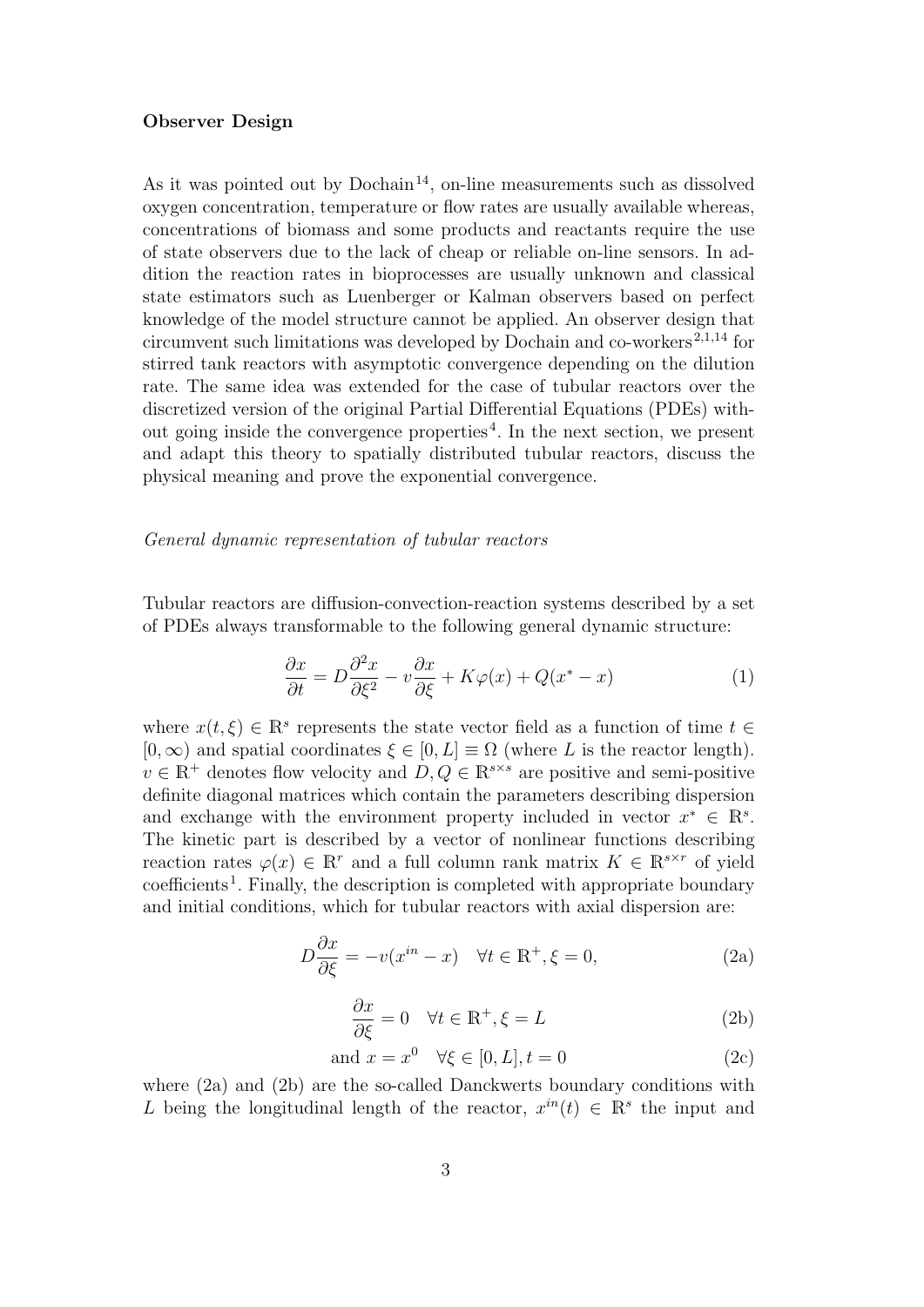$x^0(\xi) \in \mathbb{R}^s$  the initial condition.

We should note that solutions for system (1) with natural boundary conditions (2) can be found in the Sobolev spaces:

$$
H^{0}(\Omega) \equiv L^{2}(\Omega) = \left\{ \mathbf{f} : \Omega \to \mathbb{R} \text{ such as } ||\mathbf{f}||_{\Omega} = \left( \int_{\Omega} \mathbf{f}^{2} d\xi \right)^{1/2} < \infty \right\} \tag{3a}
$$

$$
H^{q}(\Omega) = \left\{ \mathbf{f} \in H^{q-1}(\Omega) : \frac{\mathrm{d}\mathbf{f}}{\mathrm{d}\xi} \in H^{q-1}(\Omega) \right\} \tag{3b}
$$

being  $q = 1, 2, ...$  and where f is a given function over the spatial domain  $\Omega$ and over the boundary Γ.

## *State reconstruction without knowledge of the reaction rates*

The development of distributed state observers which do not require knowledge of the reaction rates relies on the principles of mass and energy conservation which essentially state the existence of some unaltered entities collected on a vector  $\overline{z}$  and related to the state vector *x* by a linear map of the form  $\overline{z} = B^{T}x$ . Since these entities are not produced, neither destroyed by reaction, but only transported through the system, the columns of *B* must form a basis for the null space of  $K^T$  so that  $B^T K = 0$ . We should note that, since K is column full rank  $(r)$ , the dimension of the *K* left null space is  $s - r$ . This fact allows us to define the following partitions in *K* and *B*, respectively:

$$
B^{\mathrm{T}} = [B_e^{\mathrm{T}} | B_m^{\mathrm{T}}] \qquad K^{\mathrm{T}} = [K_e^{\mathrm{T}} | K_m^{\mathrm{T}}]
$$

where  $K_m^{\mathrm{T}} \in \mathbb{R}^{r \times r}$  and  $B_e^{\mathrm{T}} \in \mathbb{R}^{s-r \times s-r}$ . In addition, since  $B^{\mathrm{T}} K = 0$  we also have that:

$$
B_m^{\rm T} = -B_e^{\rm T} K_e K_m^{-1}
$$
 (4)

It should be stressed that the partition of *K*<sup>T</sup> must be chosen in order to matrix  $K_m$  be invertible. On the other hand,  $\overline{z}$  can be written as:

$$
\overline{z} = B^{\mathrm{T}} x = B_e^{\mathrm{T}} x_e + B_m^{\mathrm{T}} x_m \tag{5}
$$

substituting  $(4)$  into  $(5)$  and re-ordering terms, we then get:

$$
\overline{z} = B_e^{\mathrm{T}}(x_e - K_e K_m^{-1} x_m)
$$
\n<sup>(6)</sup>

Finally, by defining  $z = B_e^{-T} \overline{z}$  a new transformation is obtained of the form:

$$
z = x_e + A_o x_m \quad \text{with} \quad A_o = -K_e K_m^{-1} \tag{7}
$$

This transformation, that coincides with the one proposed by Bastin and Dochain<sup>1,4</sup>, determines which states can be observed  $x_e \in \mathbb{R}^{s-r}$  from measurements  $x_m \in \mathbb{R}^r$ , without knowledge of the reaction rates (as shown next,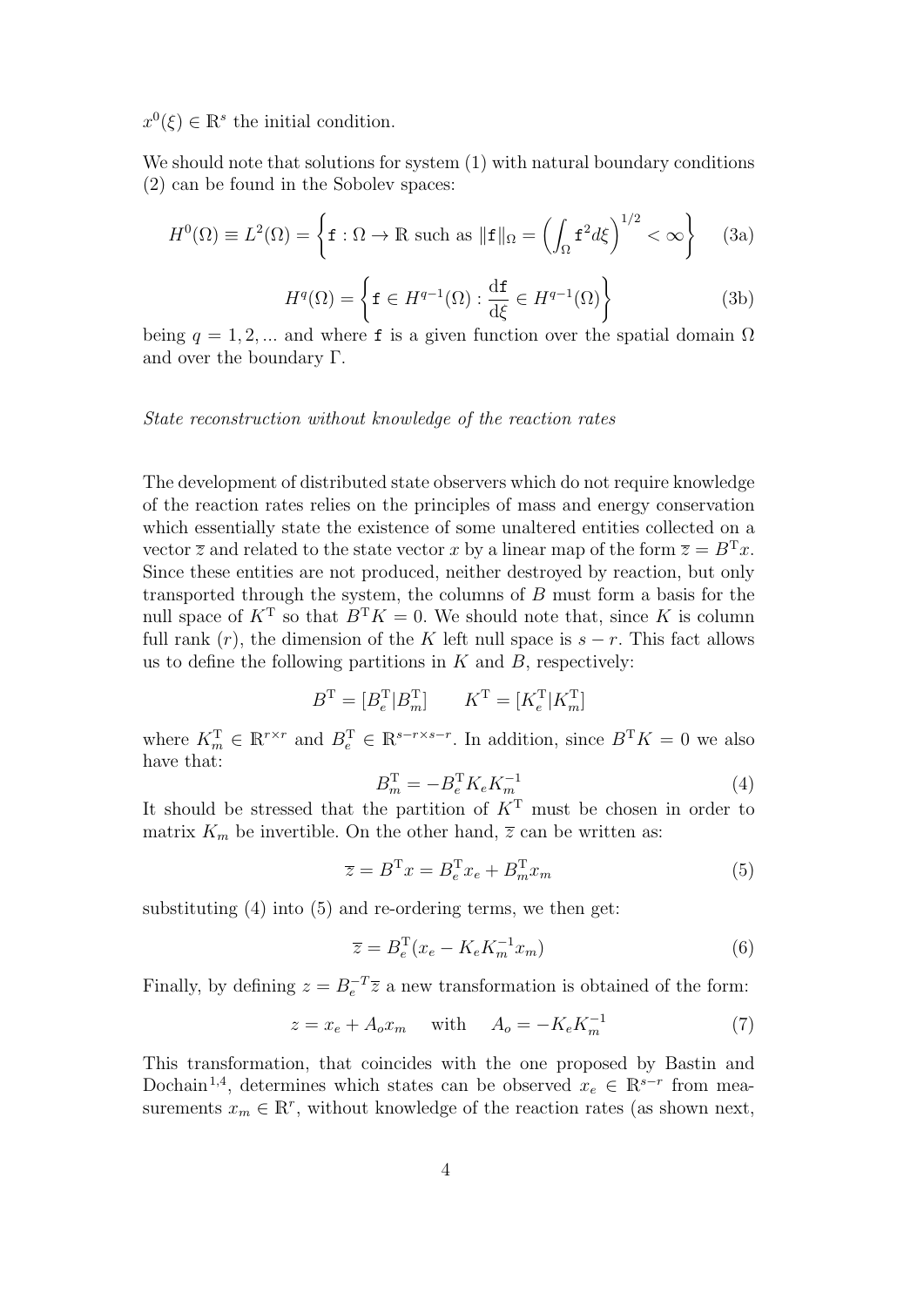the evolution of  $z$  is independent of them), provided that a reliable estimation *z* is at hand. To that purpose, let us re-order and partition the original system as follows:

$$
\frac{\partial x_e}{\partial t} = D_e \frac{\partial^2 x_e}{\partial \xi^2} - v \frac{\partial x_e}{\partial \xi} + K_e \varphi(x) + Q_e(x_e^* - x_e)
$$
 (8a)

$$
\frac{\partial x_m}{\partial t} = D_m \frac{\partial^2 x_m}{\partial \xi^2} - v \frac{\partial x_m}{\partial \xi} + K_m \varphi(x) + Q_m (x_m^* - x_m)
$$
(8b)

with:

$$
D = \begin{bmatrix} D_e & 0 \\ 0 & D_m \end{bmatrix} \quad K = \begin{bmatrix} K_e \\ K_m \end{bmatrix} \quad Q = \begin{bmatrix} Q_e & 0 \\ 0 & Q_m \end{bmatrix}
$$

where  $D_e, Q_e \in \mathbb{R}^{s-r \times s-r}$  and  $D_m, Q_m \in \mathbb{R}^{m \times m}$  are diagonal matrices whereas  $K_e \in \mathbb{R}^{s - r \times r}$  and  $K_m \in \mathbb{R}^{m \times r}$  are full submatrices of *K*.

Applying (7) to (8) and adding and subtracting the terms  $D_e A_o \frac{\partial^2 x_m}{\partial \xi^2} + Q_e A_o (x_m^*$ *x<sub>m</sub>*) in the transformed PDE, and the terms  $v(A_0x_m^{in} + A_0x_m)$  in the transformed boundary condition at  $\xi = 0$ , we obtain the following reaction rate independent set of PDEs for the new states *z*:

$$
\frac{\partial z}{\partial t} = D_e \frac{\partial^2 z}{\partial \xi^2} - v \frac{\partial z}{\partial \xi} - Q_e z + h(x_m, x^*)
$$
(9a)

$$
D_e \frac{\partial z}{\partial \xi} = vz + g(x_m, x^{in}) \quad \forall t \in \mathbb{R}^+, \xi = 0 \tag{9b}
$$

$$
\frac{\partial z}{\partial \xi} = 0 \quad \forall t \in \mathbb{R}^+, \xi = L \tag{9c}
$$

$$
z = z^0 \quad \forall \xi \in [0, L], t = 0 \tag{9d}
$$

with

$$
h(x_m, x^*) = (A_o D_m - D_e A_o) \frac{\partial^2 x_m}{\partial \xi^2} + (A_o Q_m - Q_e A_o)(x_m^* - x_m) + Q_e z^*,
$$
 (9e)

$$
g(x_m, x^{in}) = -v(D_e A_o D_m^{-1} - A_o)(x_m^{in} - x_m) - vz_k^{in},
$$
\n
$$
g(x_m, x^{in}) = -v(D_e A_o D_m^{-1} - A_o)(x_m^{in} - x_m) - vz_k^{in},
$$
\n(9f)

$$
z^* = x_e^* + A_o x_m^*,
$$
  $z^{in} = x_e^{in} + A_o x_m^{in}$  and  $z^0 = x_e^0 + A_o x_m^0$  (9g)

**Remark 1** *When diffusivities in D and transfer coefficients in Q are the same for each state*  $(D = dI \text{ and } Q = qI \text{ where } I \text{ represents the identity matrix}$ *since now*  $h(x_m, x^*)$  and  $g(x_m, x^{in})$  become zero, the dynamic structure of the *reactor is drastically simplified.*

In order to prove the exponential convergence of the error for each observed state, let us re-write the PDE model in the element-wise case with the subindex *k* extended to the dimension of *z* (number of states minus reaction rates):

$$
\frac{\partial z_k}{\partial t} = d_k \frac{\partial^2 z_k}{\partial \xi^2} - v \frac{\partial z_k}{\partial \xi} - q_k z_k + h_k(x_m, x^*)
$$
(10a)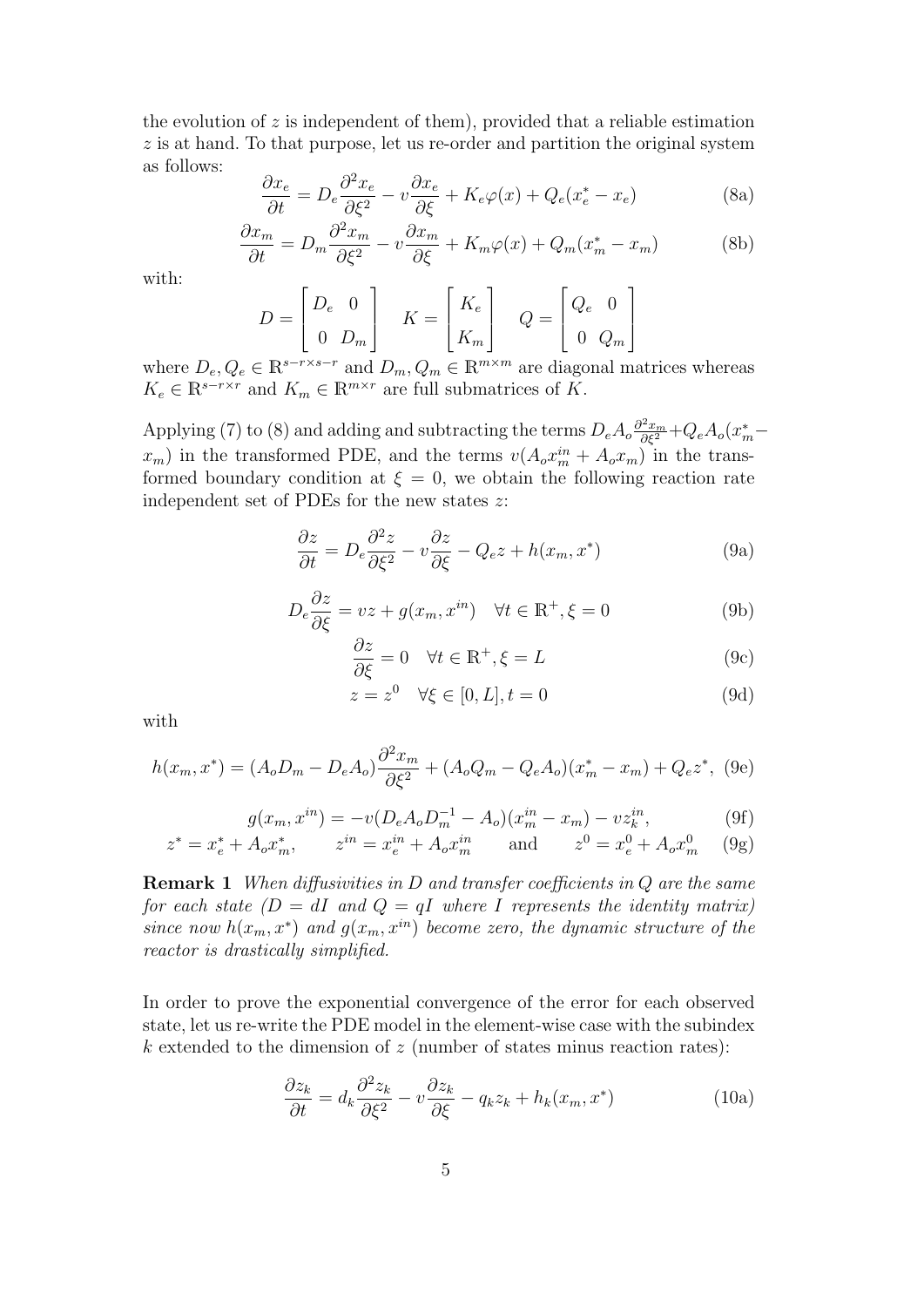$$
d_k \frac{\partial z_k}{\partial \xi} = vz_k + g_k(x_m, x^{in}) \quad \forall t \in \mathbb{R}^+, \xi = 0,
$$
 (10b)

$$
\frac{\partial z_k}{\partial \xi} = 0 \quad \forall t \in \mathbb{R}^+, \xi = L \tag{10c}
$$

$$
z_k = z_k^0 = x_k^0 + A_{ok} x_m^0 \quad \forall \xi \in [0, L], t = 0
$$
\n(10d)

in such a way that the functions  $h_k(x_m, x^*)$  and  $g_k(x_m, x^{in})$  are:

$$
h_k(x_m, x^*) = (A_{ok}D_m - d_kA_{ok})\frac{\partial^2 x_m}{\partial \xi^2} + (A_{ok}Q_m - q_kA_{ok})(x_m^* - x_m) + q_kz_k^*
$$
 (10e)

$$
g_k(x_m, x^{in}) = -v(d_k A_{ok} D_m^{-1} - A_{ok})(x_m^{in} - x_m) - vz_k^{in}
$$
 (10f)

with

$$
z_k^* = x_k^* + A_{ok} x_m^* \quad \text{and} \quad z_k^{in} = x_k^{in} + A_{ok} x_m^{in}
$$
 (10g)

and where *k* denotes the kth row for full matrices  $(A<sub>o</sub>)$  and column vectors  $(z^{in}, z^*, z, x_e^{in}, x_e^*, x_e^0)$  and the kth diagonal element for diagonal matrices (*D, Q*).

Assuming that transport terms are known we have that:

$$
\frac{\partial \hat{z}_k}{\partial t} = d_k \frac{\partial^2 \hat{z}_k}{\partial \xi^2} - v \frac{\partial \hat{z}_k}{\partial \xi} - q_k \hat{z}_k + h_k(x_m, x^*)
$$
(11a)

$$
d_k \frac{\partial \hat{z}_k}{\partial \xi} = v \hat{z}_k + g_k(x_m, x^{in}) \quad \forall t \in \mathbb{R}^+, \xi = 0,
$$
 (11b)

$$
\frac{\partial \hat{z}_k}{\partial \xi} = 0 \quad \forall t \in \mathbb{R}^+, \xi = L \tag{11c}
$$

$$
\widehat{z}_k = \widehat{z}_k^0 = z_k - e_k^0 \quad \forall \xi \in [0, L], t = 0 \tag{11d}
$$

where  $x_m$  represents the measurable states and  $e_k^0 = x_k^0 - \hat{x}_k^0$  are the errors due to the unknown transformed initial condition. Finally each of the observed states  $x_k$  that belong to the vector  $x_e$  is recovered by inverting the transformation (7):

$$
\hat{x}_k = \hat{z}_k - A_{ok} x_m \tag{11e}
$$

The equation describing the error evolution between the real and the observed states as  $e_k = x_k - \hat{x}_k = z_k - \hat{z}_k$  is constructed by combining (10) and (11) so that:

$$
\frac{\partial e_k}{\partial t} = d_k \frac{\partial^2 e_k}{\partial \xi^2} - v \frac{\partial e_k}{\partial \xi} - q_k e_k \tag{12a}
$$

$$
d_k \frac{\partial e_k}{\partial \xi} = v e_k \quad \forall t \in \mathbb{R}^+, \xi = 0,
$$
\n(12b)

$$
\frac{\partial e_k}{\partial \xi} = 0 \quad \forall t \in \mathbb{R}^+, \xi = L \tag{12c}
$$

$$
e_k = e_k^0 \quad \forall \xi \in [0, L], t = 0 \tag{12d}
$$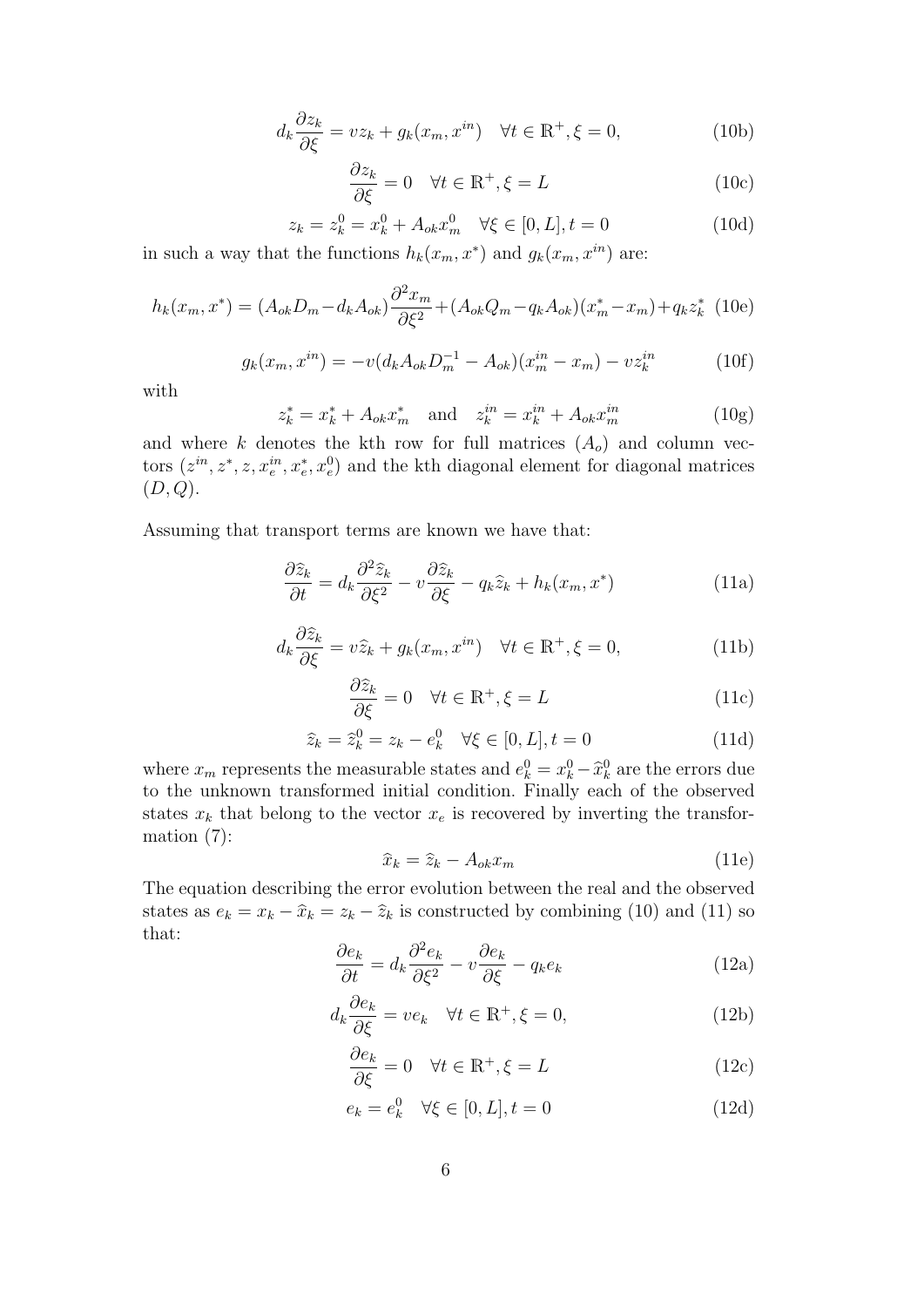The convergence properties of this observation scheme are summarized in the following proposition where integrals over the domain  $\Omega$  and over the boundary Γ are denoted respectively as  $\langle \cdot, \cdot \rangle_{\Omega}$  and  $\langle \cdot, \cdot \rangle_{\Gamma}$ . In order to show convergence, the following result by book of Polyanin (page 59)<sup>16</sup> will be employed.

**Lemma 1** *The following PDE systems:*

$$
\frac{\partial \Upsilon}{\partial t} = d\Delta \Upsilon - \mathbf{v} \cdot \nabla \Upsilon - q\Upsilon + f(\boldsymbol{\xi}, t) \quad and \quad \frac{\partial \overline{\Upsilon}}{\partial t} = d\Delta \overline{\Upsilon} + \exp(\delta t - \boldsymbol{\mu} \cdot \boldsymbol{\xi}) f(\boldsymbol{\xi}, t)
$$

*are related by the transformation:*

$$
\Upsilon = \exp(\boldsymbol{\mu} \cdot \boldsymbol{\xi} - \delta t) \overline{\Upsilon} \quad \boldsymbol{\mu} = \frac{\boldsymbol{v}}{2d} > \boldsymbol{0}, \quad \delta = \frac{v^2}{4d} + q > 0
$$

*where the bold letters denote vectors and*  $\xi = [\xi_1, \xi_2, \xi_3]$ *. Proof:* The demonstration is straightforward by introducing the transforma*tion into the diffusion-convection system and applying the chain rule.*

**Proposition 1** *Let the evolution of*  $z_k$  *and*  $\hat{z}_k$  *be described by (10) and (11), respectively. Then*  $\hat{z}_k$  *will converge exponentially to*  $z_k$  *in the*  $L^2$  *norm.* 

**Proof:** Let us denote for the sake of clarity, the dynamics of each element *e<sup>k</sup>* of the error vector as:

$$
\frac{\partial e(\xi, t)}{\partial t} = d \frac{\partial^2 e(\xi, t)}{\partial \xi^2} - v \frac{\partial e(\xi, t)}{\partial \xi} - q e(\xi, t)
$$
(13a)

$$
d\frac{\partial e(0,t)}{\partial \xi} = ve(0,t), \qquad \frac{\partial e(L,t)}{\partial \xi} = 0, \qquad e(\xi,0) = e^0 \tag{13b}
$$

The state-space description of the PDE system (13) can be re-written as an infinite-dimensional system as follows:

$$
\frac{\mathrm{d}\tilde{e}}{\mathrm{d}t} = A\tilde{e} \quad \tilde{e} = e^0 \text{ for } t = 0 \tag{14}
$$

where *A* is a operator of the form:

$$
A\mathbf{f} := d\frac{\mathrm{d}^2\mathbf{f}}{\mathrm{d}\xi^2} - v\frac{\mathrm{d}\mathbf{f}}{\partial\xi} - q\mathbf{f}
$$

with domain:

$$
\mathbf{D}(A) = \left\{ \mathbf{f} \in H^2(\Omega); d \frac{\mathrm{d}\mathbf{f}(0)}{\mathrm{d}\xi} - v\mathbf{f}(0) = \frac{\mathrm{d}\mathbf{f}(L)}{\mathrm{d}\xi} = 0 \right\}
$$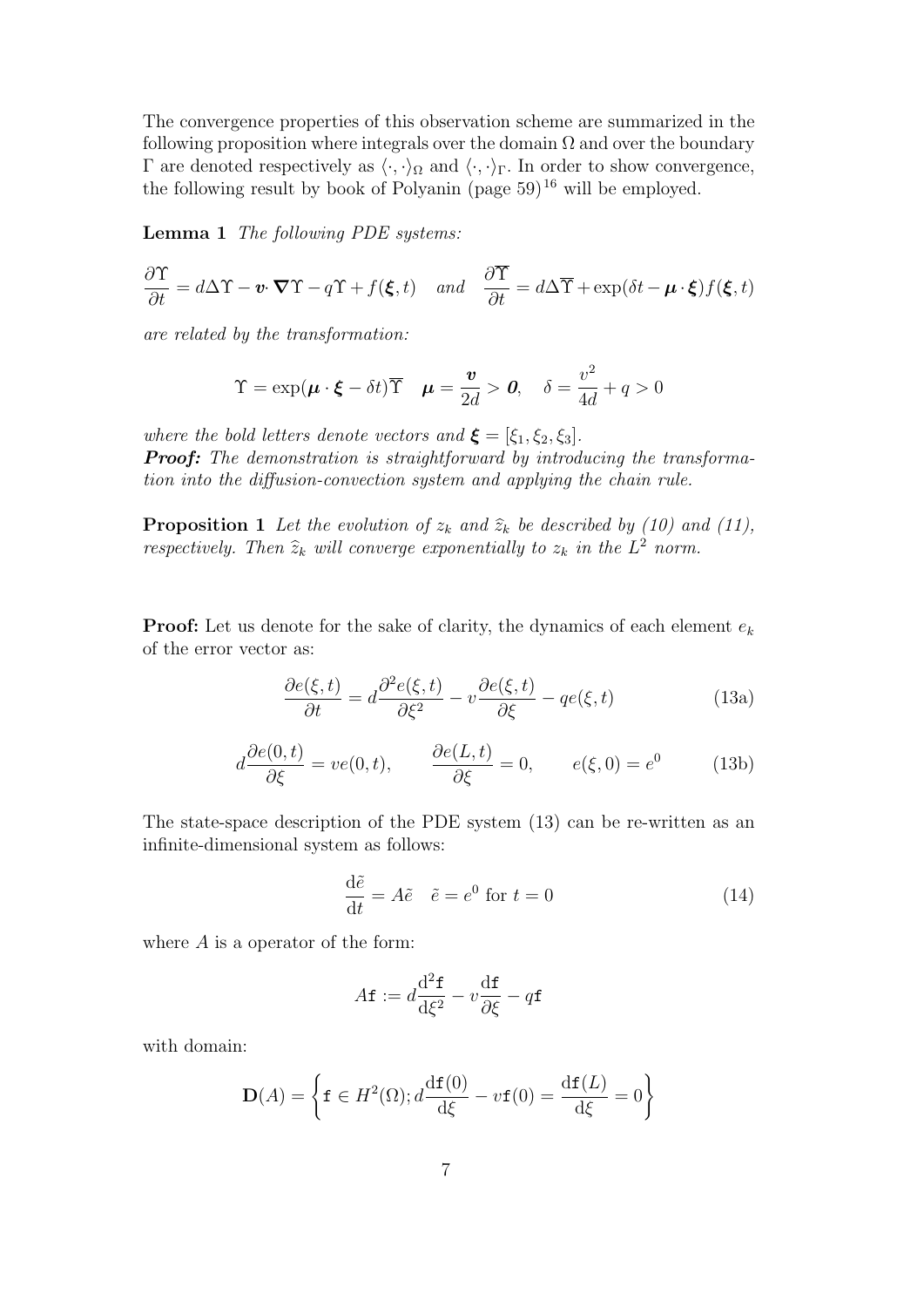By Lemma 1, the error evolution can be expressed as the classical diffusion PDE:

$$
\frac{\partial \overline{e}(\xi, t)}{\partial t} = d \frac{\partial^2 \overline{e}(\xi, t)}{\partial \xi^2}
$$
(15a)

where

$$
e = \exp(\mu \xi - \delta t)\overline{e}
$$
  $\mu = \frac{v}{2d} > 0$ ,  $\delta = \frac{v^2}{4d} + q > 0$  (15b)

with boundary and initial conditions:

$$
\frac{\partial \overline{e}(0,t)}{\partial \xi} = \mu \overline{e}(0,t), \quad \frac{\partial \overline{e}(L,t)}{\partial \xi} = -\mu \overline{e}(L,t), \quad \overline{e}(\xi,0) = \overline{e}^0.
$$
 (15c)

Now, let us define a Lyapunov function  $\mathcal{V} = \frac{1}{2}$  $\frac{1}{2} \langle \overline{e}, \overline{e} \rangle_{\Omega}$  and compute its time derivative along (15a) so that:

$$
\frac{\partial V}{\partial t} = \left\langle \overline{e}, \frac{\partial \overline{e}}{\partial t} \right\rangle_{\Omega} = d \left\langle \overline{e}, \frac{\partial^2 \overline{e}}{\partial \xi^2} \right\rangle_{\Omega} \tag{16}
$$

From the divergence theorem and introducing the boundary conditions (15c), we obtain:

$$
d\left\langle \overline{e}, \frac{\partial^2 \overline{e}}{\partial \xi^2} \right\rangle_{\Omega} = d\left[ \overline{e} \frac{\partial \overline{e}}{\partial \xi} \right]_{0}^{L} - d \left\| \frac{\partial \overline{e}}{\partial \xi} \right\|_{\Omega}^{2} =
$$
  
= 
$$
-d\mu [\overline{e}(L, t)^2 + \overline{e}(0, t)^2] - d \left\| \frac{\partial \overline{e}}{\partial \xi} \right\|_{\Omega}^{2} \leq -d \left\| \frac{\partial \overline{e}}{\partial \xi} \right\|_{\Omega}^{2}
$$

Furthermore, with boundary conditions (15c) the following Poincaré inequality holds:

$$
\left\|\frac{\partial \overline{e}}{\partial \xi}\right\|_{\Omega}^2 \geq \nu \|\overline{e}\|_{\Omega}^2,
$$

where  $\nu$  is a positive parameter <sup>17,18</sup>. Combining this inequality with (16) we then obtain:

$$
\dot{\mathcal{V}} \leq -2\nu d\mathcal{V},
$$

whose explicit solution using the Gronwall-Bellman lemma is:

$$
\mathcal{V} \le \mathcal{V}^0 \exp(-2d\nu t).
$$

that by using  $\mathcal{V} = \frac{1}{2}$  $\frac{1}{2}$ || $\overline{e}$ || $\frac{2}{\Omega}$  remains:

$$
\|\overline{e}\|_{\Omega}^2 \le \|\overline{e}^0\|_{\Omega}^2 \exp(-2d\nu t).
$$

Finally, the  $L^2$  norm of the observation error using relation  $(15b)$  is bounded as follows:

$$
||e||_{\Omega}^{2} \le ||\exp(\mu\xi - \delta t)||_{\Omega}^{2} ||\overline{e}||_{\Omega}^{2} \equiv \varpi \exp[-2(\delta + d\nu)t] \tag{17}
$$

with

$$
\varpi = \frac{\exp(2\mu L) - 1}{2\mu} \|\overline{e}^0\|_{\Omega}^2
$$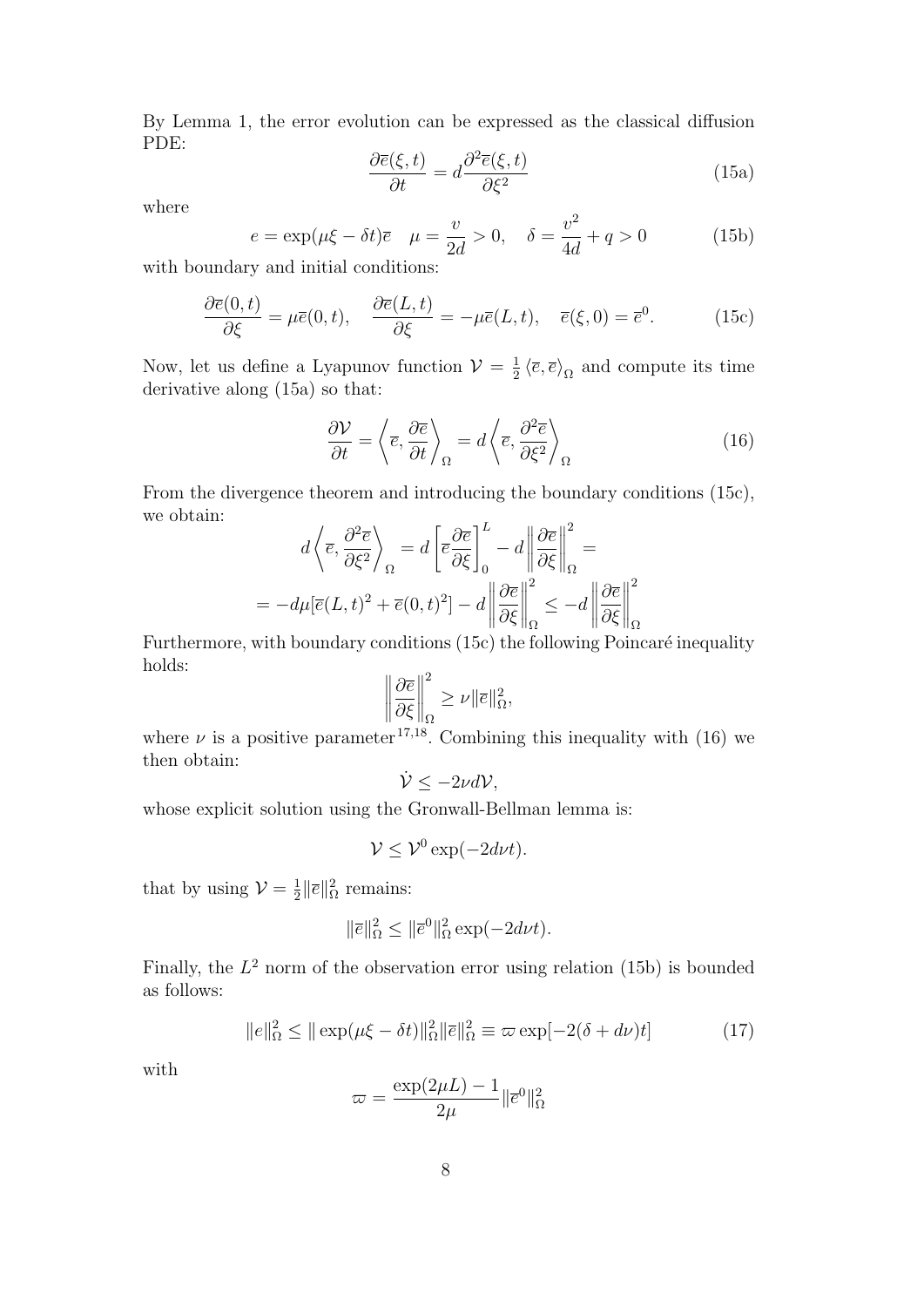**Remark 2** *As it can be concluded from (17) the observation rate of convergence will depend on process design parameters such as the degree of dispersion, velocity and/or mass and energy transfer coefficients. In fact the larger the transfer coefficient*  $(q_k)$  and the reactor velocity  $(v)$ , and the lower the *dispersion coefficient (dk), the faster the convergence.*

We should note that if we have at our disposal a given number of sensors for measuring the field  $x_e$  at some spatial locations, then classical estimators with manipulable velocity convergence, such as the Luenberger or Kalman observers<sup>4,14,19</sup>, could be employed to reconstruct the whole field without knowledge of the reaction rates.

#### **Observer Implementation**

In order to implement the proposed observation scheme (11), the PDE set needs to be solved on-line and the complete field *x<sup>m</sup>* measured. Standard PDE solvers based on finite differences or finite element methods (FEM) essentially consist of spatial discretization schemes that approximate the original PDEs by an usually large set of ordinary differential equations (ODEs). The FEM, in particular, is specially advantageous because allows us to obtain the finite set of ODEs in a systematic way regardless of the geometry of the spatial domain. Although in this article we propose the use of reduced order models to obtain a low dimensional set of ODEs, the projections will be implemented by exploiting the underlying FEM algebraic structure which we summarize next:

The FEM method is based on the Galerkin projection of the original PDEs over a set of locally defined basis functions  $\{\psi_i\}_{i=1}^n$  <sup>13</sup>, known as finite element functions, plus a relaxation of the second derivatives using the divergence theorem. The resulting PDEs (11) are formally stated as the solution of the ODE set:

$$
\dot{Z}_k = \mathcal{D}\mathcal{A}^{-1} \left[ -(d_k \mathcal{C} - v\mathcal{Q} + v\mathcal{B}\mathcal{E})Z_k + \mathcal{G}^k \right] + q_k(Z_k^* - Z_k) + H_k(x_m, x^*) \tag{18}
$$

where  $Z_k \in \mathbb{R}^n$  and  $H_k(x_m, x^*) \in \mathbb{R}^n$  correspond with the discrete versions of the original distributed functions  $z_k$  and  $h_k(x_m, x^*)$ . On the other hand the FEM matrices are computed as <sup>13</sup>:

$$
\mathcal{BE}_{ij} = \left\langle \frac{\partial \psi_i}{\partial \xi}, \psi_j \right\rangle_{\Omega} \qquad \mathcal{C}_{ij} = \left\langle \frac{\partial \psi_i}{\partial \xi}, \frac{\partial \psi_j}{\partial \xi} \right\rangle_{\Omega} \qquad (19a)
$$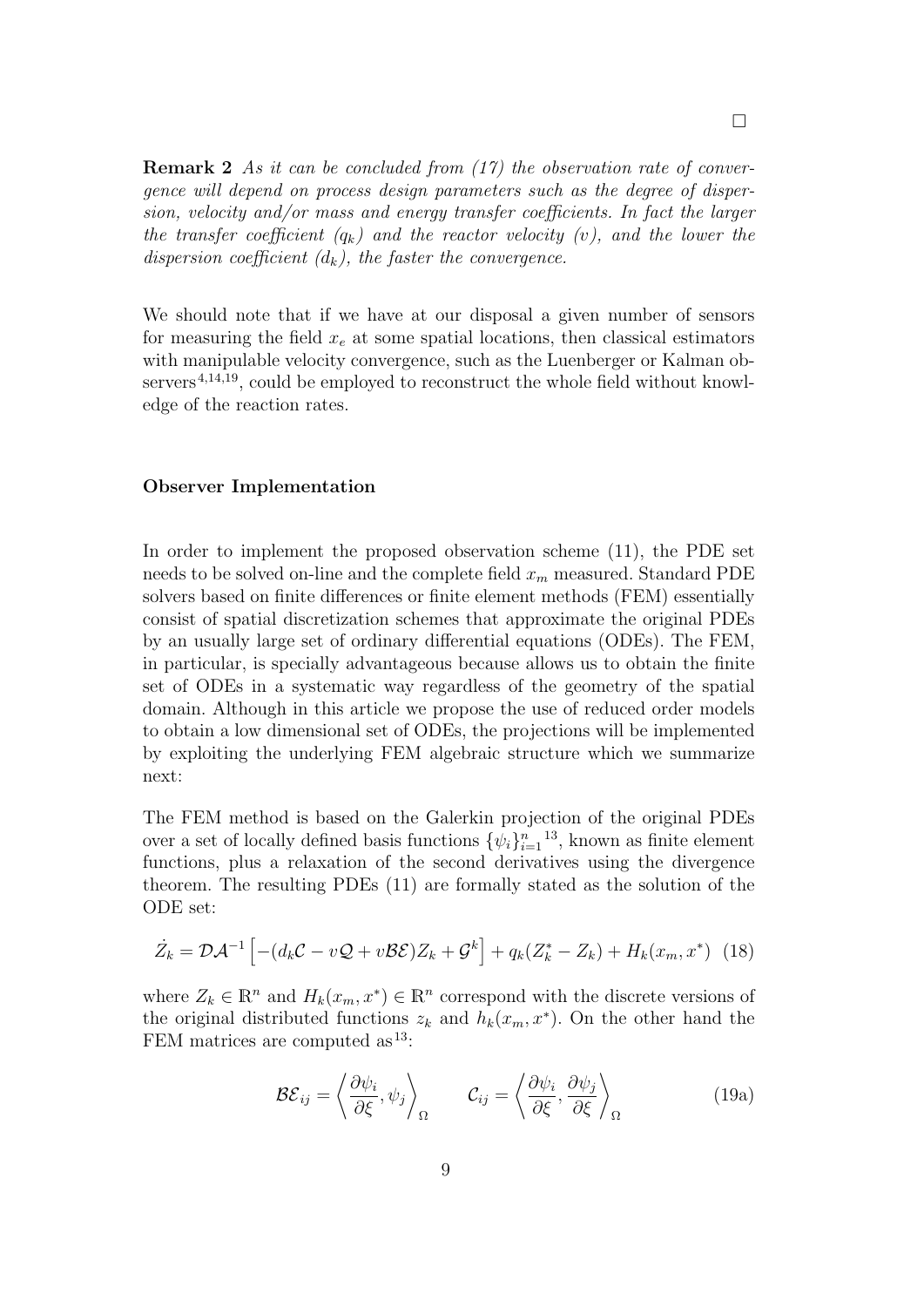$$
\mathcal{D}\mathcal{A}_{ij} = \langle \psi_i, \psi_j \rangle_{\Omega} \qquad \mathcal{Q}_{ij} = \langle \psi_i, \psi_j \rangle_{\Gamma} \qquad \mathcal{G}_j^k = \langle g_k(x_m, x^{in}), \psi_j \rangle_{\Gamma} \qquad (19b)
$$

Alternatively to the step-by-step Galerkin projection, the discretized version (18) of the PDE system (11a) can be obtained in a straightforward way by means of the FEM equivalents to infinite dimensional operators. Table 1 shows the mappings between the continuous and discrete domain integrals, gradients or Laplacians for a pair of arbitrary functions  $f$  and  $g$  continuous in space, where F and G correspond to the discretized version of such functions. More details about the exploitation of the FEM structure to obtain the relations for 1D, 2D or 3D spatial operators can be seen in the work of García et al.<sup>12</sup>.

As pointed out by Christofides<sup>5</sup> and Delattre and co-workers<sup>20</sup>, approaches based on spatial discretization present a number of disadvantages: they are usually computationally involved and some essential control-theoretic properties, such as controllability or observability, may be lost by the discretization scheme or the degree of refinement. Moreover, complete measurements of the field  $x_m$  are not usually available due to the large number of sensors required, which calls for efficient field reconstruction schemes from a reduced number of sensors<sup>6</sup>. These questions will be properly addressed next in the framework of reduced order modelling  $(ROM)$  of dissipative systems<sup>7,12</sup>.

In constructing a reduced order dynamic representation for any field  $x(t,\xi)$ with general dynamic structure  $(1)$ , we make use of the dissipative nature of diffusion-convection systems and expand the field  $x(t,\xi)$  as a complete series of orthonormal globally defined basis functions  $\{\phi_i^x(\xi)\}_{i=1}^\infty$  and time dependent functions  ${c_i^x(t)}_{i=1}^\infty$  so that:

$$
x(t,\xi) = \sum_{i=1}^{\infty} c_i^x(t)\phi_i^x(\xi)
$$
\n(20)

where each  $\phi_i^x$  is computed by solving the following eigenvalue problem:

$$
\int_{\Omega} R(\xi, \xi') \phi_i^x(\xi') d\xi' = \lambda_i^x \phi_i^x(\xi)
$$
\n(21)

with  $\lambda_i^x$  being the eigenvalue associated to each eigenfunction  $\phi_i^x$  of the field *x*. Depending on the nature of the kernel *R* different sets of basis functions emerge<sup>7</sup> , among which the following are considered:

- (1) Laplacian Spectral Decomposition (LSD), where *R* is the Green function associated with a symmetric spatial operator.
- (2) Proper Orthogonal Decomposition (POD), where *R* is a two point correlation matrix constructed from empirical data (snapshots).

In both cases, the ordered structure of the eigenspectrum  $\{\lambda_i^x(\xi)\}_{i=1}^\infty$  defines a set of low dimensional subspaces  $\{\phi_i^x(\xi)\}_{i=1}^{m_x}$  which approximate the original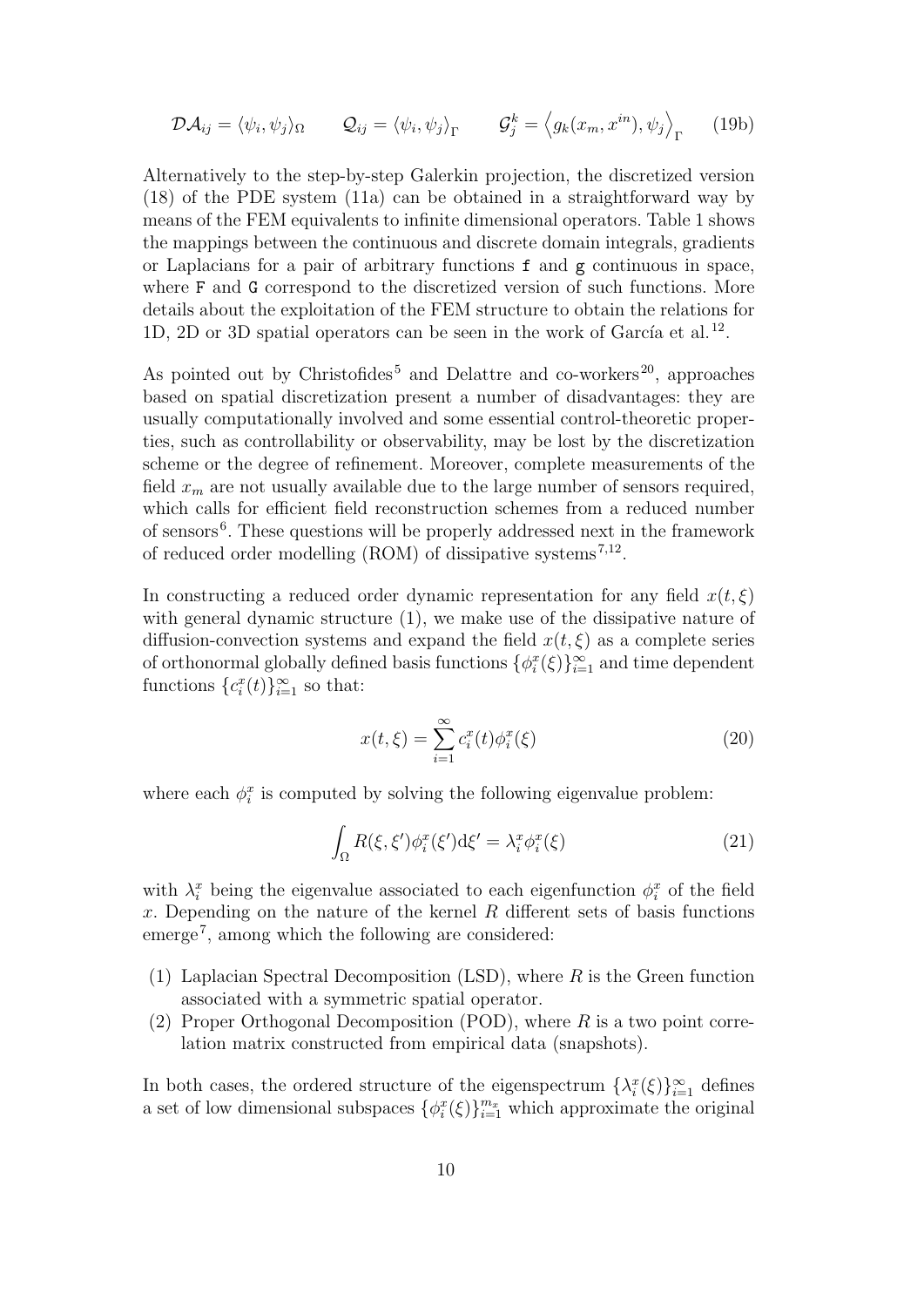field, thus guiding the selection of the subspace which captures most of the relevant dynamic features of the solution. This fact was proved by Christofides and Daoutidis<sup>21</sup> for the LSD and by Baker and Christofides<sup>22</sup> for the POD method using the concept of approximate inertial manifolds. Once the subspace is defined, the field is approximated by a truncated series expansion of the form:

$$
x(t,\xi) \cong \tilde{x}(t,\xi) = \sum_{i=1}^{m_x} c_i^x(t)\phi_i^x(\xi)
$$
\n(22)

In the following sections, the LSD will be employed to expand the observer PDEs (11) while the POD method will be used for the reconstruction of the measurable states from partial measurements. Finally, in the last section, the final estimation error due to the latter approximations plus the influence of the sampling period will be considered.

#### *Reduced order observer representation*

Similar to the FEM method, the low dimensional dynamic representation is constructed by projecting the observer (11) using global basis functions obtained from the LSD, instead of the local finite element functions. However the Galerkin's method combined with global basis is only applicable under homogeneous boundary conditions and, therefore, only when no perturbations in the inlet are taken into account. To avoid such restriction two alternatives are in hand whose advantages and disadvantages can be seen in Balsa et al.<sup>23</sup>: the tau-method<sup>24</sup>, and the transformation of the original problem into an homogeneous boundary system<sup>25,26</sup>. In this work we make use of the second alternative, namely that in which the non-homogeneous boundary conditions (11b) are transformed into their homogeneous equivalents by using the following linear transformation:

$$
p_k(x_m) = z_k(x_m) + \frac{1}{v} g_k(x_m, x^{in})|_{\xi=0}
$$
\n(23)

where  $g_k(x_m, x^{in})|_{\xi=0}$  is a time-depending function that corresponds with the equation (10f) evaluated in the first point of the reactor  $(\xi = 0)$ :

$$
g_k(x_m, x^{in})|_{\xi=0} = g_k(x_m(0, t), x^{in}(t)) =
$$
  
=  $-v(d_k A_{ok} D_m^{-1} - A_{ok})(x_m^{in}(t) - x_m(0, t)) - vz_k^{in}(t)$  (24)

The evolution of the transformed field  $p_k$  is obtained by computing its time derivative along (10) so that:

$$
\frac{\partial p_k}{\partial t} = d_k \frac{\partial^2 p_k}{\partial \xi^2} - v \frac{\partial p_k}{\partial \xi} - q_k p_k + f_k(x_m, x^*, x^{in})
$$
(25a)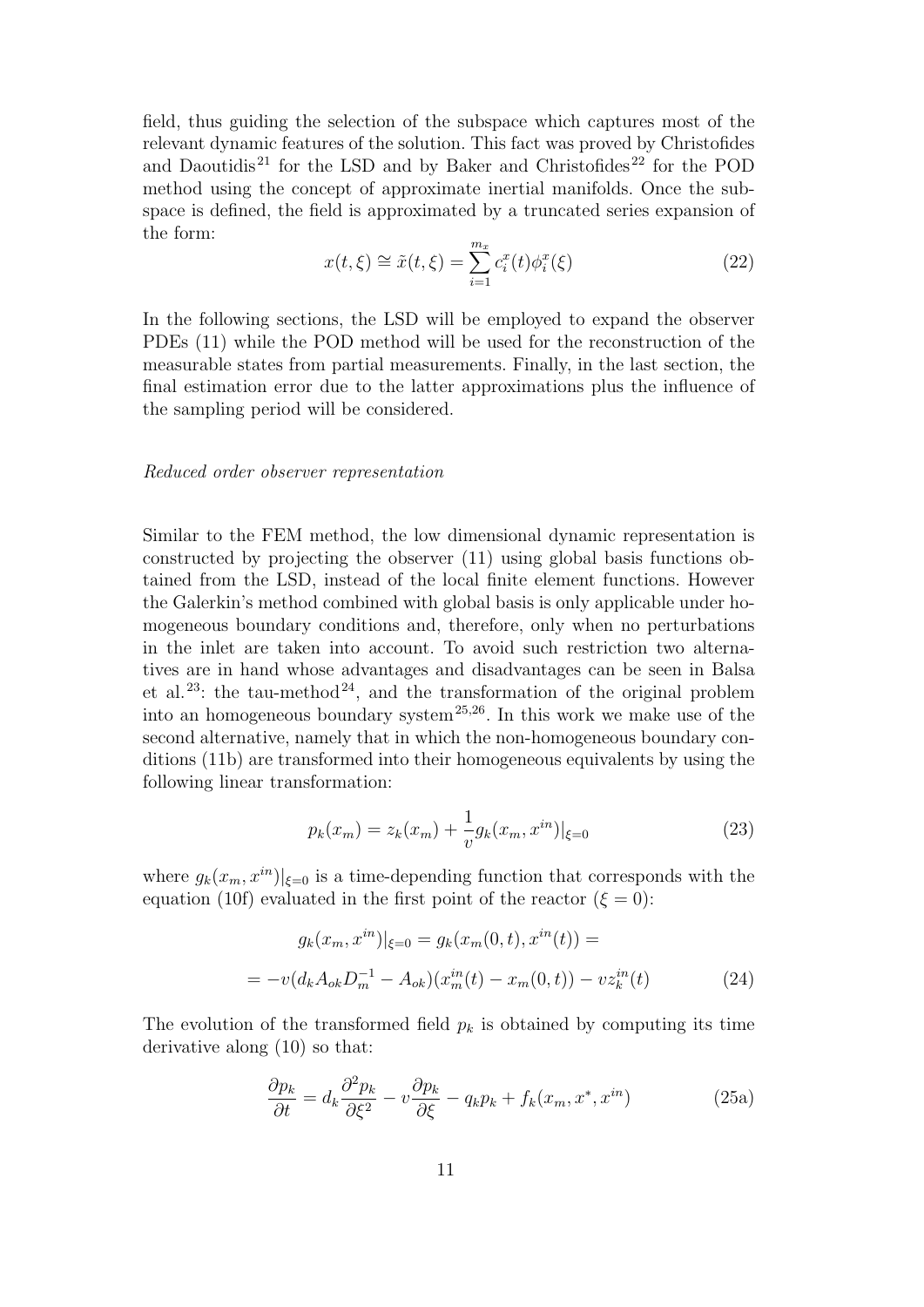$$
d_k \frac{\partial p_k}{\partial \xi} = v p_k \quad \forall t \in \mathbb{R}^+, \xi = 0,
$$
\n(25b)

$$
\frac{\partial p_k}{\partial \xi} = 0 \quad \forall t \in \mathbb{R}^+, \xi = L \tag{25c}
$$

$$
p_k = p_k^0 \quad \forall \xi \in [0, L], t = 0 \tag{25d}
$$

$$
f_k(x_m, x^*, x^{in}) = \frac{q_k}{v} g_k(x_m, x^{in})|_{\xi=0} + h_k(x_m, x^*) + \frac{1}{v} \dot{g}_k(x_m, x^{in})|_{\xi=0} \tag{25e}
$$

In the same way, the observer of this transformed field  $p_k$ , computed from (11), takes the form:

$$
\frac{\partial \widehat{p}_k}{\partial t} = d_k \frac{\partial^2 \widehat{p}_k}{\partial \xi^2} - v \frac{\partial \widehat{p}_k}{\partial \xi} - q_k \widehat{p}_k + f_k(x_m, x^*, x^{in}) \tag{26a}
$$

$$
d_k \frac{\partial \widehat{p}_k}{\partial \xi} = v \widehat{p}_k \quad \forall t \in \mathbb{R}^+, \xi = 0,
$$
\n(26b)

$$
\frac{\partial \widehat{p}_k}{\partial \xi} = 0 \quad \forall t \in \mathbb{R}^+, \xi = L \tag{26c}
$$

$$
\widehat{p}_k = \widehat{p}_k^0 = p_k^0 - e_k^0 \quad \forall \xi \in [0, L], t = 0 \quad \text{with} \quad e_k^0 = x_k^0 - \widehat{x}_k^0 \tag{26d}
$$

where the estimated concentrations and temperatures are recovered by combining the transformation (11e) and (23) and re-arranging terms:

$$
\hat{x}_k(x_m) = \hat{p}_k(x_m) - \frac{1}{v} g_k(x_m, x^{in})|_{\xi=0} - A_{ok} x_m
$$
\n(27)

Instead of using the classical FEM to solve the latter PDE system we will employ the ROM approach where, similarly with equation (22), the field  $\hat{p}_k$  is approximated by a truncated series expansion of the form:

$$
\widehat{p}_k \cong \widetilde{p}_k = \sum_{i=1}^{m_{p_k}} \widehat{c}_i^{p_k} \phi_i^{p_k} \tag{28}
$$

with  $m_{p_k}$  denoting the dimension of the subspace chosen. Global basis functions  $\{\phi_i^{p_k}(\xi)\}_{i=1}^{m_{p_k}}$  are obtained from the eigenvalue problem (21) associated with the diffusion operator in equation (26) (see the Courant and Hilbert book<sup>27</sup> for details):

$$
\frac{\mathrm{d}^2 \phi_i^{p_k}(\xi)}{\mathrm{d}\xi^2} = -\lambda_i^{p_k} \phi_i^{p_k}(\xi) \tag{29a}
$$

$$
d_k \frac{\mathrm{d}\phi_i^{p_k}}{\mathrm{d}\xi} = v\phi_i^{p_k} \quad \forall t \in \mathbb{R}^+, \xi = 0,
$$
\n(29b)

$$
\frac{\mathrm{d}\phi_i^{p_k}}{\mathrm{d}\xi} = 0 \quad \forall t \in \mathbb{R}^+, \xi = L \tag{29c}
$$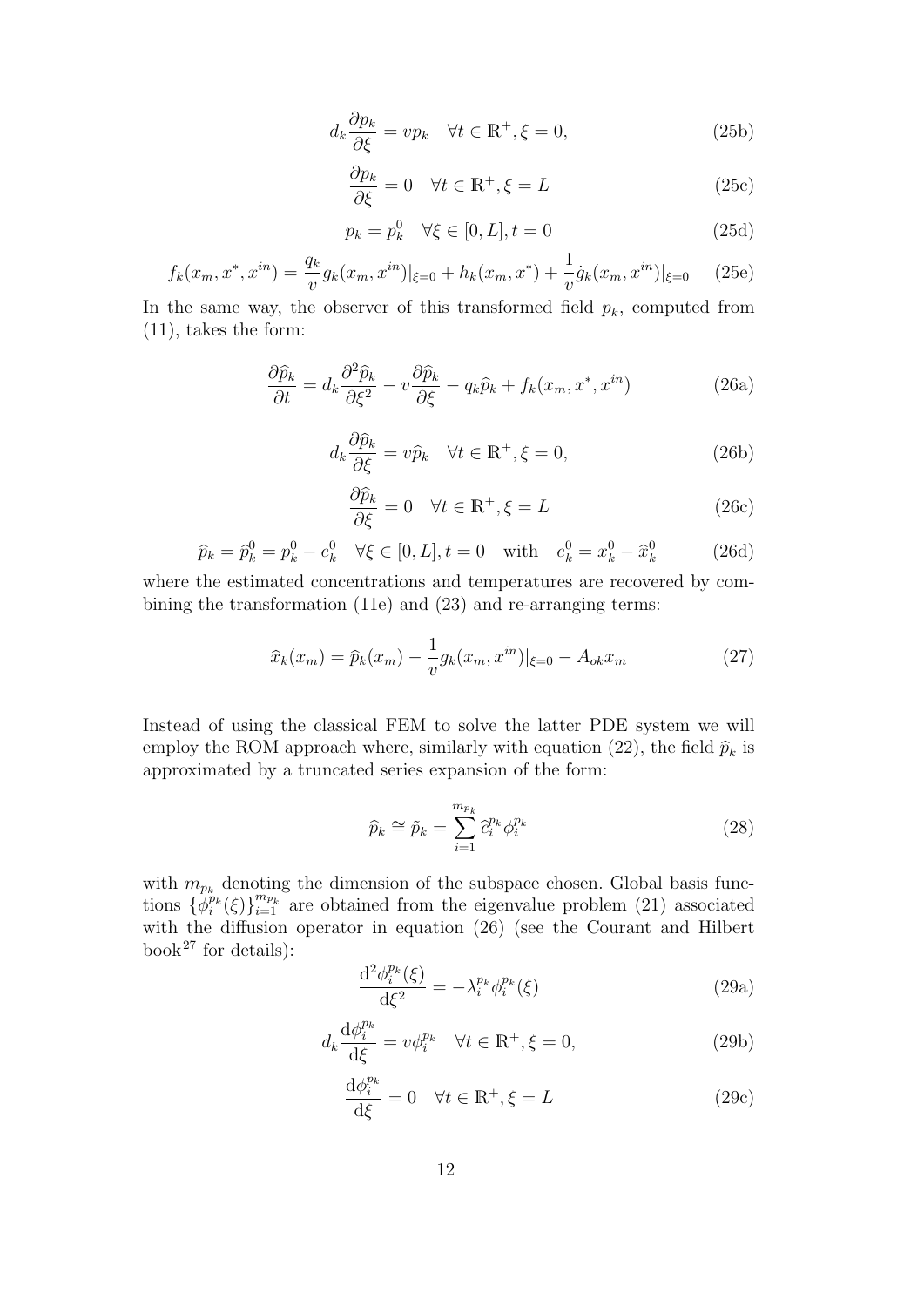and time dependent functions  $\{\hat{c}_i^{p_k}(t)\}_{i=1}^{m_{p_k}}$  by projecting the transformed observed state (26a) over  $\{\phi_i^{p_k}(\xi)\}_{i=1}^{m_{p_k}}$ . Noting that such functions are orthonormal, the following ODE set is obtained:

$$
\frac{\mathrm{d}\hat{c}_{i}^{p_{k}}}{\mathrm{d}t} = -d_{k}\lambda_{i}^{p_{k}}\hat{c}_{i}^{p_{k}} + \int_{\Omega} \phi_{i}^{p_{k}} \left( -v\frac{\partial \hat{p}_{k}}{\partial \xi} - q_{k}\hat{p}_{k} + f_{k}(x_{m}, x^{*}, x^{in}) \right) \mathrm{d}\xi \tag{30}
$$

For computational purposes, let us express both eigenvalue (29a) and initialboundary (30) problems in their discrete versions using the FEM matrices according to Table 1. Therefore, the off-line computation of the spatial basis  ${\phi_i^{p_k}(\xi)}_{i=1}^{m_{p_k}}$  is obtained from:

$$
(d_k \mathcal{C} + v \mathcal{Q}) \Phi_i^{p_k} = -\lambda_i^{p_k} \mathcal{D} \mathcal{A} \Phi_i^{p_k} \quad \text{with} \quad i = 1,..,m_{p_k} \quad (31)
$$

where each  $\Phi_i^{p_k} \in \mathbb{R}^n$  represents the spatial discrete version of  $\phi_i^{p_k}$ . On the other hand, the initial-boundary problem (30) is solved on-line in its reduced order version:

$$
\frac{\mathrm{d}\widehat{C}^{p_k}}{\mathrm{d}t} = \left(-d_k\Lambda^{p_k} + \Phi^{p_k \mathrm{T}}(-v\mathcal{B}\mathcal{E} - q_k \mathcal{D}\mathcal{A})\Phi^{p_k}\right)\widehat{C}^{p_k} + \Phi^{p_k \mathrm{T}}\mathcal{D}\mathcal{A}f_k(x_m, x^*, x^{in})\tag{32a}
$$

$$
\hat{C}^{p_k}(t) = \Phi^{p_k \mathsf{T}} \mathcal{D} \mathcal{A} \hat{p}_k(t) \quad \forall \xi \in [0, L], t = 0 \tag{32b}
$$

where  $\Lambda^{p_k} \in \mathbb{R}^{m_{p_k} \times m_{p_k}}$  is a diagonal matrix containing the eigenvalues of equation (31) and  $\Phi^{p_k} = [\Phi_1^{p_k}, ..., \Phi_{m_{p_k}}^{p_k}] \in \mathbb{R}^{n \times m_{p_k}}$  and  $\hat{C}^{p_k}(t) = [\hat{C}_1^{p_k}(t), ..., \hat{C}_{m_{p_k}}^{p_k}(t)] \in$  $\mathbb{R}^{m_{p_k}}$  collect in matrix and vector form, respectively, the sets  $\{\phi_i^{p_k}(\xi)\}_{i=1}^{m_{p_k}}$  and  $\{\hat{c}_i^{p_k}(t)\}_{i=1}^{m_{p_k}}$ . Finally, the estimation of concentrations and temperatures  $\hat{x}_e$  at every point of the FEM mesh  $(\widehat{X}_e)$  can be recovered from:

$$
\widehat{X}_e = \tilde{P}(t) - \frac{1}{v} g(X_m, x^{in})|_{\xi=0} - A_o X_m
$$
\n(33)

with:

$$
\tilde{P}(t) = [\Phi^{p_1} \hat{C}^{p_1}(t), ..., \Phi^{p_{s-r}} \hat{C}^{p_{s-r}}(t)]^{\mathrm{T}} \in \mathbb{R}^{s-r \times n} \quad \text{and} \quad X_m \in \mathbb{R}^{r \times n}
$$

## *Optimal field reconstruction from a limited set of measurements*

As we have mentioned before, observer (11) implemented either in the FEM framework (18) or as a reduced order observer (32) requires on-line measurements of the complete field  $x_m$  which are not usually available. In addition, the PDE set that describes the behavior of the measurable states (8b) depends on the unknown reaction rates so a dynamic ROM is not possible.

Although the need for systematic selection of optimal sensor location, as well as inputs and outputs pairings in distributed systems has become evident $^{28}$ ,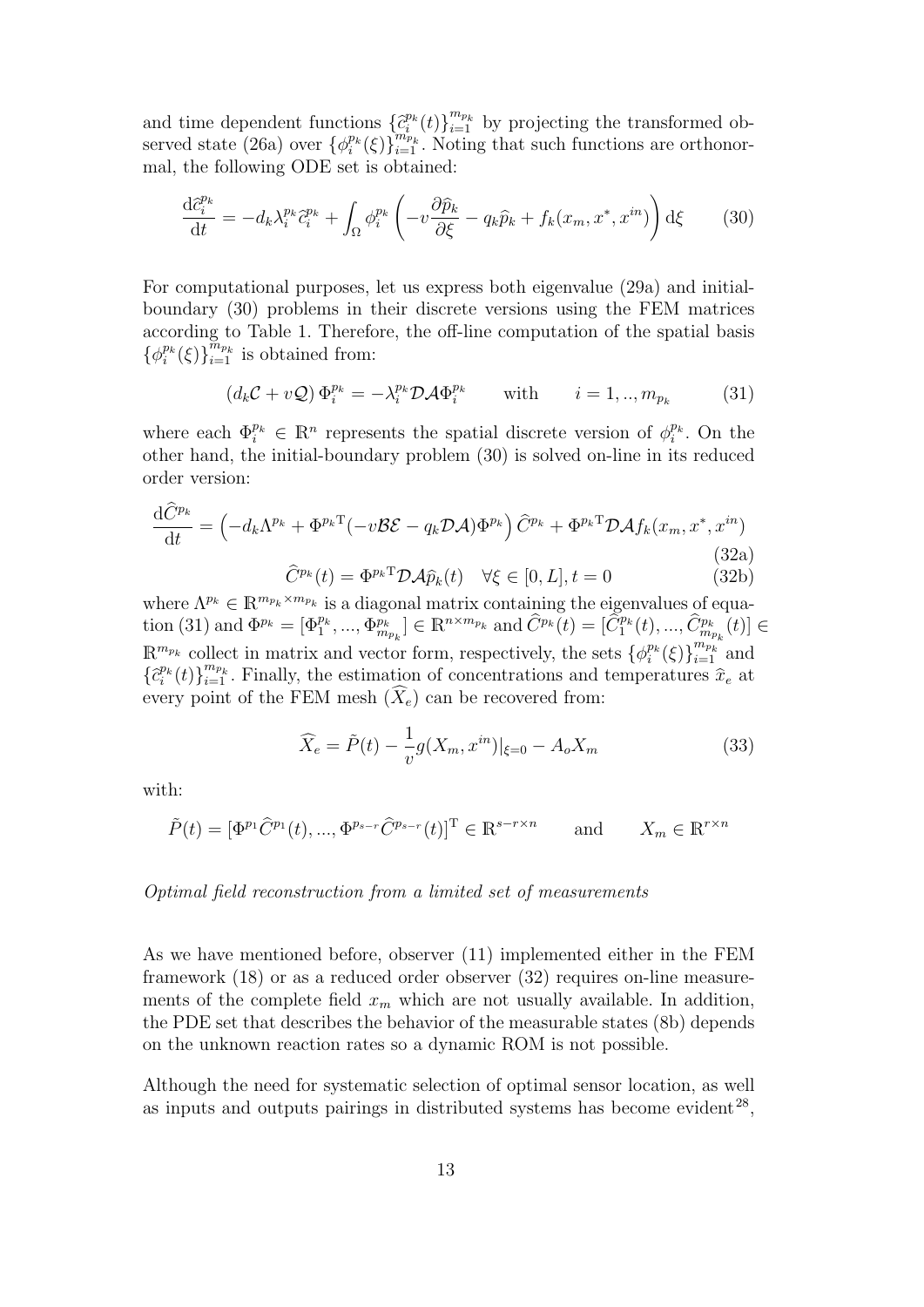exhaustive search procedures which can be useful for placing a small number of sensors are still widely employed. Alternative approaches include the one proposed by Antoniades and Christofides <sup>29</sup> to solve the placement problem by standard unconstrained optimization and taking advantage of the time scale separation properties of transport-reaction systems. The approach, although elegant, requires the process to be under control and restricts the number of sensors to be equal to the dimension of the slow dynamics. A theory that circumvents such limitations was proposed by Alonso and co-workers<sup>7</sup> for pointwise sensors and extended by García et al.<sup>12</sup> for both point-wise or array sensors. In these articles the empirical global basis obtained from the POD method are used to set up the location of sensors for continuous distributed processes and optimally reconstruct the complete field from a limited number of measurements. Details about the methodology applied to the estimation of the on-line measurable vector field  $x_m$  are summarized in Appendix A.

#### *Observer stability under the influence of the implementation approximations*

In order to understand the behavior of the observer under the approximations proposed in previous subsections (reconstruction of the measurable field and reduced order model) as well as the influence of the sampling time, let us define the following error sources:

• **Truncation error** The truncation error associated with each of the  $\tilde{p}_k$  fields is of the form:

$$
\epsilon_k = \hat{p}_k - \tilde{p}_k = \sum_{i=m_{p_k}+1}^{\infty} \hat{c}_i^{p_k} \phi_i^{p_k}, \text{ with } k = 1, ..., s-r
$$
 (34)

*•* **Reconstruction error** The vector *x<sup>m</sup>* is only measured at some sampling times  $\{t_j\}_{j=1}^{N_s}$  with a reduced number of optimal located sensors. At each *t<sup>j</sup>* the reconstruction of the field in the whole spatial domain, we denote by  $\hat{x}_m(t_j, \xi)$ , is computed by using the methodology developed in appendix A. Linear behavior is considered between successive sampling times and therefore between successive reconstructions, so that:

$$
\widehat{x}_m(t,\xi) = at + b \qquad t \in [t_j, t_{j+1}] \tag{35a}
$$

where

$$
a = \frac{\hat{x}_m(t_{j+1}, \xi) - \hat{x}_m(t_j, \xi)}{t_{j+1} - t_j}, \quad b = \hat{x}_m(t_j, \xi) - at_j \tag{35b}
$$

The error associated with these approximations, we call reconstruction error in contrast to the observation error associated with the observed field  $x_e$ , is then represented as:

$$
e_m = x_m(t,\xi) - \hat{x}_m(t,\xi), \quad \forall t,\xi \tag{36}
$$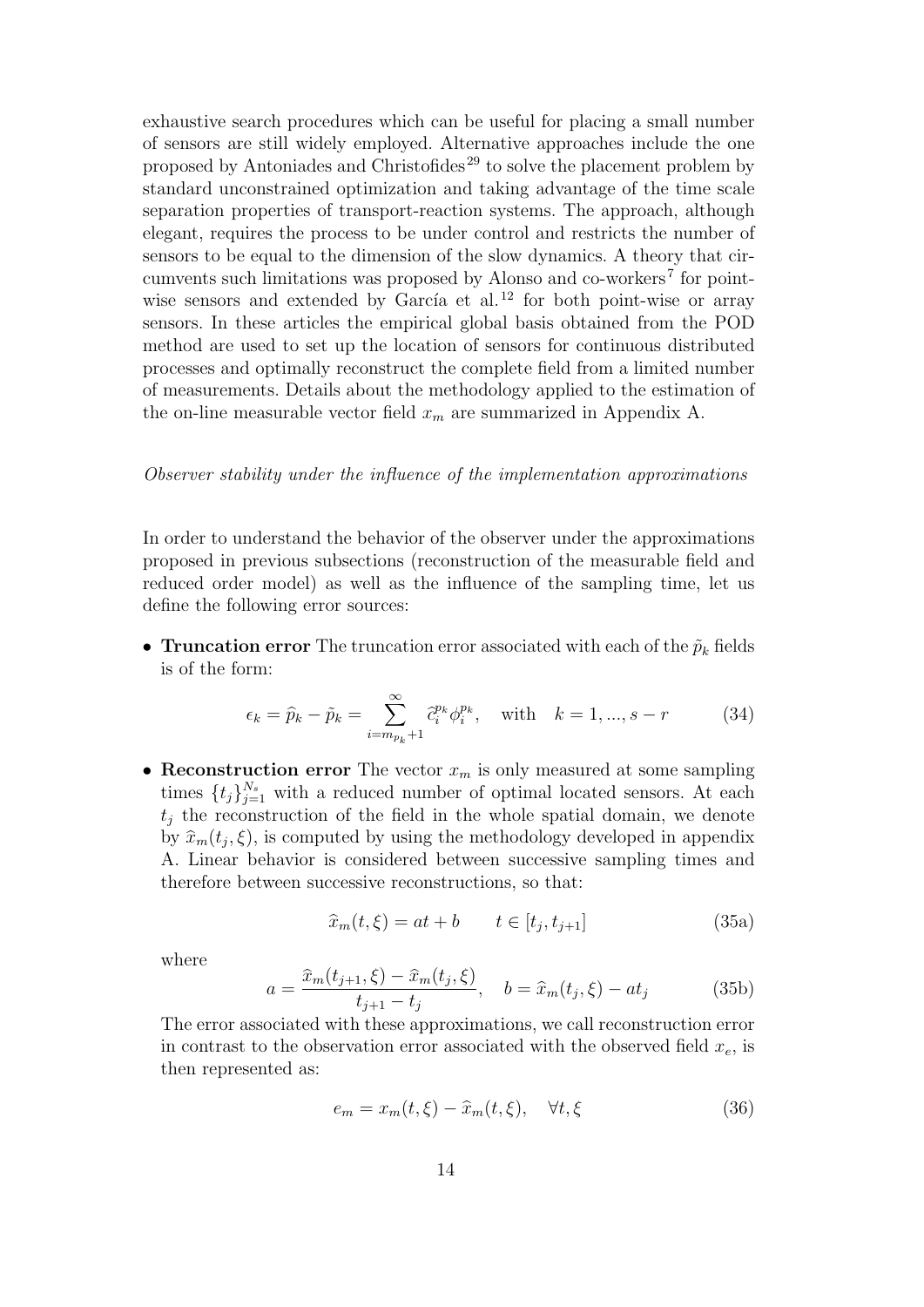In order to show the final convergence of the observer, we note that both the reconstruction error  $e_m(t,\xi)$  and its second spatial derivative  $\frac{\partial^2 e_m}{\partial \xi^2}$  are bounded provided that the number of sensors is equal or greater than the number of the low-dimensional subspace used to represent *x<sup>m</sup>* (see Appendix A for details).

The following proposition establishes the region around the "true" field where the observations will exponentially converge. This region will depend on the truncation and reconstruction error.

**Proposition 2** *Let each of the process fields included in x<sup>e</sup> be described by equation (11e)*

$$
x_k(x_m) = z_k(x_m) - A_{ok}x_m \tag{37}
$$

and the observations be obtained from equations (27) and (28) fed with  $\hat{x}_m$ .

$$
\widehat{x}_{k}(\widehat{x}_{m}) = \widetilde{p}_{k}(\widehat{x}_{m}) - \frac{1}{v}g_{k}(\widehat{x}_{m}, x^{in})|_{\xi=0} - A_{ok}\widehat{x}_{m}
$$
\n(38)

*Therefore the norm of the observation errors*  $||e_k||_{\Omega} = ||x_k(x_m) - \hat{x}_k(\hat{x}_m)||_{\Omega}$ *will exponentially converge to a region defined by:*

$$
\Xi_k = \eta_k + \left\| \frac{1}{v} g_k(e_m) \right\|_{\xi=0} + \epsilon_k - A_{ok} e_m \right\|_{\Omega} \tag{39}
$$

*with*

$$
\eta_k = \frac{F_k}{d_k \nu_k + \delta_k} \left[ \frac{\exp(2\mu_k L) + \exp(-2\mu_k L) - 2}{4\mu_k^2} \right]^{1/2} \quad \text{and} \quad F_k \ge f_k(e_m)
$$

**Proof:** See Appendix B

**Remark 3** *When no implementation errors are considered, Proposition 2 coincides with Proposition 1 and the observations goes exponentially to the "true" states.*

**Remark 4** *As it can be concluded from (39), the region where the observer will converge exponentially is a function of reconstruction error of the measurable variables*  $(e_m)$  and the truncation error. In fact we should note that, small *relative errors in*  $\hat{x}_m$  *are translated into high percentage errors in the observed field*  $\hat{x}_e$  *when the order of magnitude of the measurements is significantly larger than the observations.*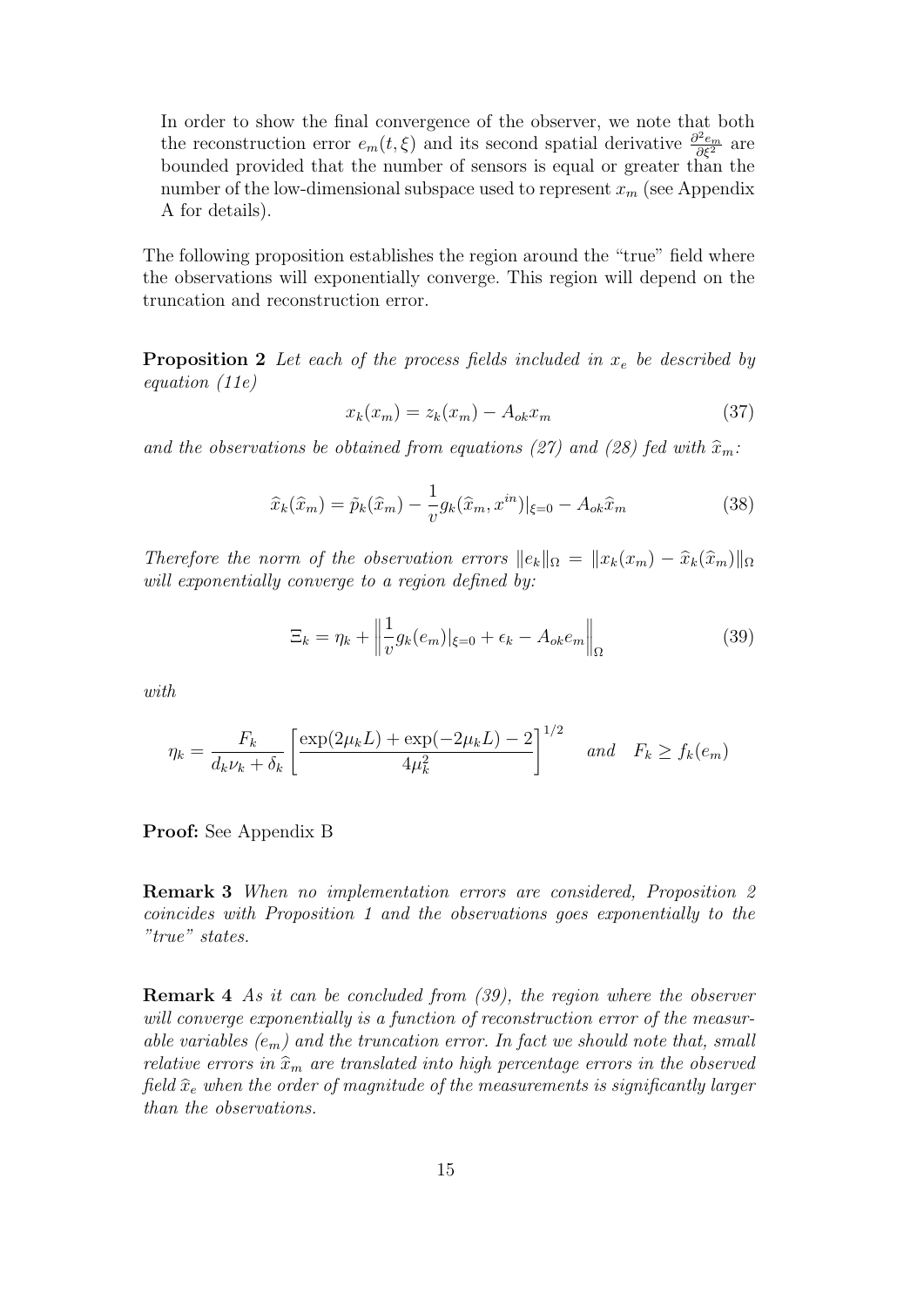### **Case study: Gluconic Acid Production**

In order to illustrate the methodology developed in previous sections, we consider a tubular reactor for Gluconic Acid production whose biological features has been largely studied by Mirón and et al.<sup>30</sup>.

## *Gluconic Acid Dynamic Model for control and identification*

The process takes place in a tubular reactor fed with glucose and oxygen. The consumption of glucose  $(G)$  by the microorganisms  $(X)$  to produce gluconic acid (*GA*) motivates the following simplified mechanism:

$$
G + X \xrightarrow{R_X} X \tag{40a}
$$

$$
G + \frac{1}{2}O_2 \xrightarrow{R_{GA}} GA \tag{40b}
$$

where the biomass and gluconic acid reaction rates correspond with:

$$
R_X = \mu^X X \frac{k_1^X - X}{k_1^X}; \quad \mu^X = \frac{\mu_{max}^X G}{k_2^X + G}
$$
(41)

$$
R_{GA} = \mu^{GA} G A \frac{k_1^{GA} - G A}{k_1^{GA}}; \quad \mu^{GA} = \frac{\mu_{max}^{GA} G}{k_2^{GA} + G}
$$
(42)

In accordance with the general dynamic structure proposed in (1) the state vector field, yield matrix and reaction kinetic vector is formally written as:

$$
x = \begin{bmatrix} X \\ GA \\ G \\ O_2 \end{bmatrix} K = \begin{bmatrix} 1 & 0 \\ 0 & 1 \\ -1 & -1 \\ 0 & -0.5 \end{bmatrix} \qquad \varphi(x) = \begin{bmatrix} R_X \\ R_{GA} \end{bmatrix}
$$
(43)

with oxygen mass exchange with the environment so that *Q* is a null matrix except for the last element  $Q(4, 4) = kla$ .

Given the design parameters and feed streams of Table 2, the evolution and distribution of the concentrations under the perturbations in the glucose inlet depicted in Figure 1, are shown in Figure 2.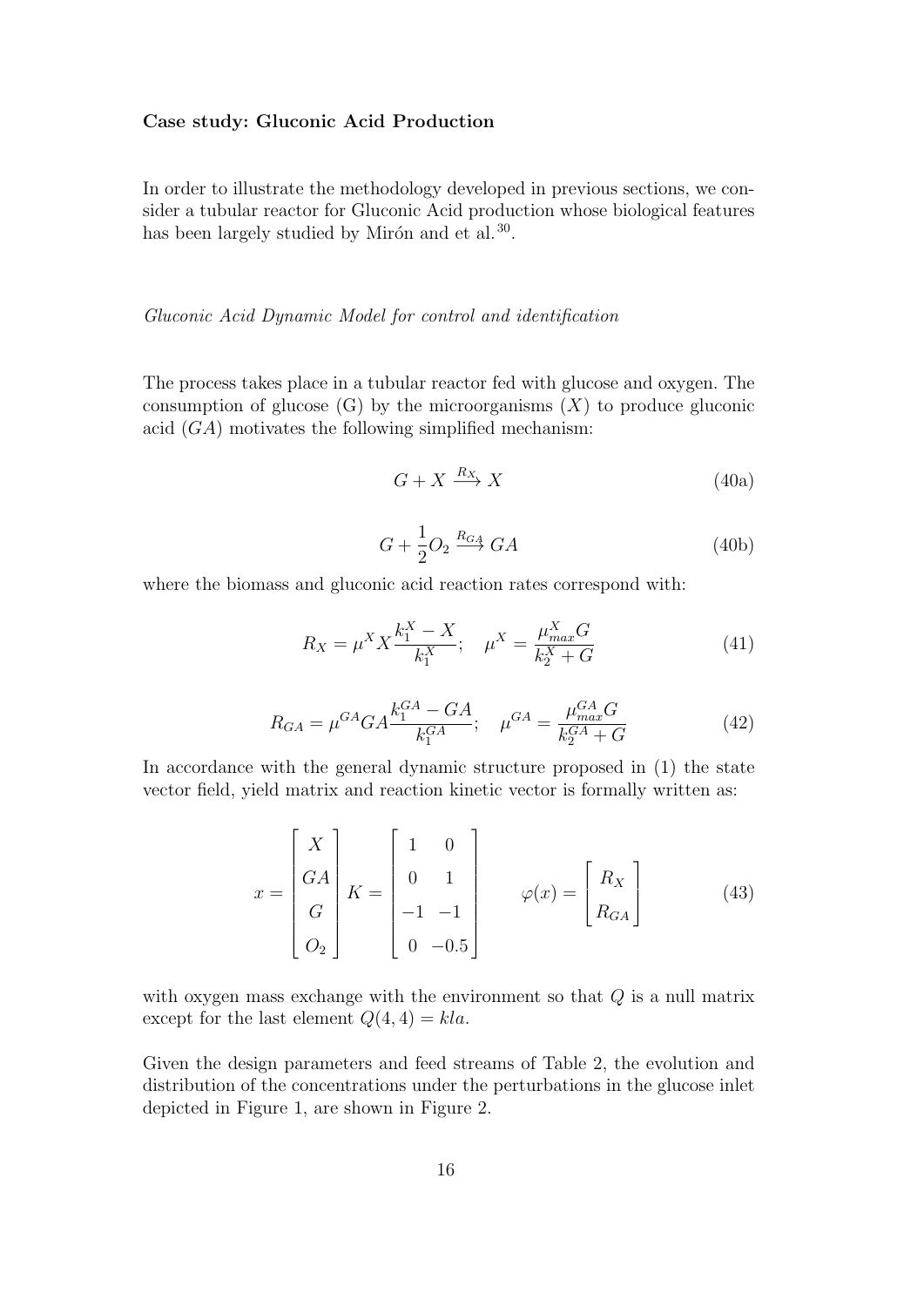#### *Observer Validation*

The observation scheme for continuous gluconic acid production is designed, as discussed in previous sections, to produce estimates of biomass and gluconic acid from a limited number of measurements of oxygen and glucose so that according to (8) and (43) we have:

$$
x_e = \begin{bmatrix} X \\ GA \end{bmatrix} \qquad x_m = \begin{bmatrix} G \\ O_2 \end{bmatrix} \tag{44a}
$$

$$
K_e = \begin{bmatrix} 1 & 0 \\ 0 & 1 \end{bmatrix} \qquad K_m = \begin{bmatrix} -1 & -1 \\ 0 & -0.5 \end{bmatrix} \tag{44b}
$$

The rest of matrices are null except the one that includes the oxygen exchange parameter:

$$
Q_m = \begin{bmatrix} 0 & 0 \\ 0 & kla \end{bmatrix} \tag{45}
$$

In order to illustrate the theoretical performance of the observer developed in Proposition 1 without any approximation, let us consider a 15% of error in the initial concentration of the products, perturb the glucose inlet as illustrated in Figure 1 and measure the input variables (Glucose and Oxygen) at any time and point of the spatial domain. The dynamic observer (11) is implemented using the FEM (18) with a mesh of 61 nodes. In Figure 3, the gluconic acid and biomass concentration errors are shown at any time along the reactor, illustrating the exponential-type error convergence property discussed in Proposition 1.

At this point, let us illustrate how the observed variables (biomass and gluconic acid) are affected by the model reduction and errors due to the sampling time and reconstruction from a limited number of sensors in the spatial domain. As it was commented in remark 2, special attention must be paid in the case of the biomass observation, obtained from:

$$
X = Z_1 - G + 2O_2
$$

where small relative errors in  $G$  and  $Z_1$  fields would produce big relative errors in the biomass estimation, due to the differences of one order of magnitude between the glucose and the biomass. The gluconic acid estimation, however, does not present such inconvenient:

$$
GA = Z_2 - 2O_2
$$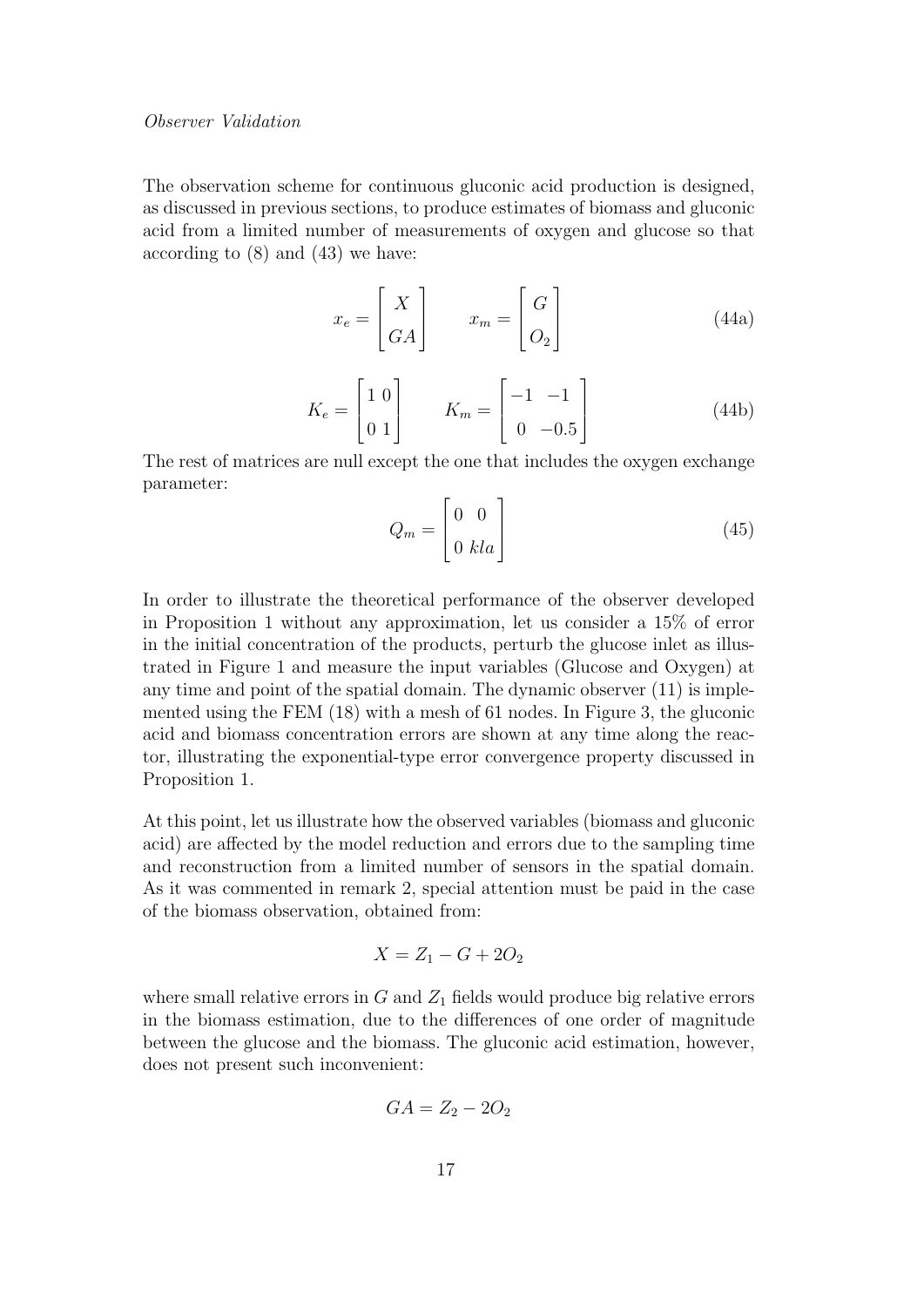Anyway, and as we will show later, even in this case the methodology proposed can be applied being careful with the approximations considered.

In fact, when the reduced order framework is implemented, the error in the gluconic acid estimation has almost the same performance as the FEM implementation whereas the error in the biomass is slightly affected as shown Figure 4. For that purpose 7 and 8 basis functions computed from (31) were used for, respectively, gluconic acid and biomass. The ROM proposed, equations (28) and (33), represents a considerable reduction in the computational effort (20 ODEs in front of the 122 ODEs necessary when FEM is implemented), specially advantageous not also for observation, but also for control and optimization.

So far we have considered time-continuously oxygen and glucose measurements along the axial dimension of the reactor. In Figure 5 biomass relative error is depicted when the observer is fed with measurements every half an hour assuming linear behavior, equation (35a), between successive sampling times.

The appropriate number of sensors and optimal locations for glucose and oxygen measurements in the reactor, were selected as discussed in Appendix A from a POD basis set computed by solving (A.2) from a sufficiently rich set of dynamic snapshots. The POD set consisted of four and three elements for glucose and oxygen concentrations, respectively. The optimal location of sensors was obtained by solving the max-min problem (A.7) with the guided search algorithm developed by Alonso and co-workers<sup>7</sup>. The locations along the reactor of the five and four sensors for glucose (triangles) and oxygen (circles) are depicted in Figure 6.

Their measurements were employed to reconstruct the whole field by means of equations  $(A.1)$  and  $(A.6)$ . As shown in Figure 7 for glucose and oxygen concentration, the reconstruction error remains extremely low in the event of perturbations thus showing good reconstruction properties.

Finally, the error obtained combining all the approximations of the proposed methodology can be seen in Figure 8 where the differences between the observation and the state, 250 hours after the initialization, remain in both cases below 3.5 % (see figure 9) of relative error despite the ill-conditioned estimation of biomass.

## **Conclusions**

In this work, a novel systematic observer design methodology for spatially distributed continuous reactors was presented. The approach, which extends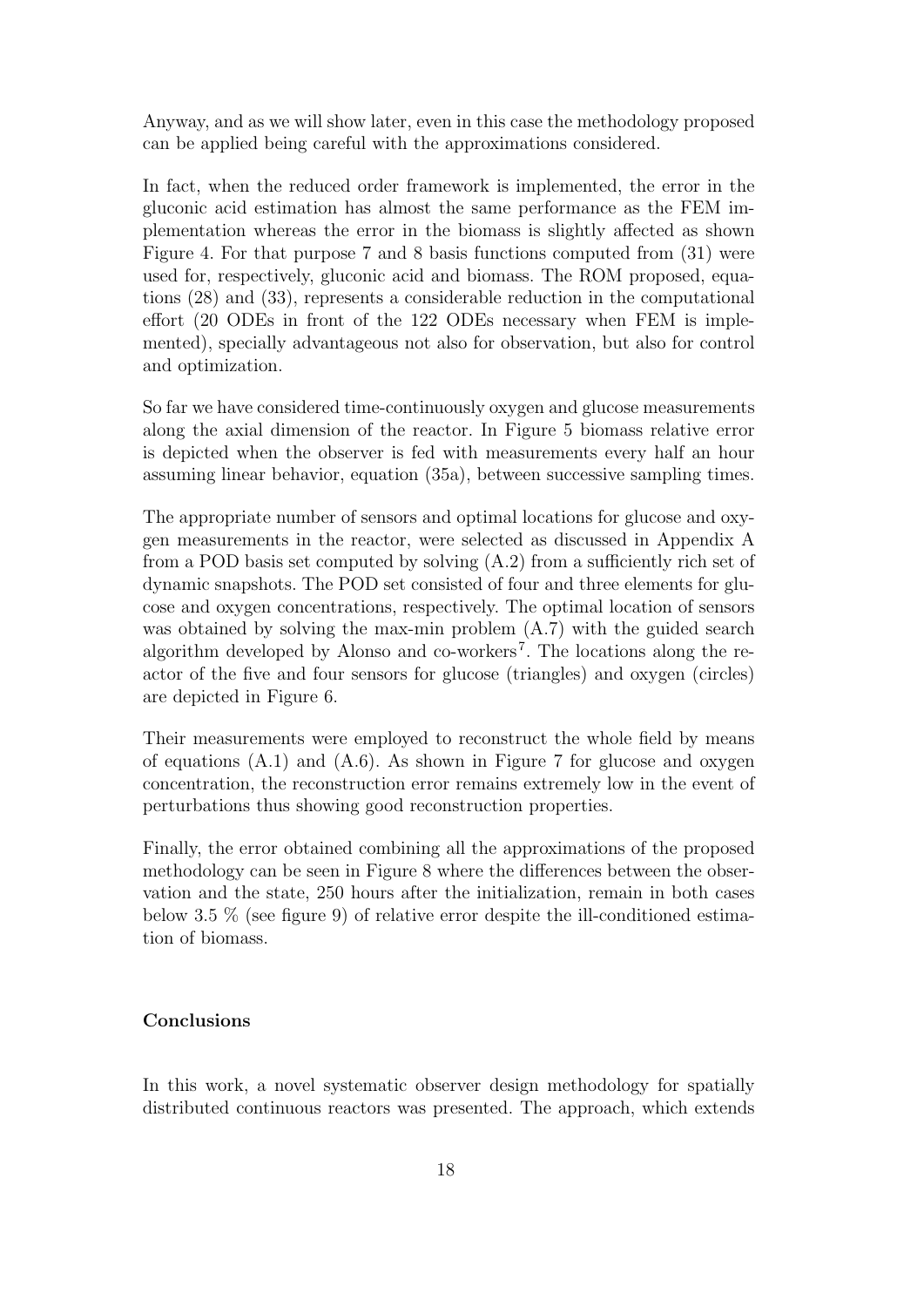further the theory of reactor estimation developed by Bastin and Dochain to diffusion-convection-reaction processes, takes advantage of its dissipative nature to demonstrate the exponential convergence depending on the design parameters and derive robust and efficient low order dimensional observation schemes. In addition, practical aspects of importance in industrial implementation such as the optimal location of a given limited number of sensors can be also easily handled.

## **Acknowledgements**

Acknowledgments This paper includes results of the joint research project that is supported by the bilateral agreements between Bulgarian Academy of Sciences and Process Engineering Group IIM-CSIC. The authors acknowledge financial support received from the Spanish Government (MCyT Projects PPQ2001-3643 and DPI2004-07444-C04-03) and Xunta de Galicia (PGIDIT02- PXIC40209PN).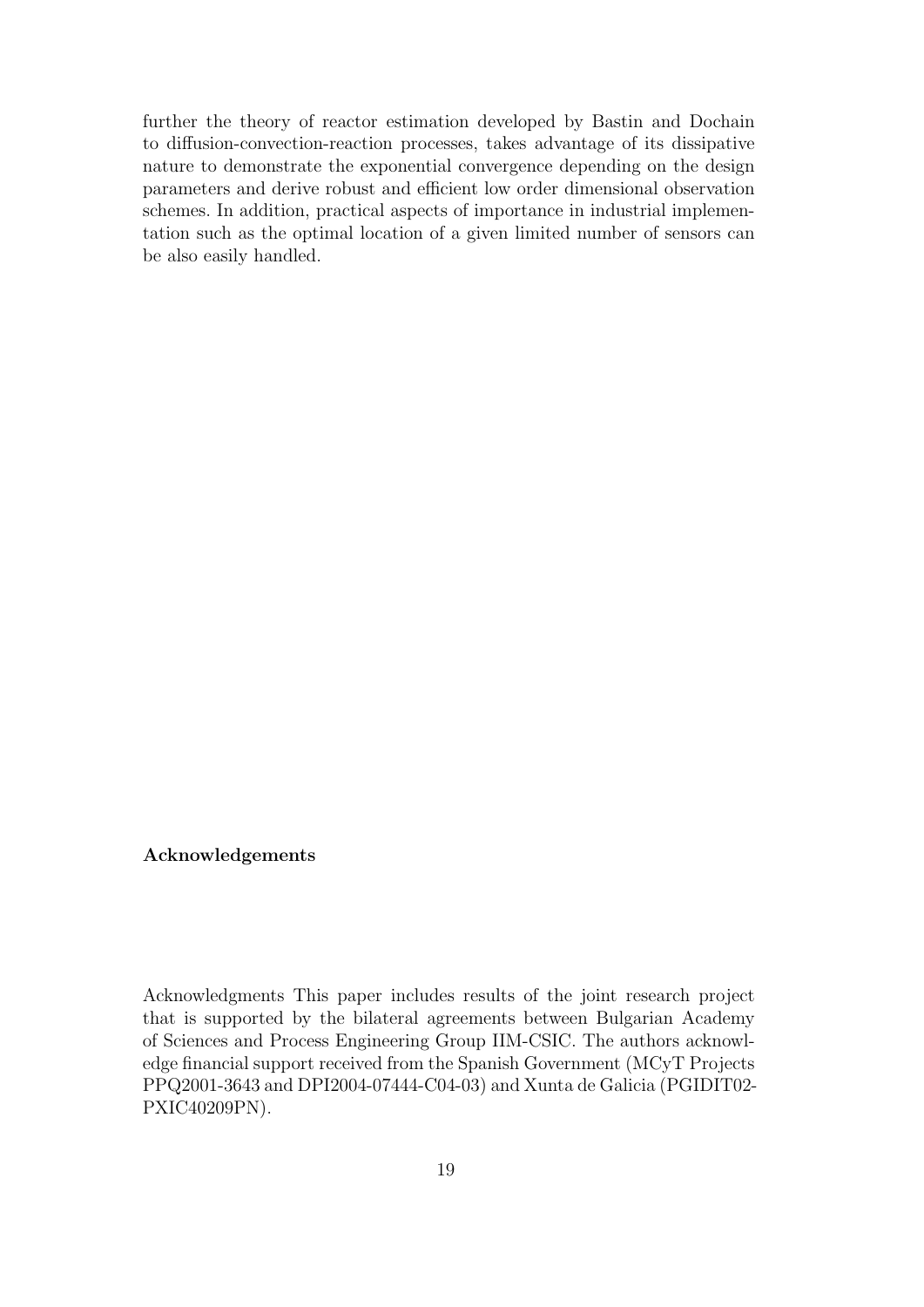## **List of Figures**

| 1              | Perturbations in the Glucose inlet                                                                                                     | 21 |
|----------------|----------------------------------------------------------------------------------------------------------------------------------------|----|
| $\overline{2}$ | Evolution and distribution of the relevant states                                                                                      | 22 |
| 3              | Error convergence $(\%)$ using the FEM with measurements at<br>any time and point of the spatial domain                                | 23 |
| $\overline{4}$ | error convergence (in percentage) using ROM with<br>measurements at any time and spatial point                                         | 24 |
| 5              | Error (in percentage) convergence using ROM with<br>measurements every 30 minutes along the whole reactor                              | 25 |
| 6              | Optimal placement of sensors for glucose (triangles) and<br>oxygen (circles) in the reactor                                            | 26 |
| $\overline{7}$ | Error (in percentage) in the reconstruction using a limited<br>number of sensors for glucose and oxygen                                | 27 |
| 8              | Evolution of the ROM observation error in the estimation of<br>gluconic acid and biomass from partial measurements                     | 28 |
| 9              | Distribution of the ROM observation error in the estimation of<br>gluconic acid and biomass from partial measurements at final<br>time | 29 |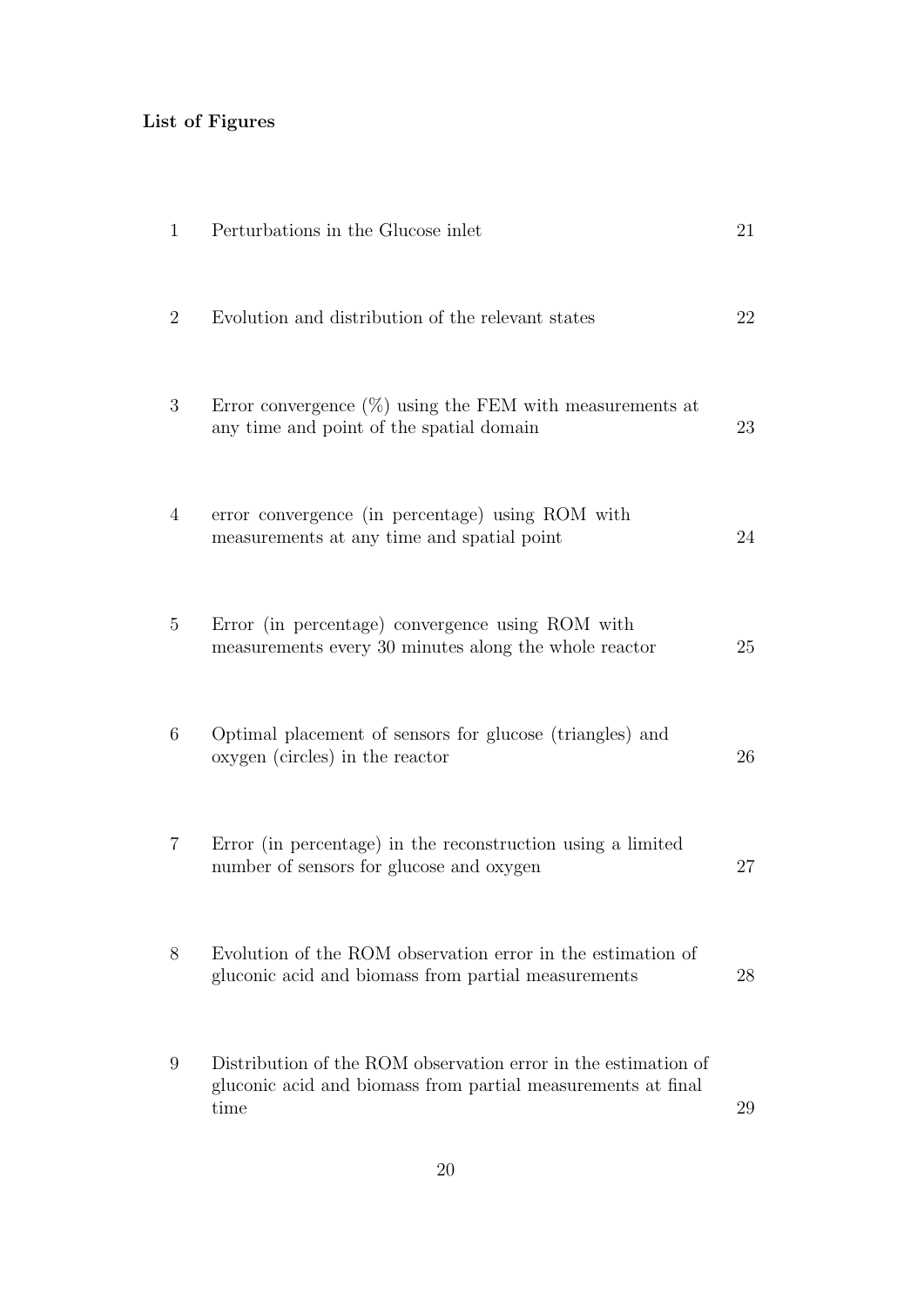

Fig. 1. Perturbations in the Glucose inlet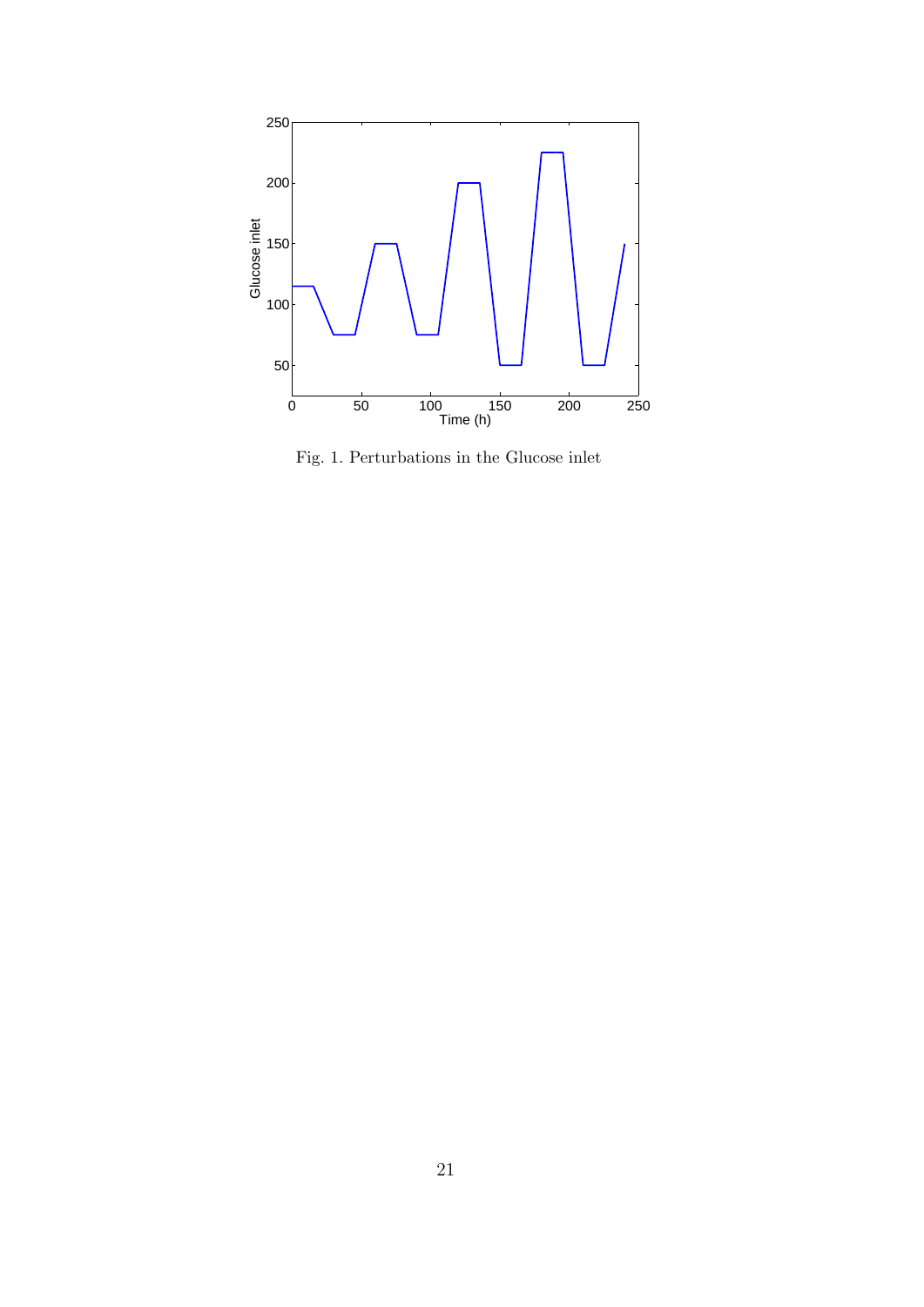

Fig. 2. Evolution and distribution of the relevant states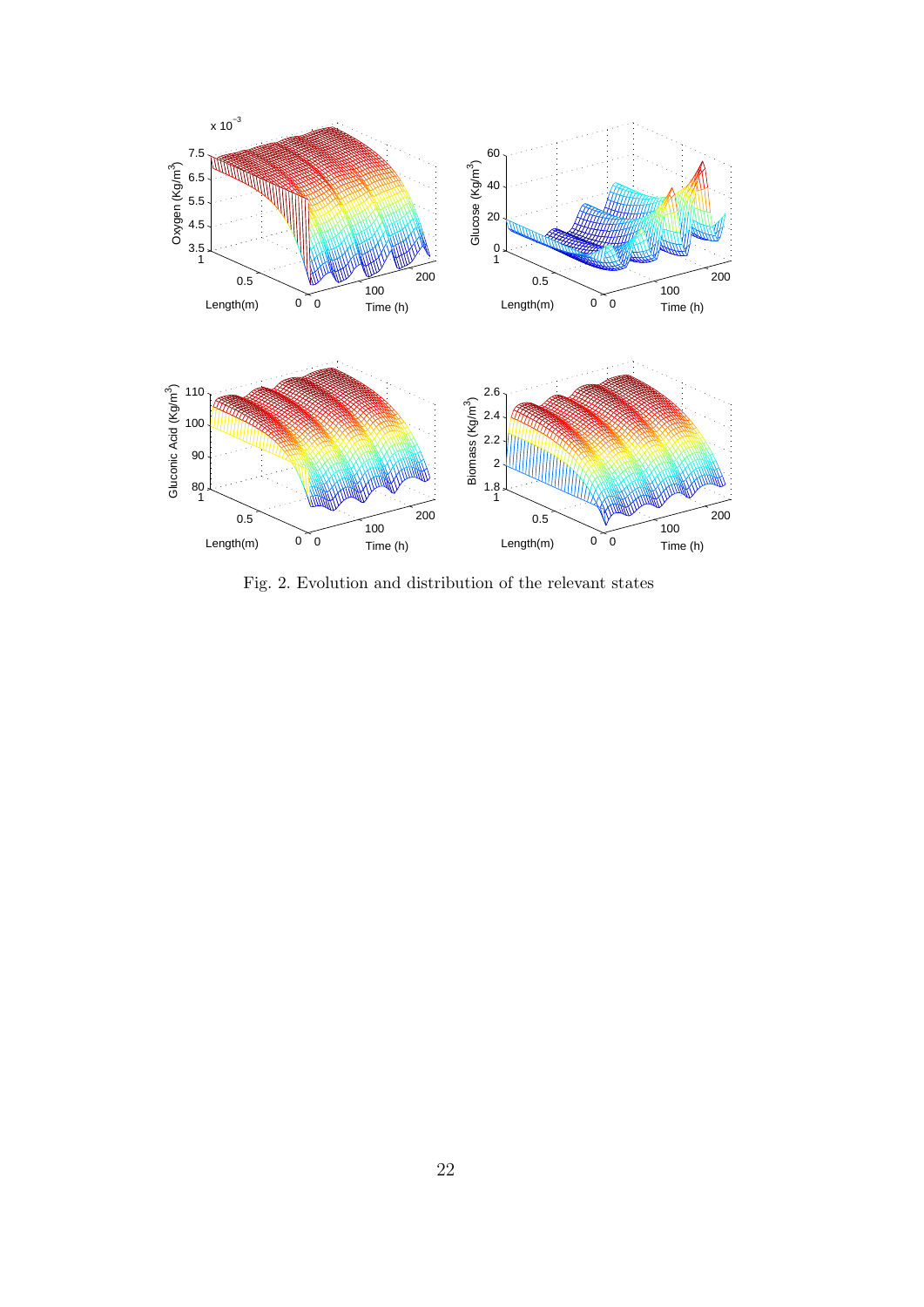

Fig. 3. Error convergence  $(\%)$  using the FEM with measurements at any time and point of the spatial domain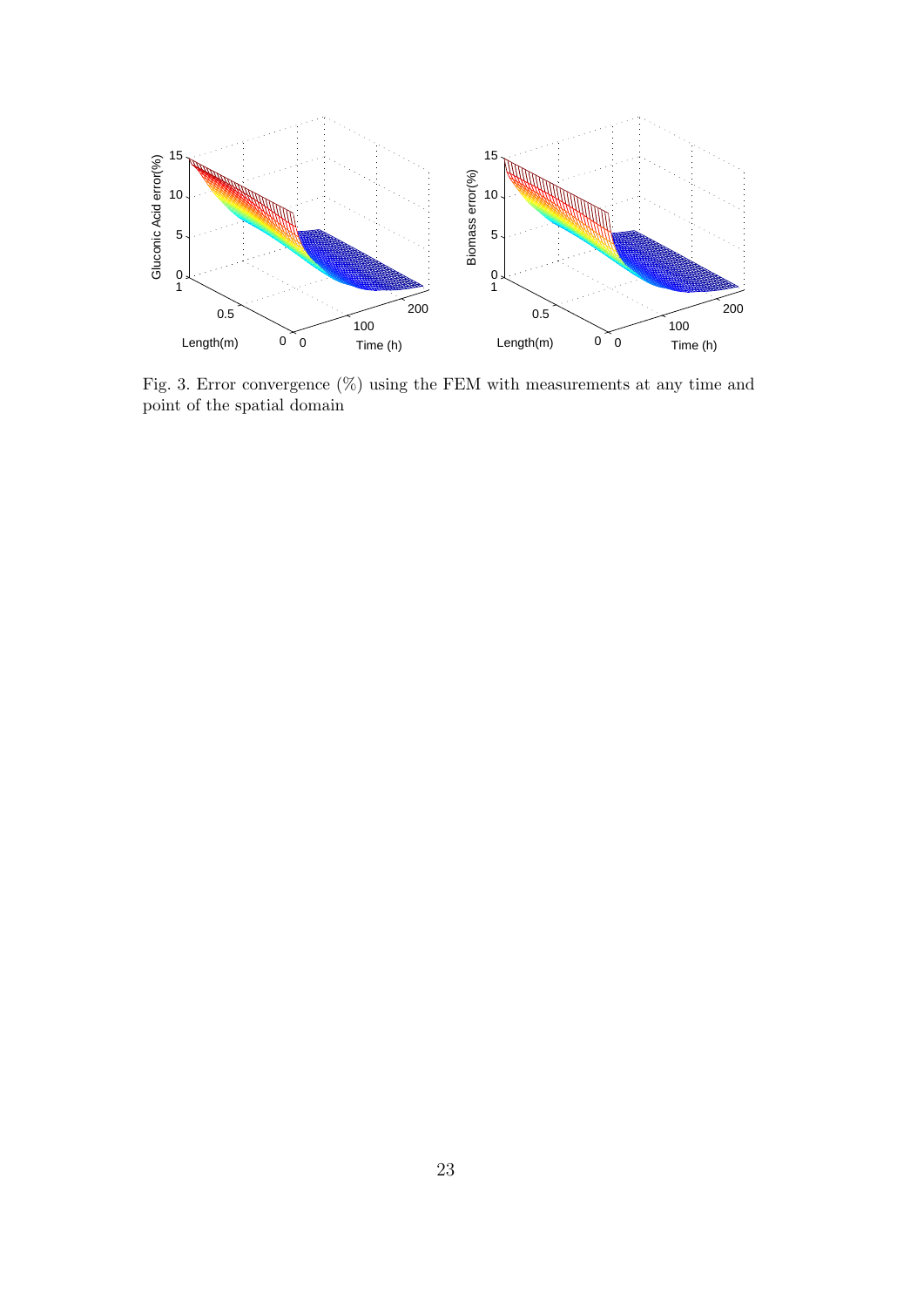

Fig. 4. error convergence (in percentage) using ROM with measurements at any time and spatial point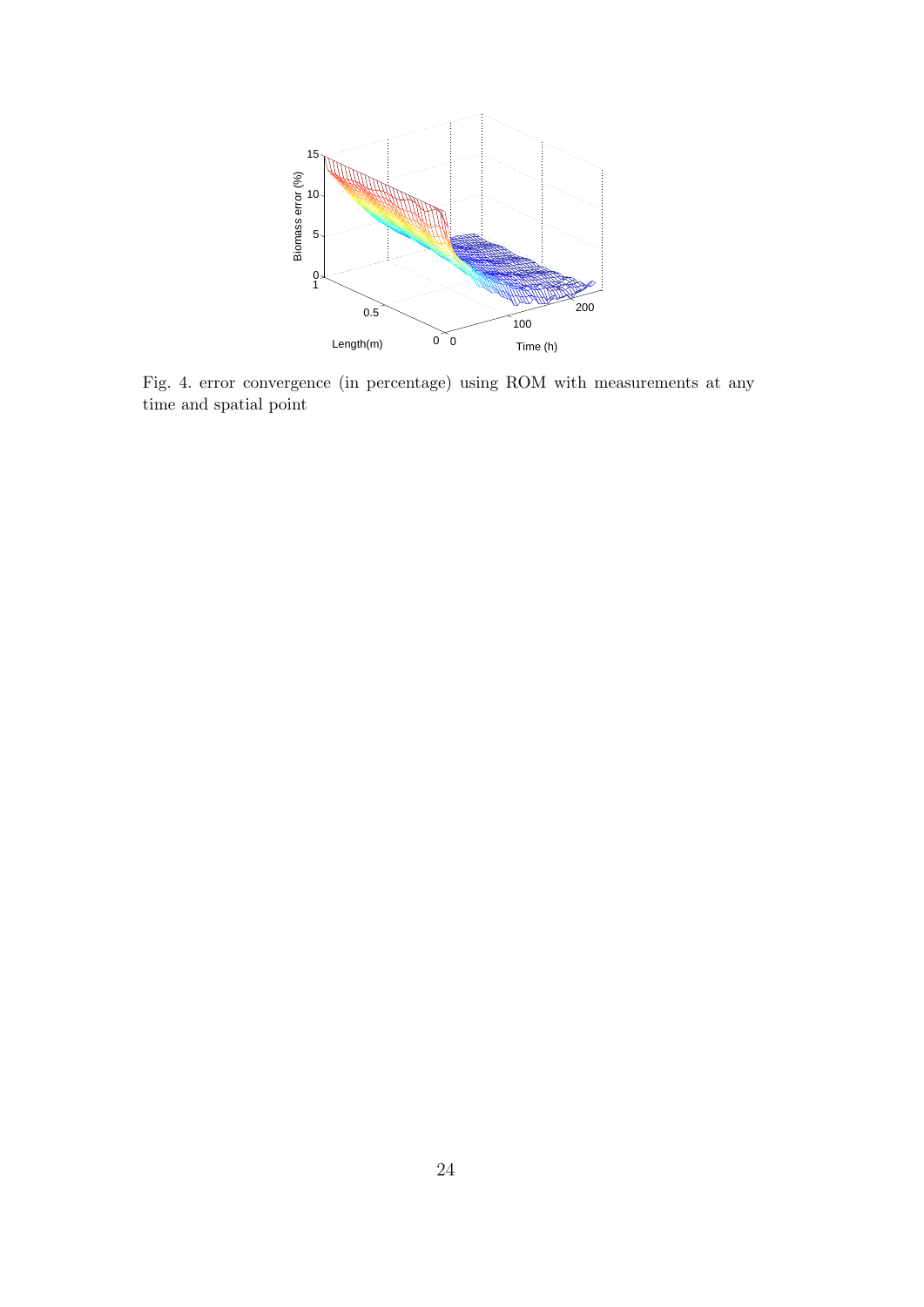

Fig. 5. Error (in percentage) convergence using ROM with measurements every 30 minutes along the whole reactor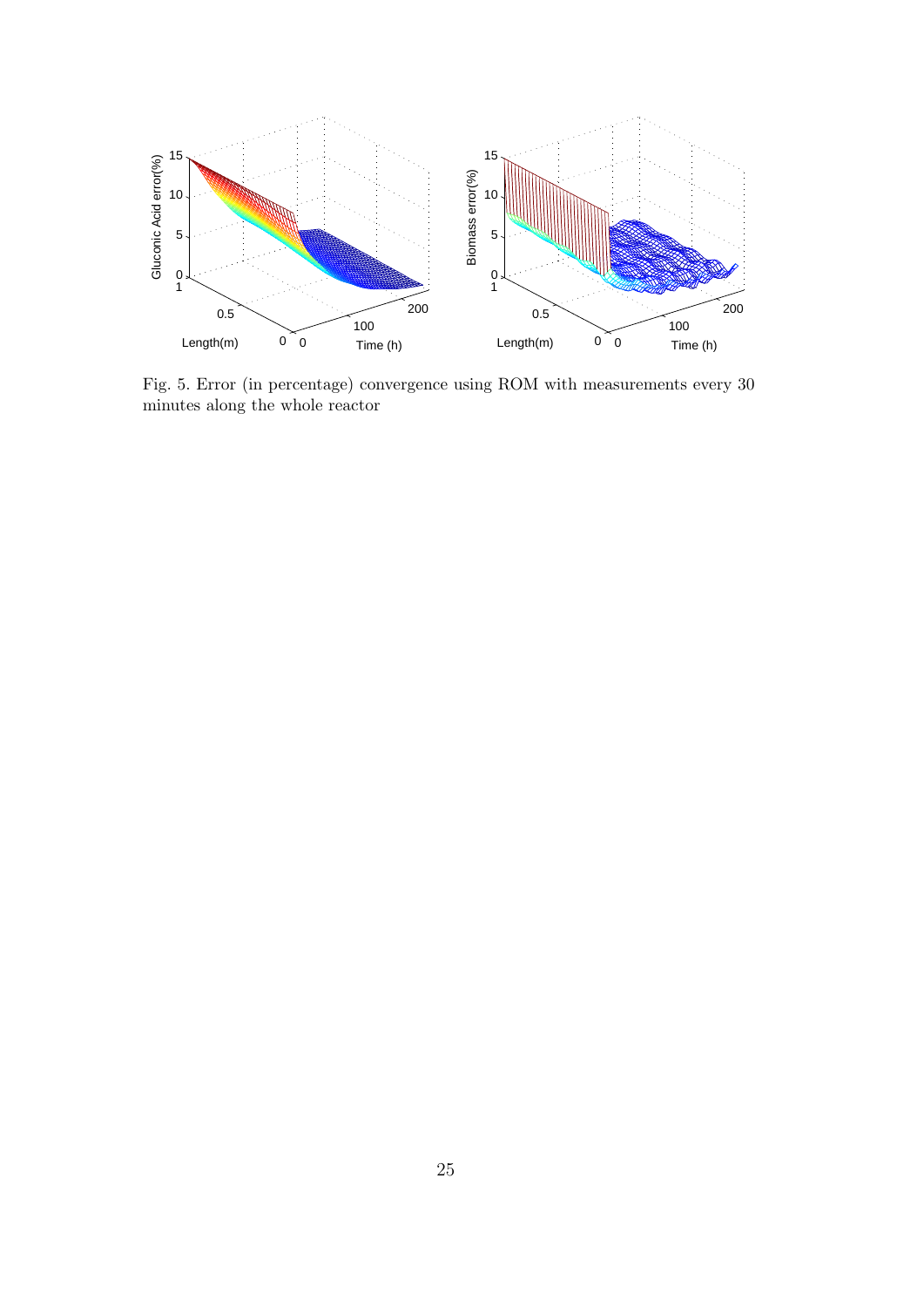

Fig. 6. Optimal placement of sensors for glucose (triangles) and oxygen (circles) in the reactor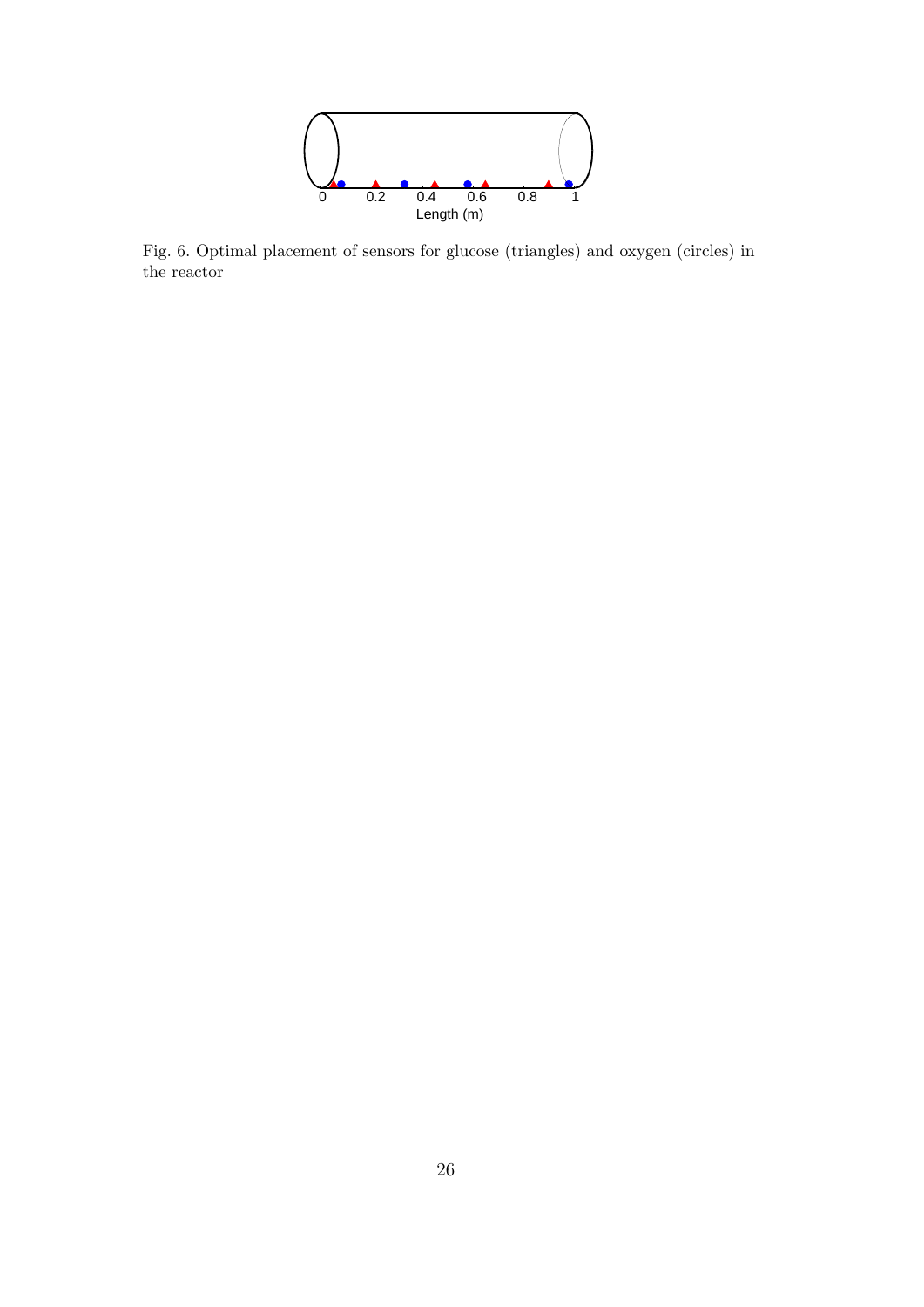

Fig. 7. Error (in percentage) in the reconstruction using a limited number of sensors for glucose and oxygen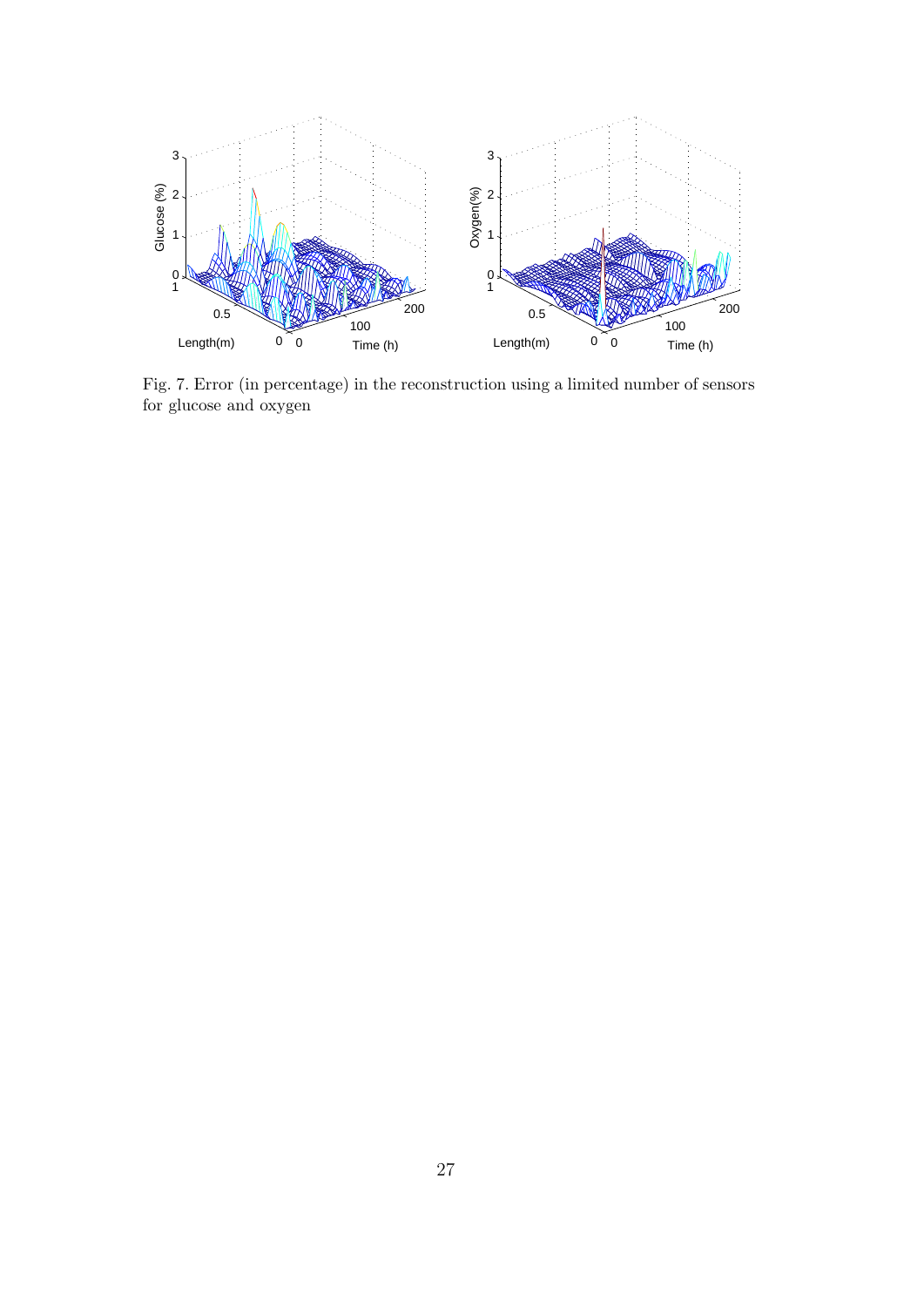

Fig. 8. Evolution of the ROM observation error in the estimation of gluconic acid and biomass from partial measurements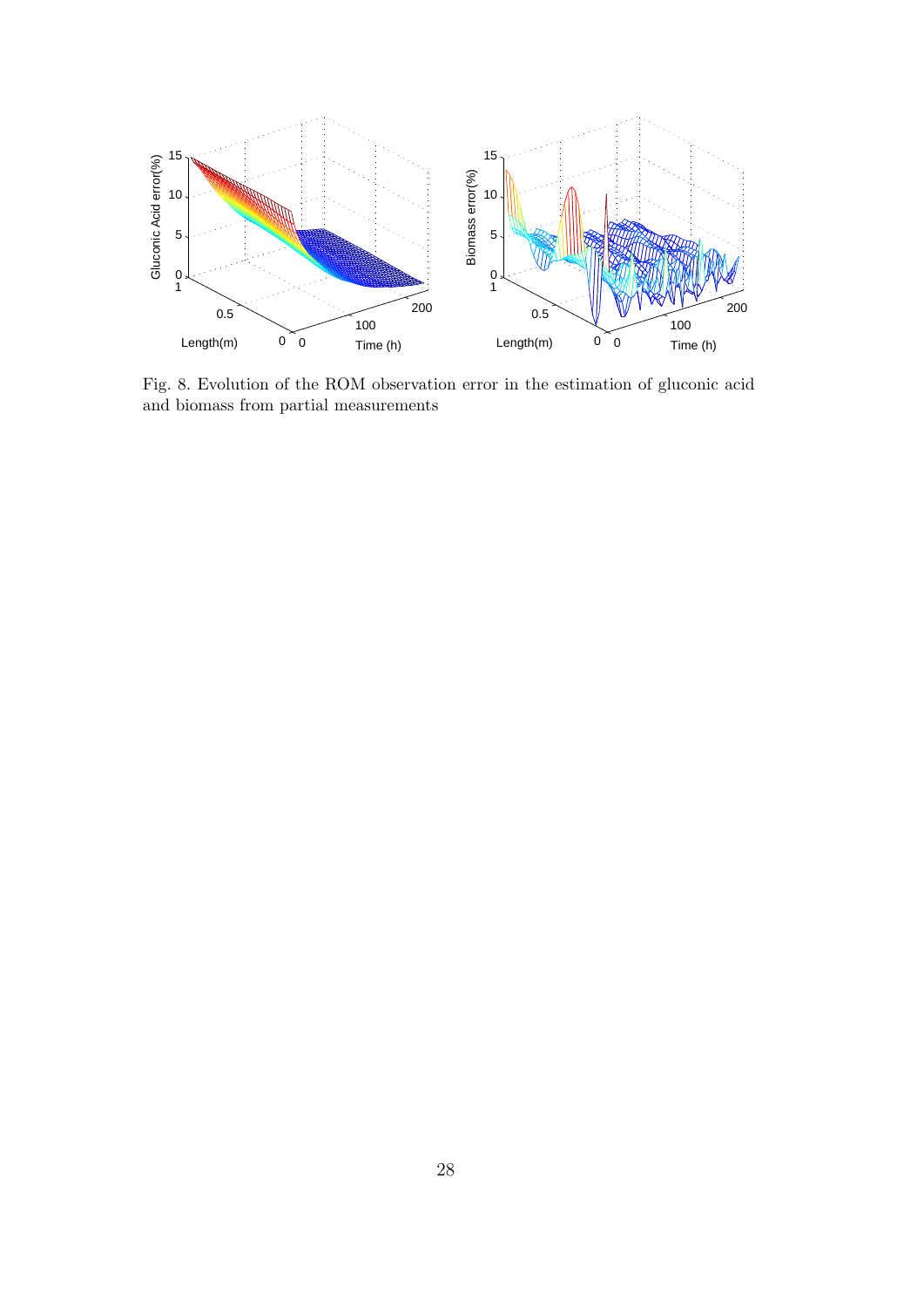

Fig. 9. Distribution of the ROM observation error in the estimation of gluconic acid and biomass from partial measurements at final time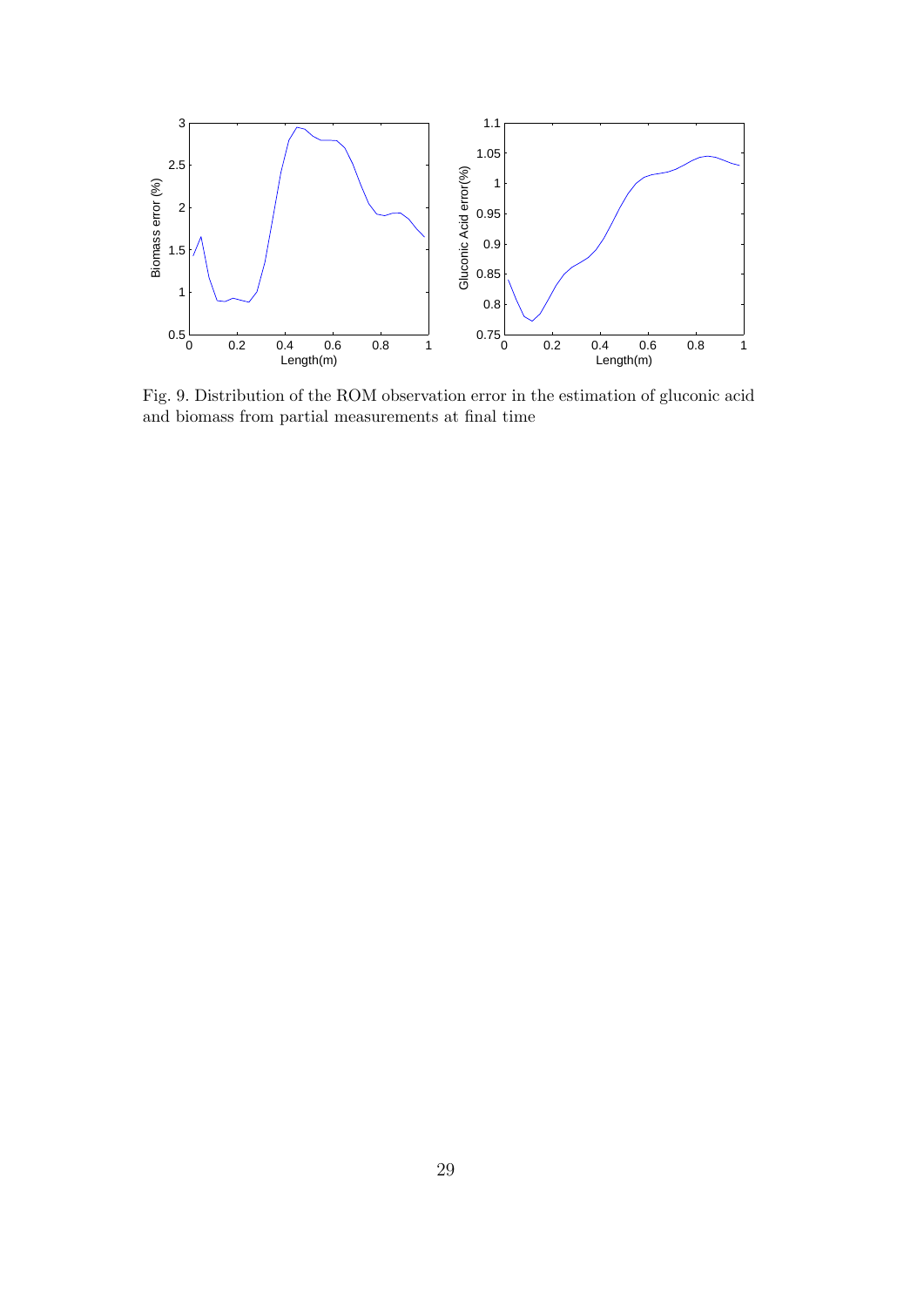**List of Tables**

1 Algebraic relations to numerically compute integrals and derivatives using the FEM structure.  $31$ 

2 Model Parameters 32

3 Nomenclature denoting by *a* a generic function 34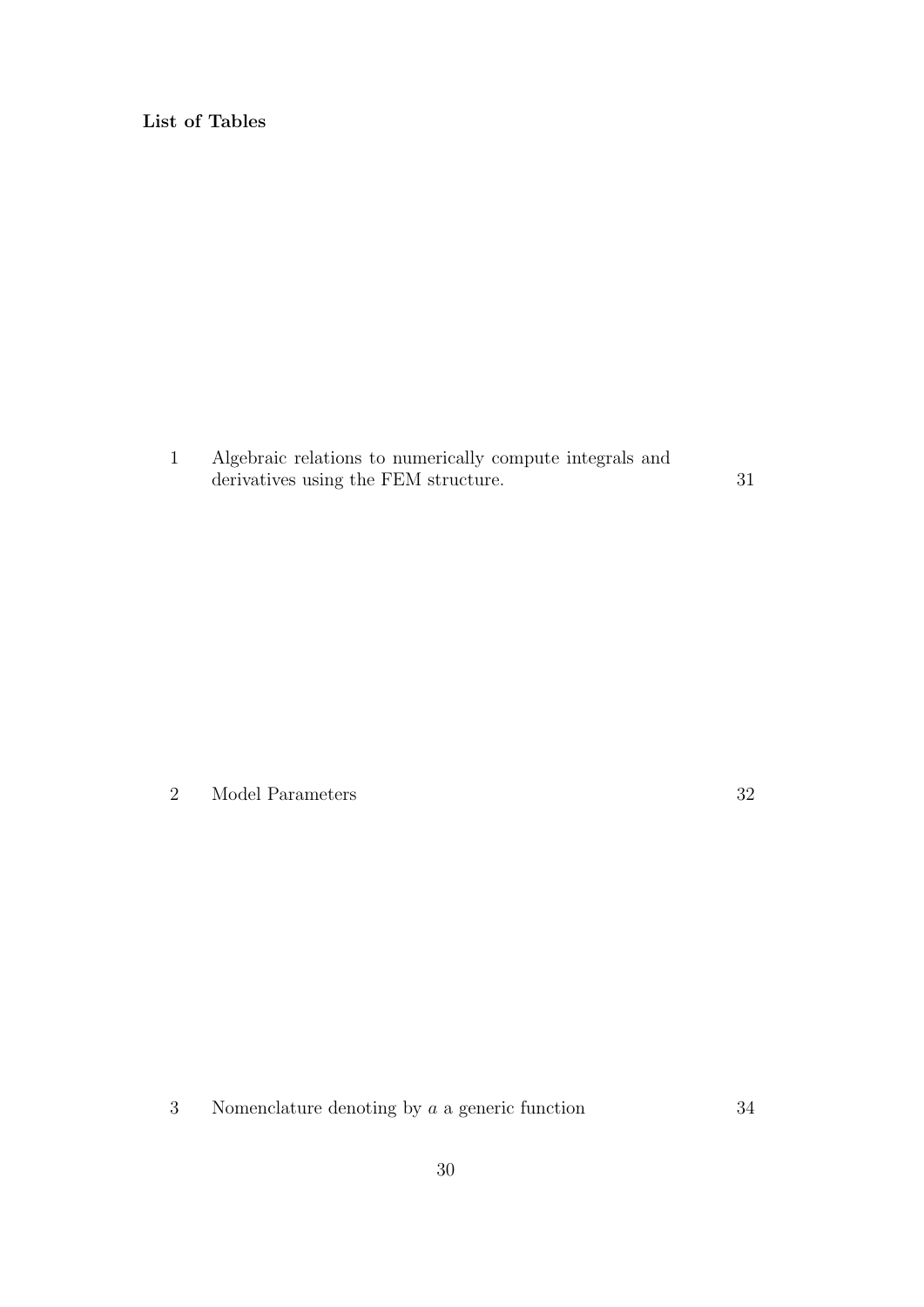| Continous                                                                                                     |                   | Discrete                                                                                                              |
|---------------------------------------------------------------------------------------------------------------|-------------------|-----------------------------------------------------------------------------------------------------------------------|
| $\langle \mathbf{g}(\xi), \mathbf{f}(\xi) \rangle_{\Omega} \longrightarrow$                                   |                   | $\mathtt{G}^{\mathrm{T}}(\mathcal{D}\mathcal{A})\mathtt{F}$                                                           |
| $\langle \mathsf{g}(\xi), \frac{\partial \mathsf{f}(\xi)}{\partial \xi} \rangle_{\Omega} \longrightarrow$     |                   | $\texttt{G}^{\text{T}}(\mathcal{B}\mathcal{E})\texttt{F}$                                                             |
| $\langle \mathsf{g}(\xi), \frac{\partial^2 \mathsf{f}(\xi)}{\partial \xi^2} \rangle_{\Omega} \longrightarrow$ |                   | $\texttt{G}^\text{T}(\mathcal{G}) - \texttt{G}^\text{T}(\mathcal{C}+v\mathcal{Q})\texttt{F}$                          |
| $\frac{\partial \mathbf{f}(\xi)}{\partial \xi}$                                                               | $\longrightarrow$ | $(\mathcal{D}A^{-1})(\mathcal{B}\mathcal{E})F$                                                                        |
| $D\frac{\partial^2 f(\xi)}{\partial \xi^2}$                                                                   |                   | $\longrightarrow (\mathcal{D}\mathcal{A}^{-1})(\mathcal{G})-(\mathcal{D}\mathcal{A}^{-1})(D\mathcal{C}+\mathcal{Q})F$ |

Table 1

Algebraic relations to numerically compute integrals and derivatives using the FEM structure.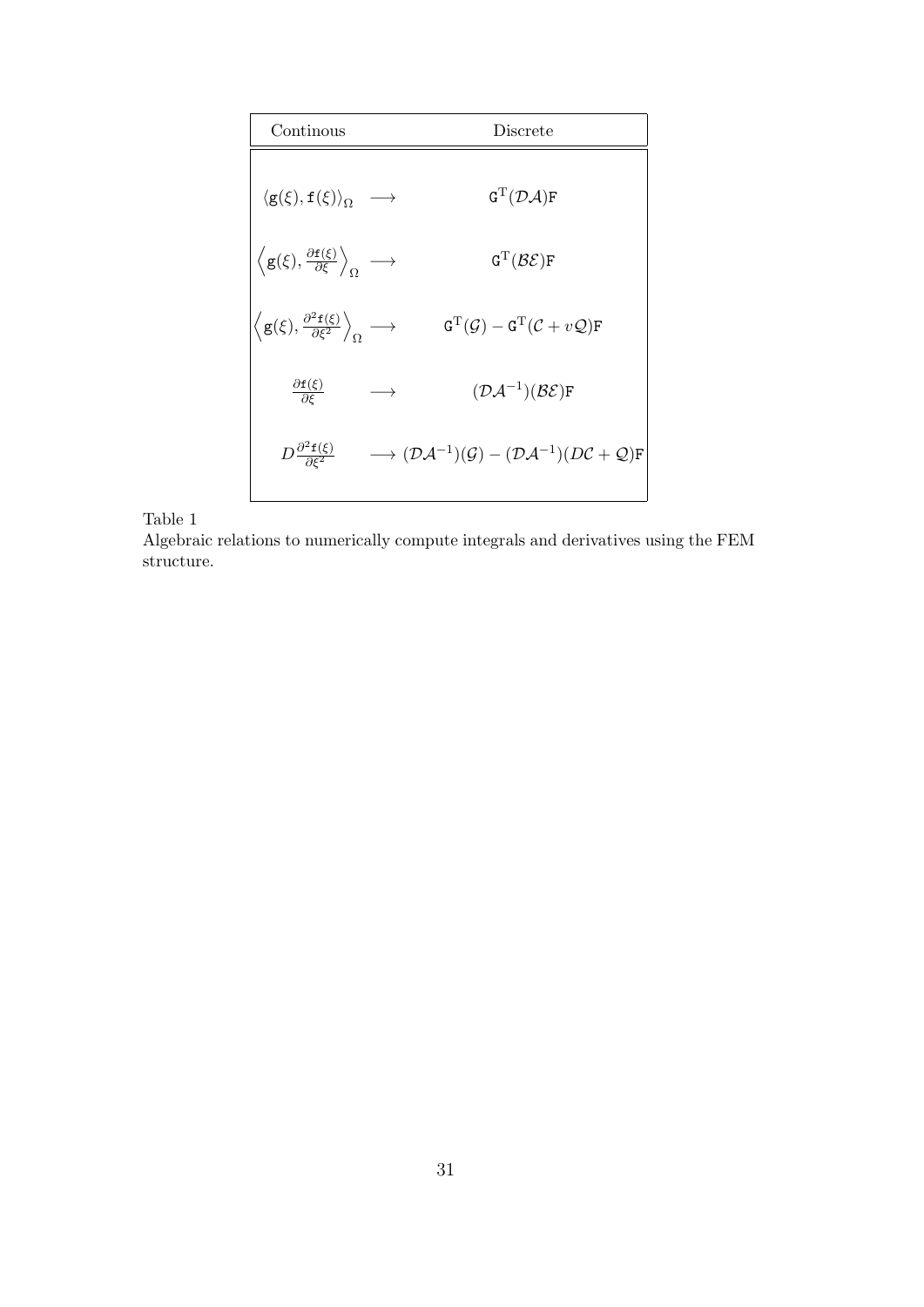| Design parameter               | Symbol Value & Units                        |  |
|--------------------------------|---------------------------------------------|--|
| Mass dispersion coefficient    | $D = 0.01$ $m^2 h^{-1}$                     |  |
| Flow velocity                  | $v = 0.01mh^{-1}$                           |  |
| Mass exchange parameter        | $\text{kla} = 600 \ h^{-1}$                 |  |
| Input related parameters       |                                             |  |
| Saturation of dissolved oxygen | $O_2^* = 7.5$ e-3 $gl^{-1}$                 |  |
| Glucose stream                 | $G^{in} = 115 \text{ } al^{-1}$             |  |
| Dissolved oxygen stream        | $O_{2in} = 7.5$ e-3 gl <sup>-1</sup>        |  |
| Biomass reaction               | Gluconic acid reaction                      |  |
| rate parameters                | rate parameters                             |  |
| $\mu_{max}^X = 0.219 h^{-1}$   | $\mu_{max}^{GA} = 0.312 h^{-1}$             |  |
| $k_1^X = 2.53 \; g l^{-1}$     | $k_1^{GA} = 109 \text{ } \text{ } q l^{-1}$ |  |
| $k_2^X = 5$ $ql^{-1}$          | $k_2^{GA} = 6 \text{ gl}^{-1}$              |  |

Table 2 Model Parameters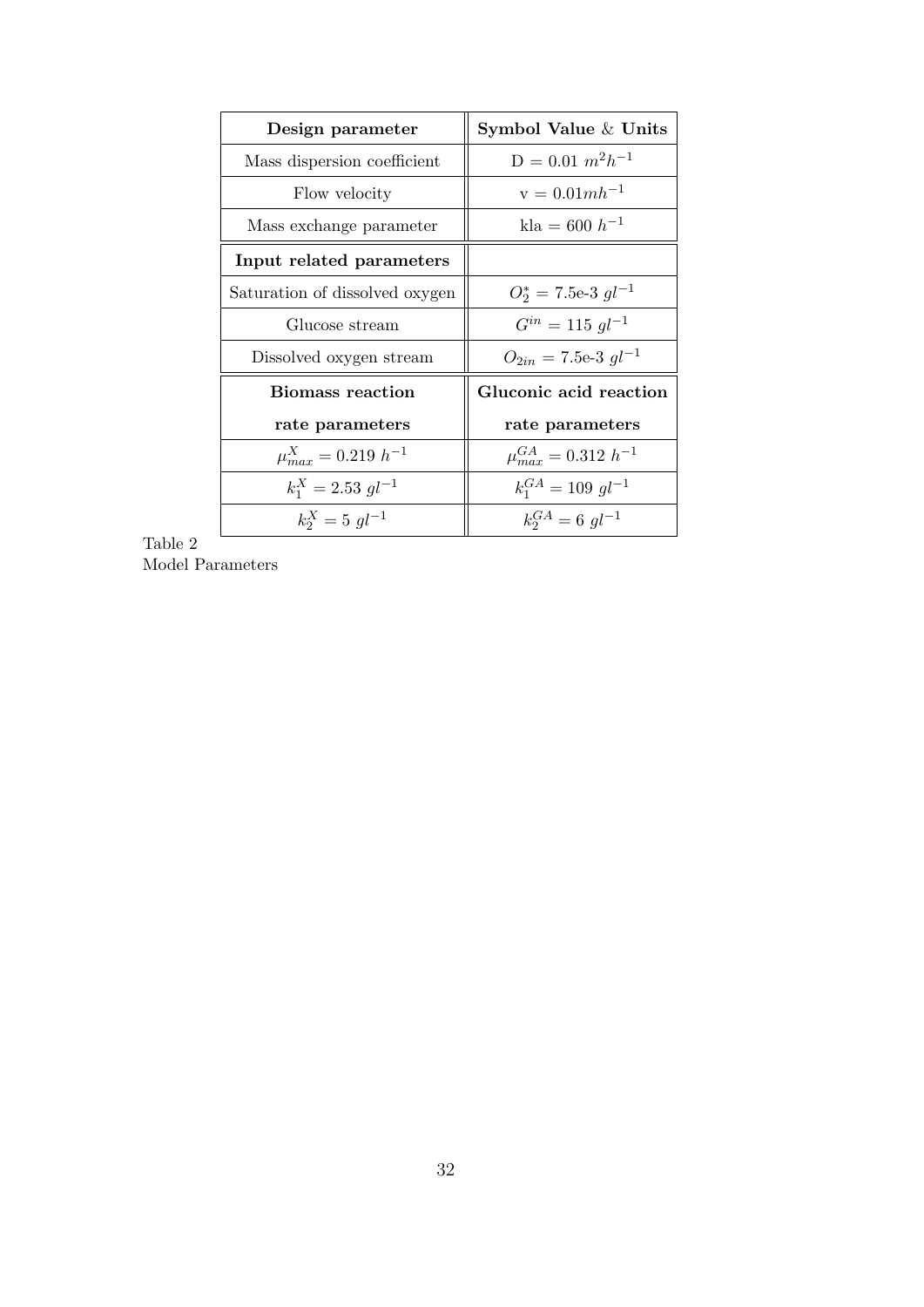## **Notation**

| $A_{o}$                  | Matrix used to obtain the independent reaction rate fields                      | $\mathbb{R}^{s-r\times s}$  |
|--------------------------|---------------------------------------------------------------------------------|-----------------------------|
| $\boldsymbol{B}$         | Basis for the null space of $KT$                                                | $\mathbb{R}^{s \times s-r}$ |
| $\mathcal{B}\mathcal{E}$ | FEM matrix associated with the gradiant operator                                | $\mathbb{R}^{n\times n}$    |
| $c^a$                    | Modes or time-dependent functions associated with $a$                           | $\mathbb R$                 |
| $C^a$                    | Vector collecting the set ${c_i^a}_{i=1}^{m_a}$                                 | $\mathbb{R}^{m_a}$          |
| $\mathcal{C}$            | FEM matrix associated with the laplacian operator                               | $\mathbb{R}^{n \times n}$   |
| $d_k$                    | Diffusion associated with the kth field of $x_e$                                | $\mathbb{R}^+$              |
| D                        | Matrix of dispersion parameters                                                 | $\mathbb{R}^{s \times s}$   |
| $\mathcal{D}\mathcal{A}$ | FEM matrix associated with the integral operator                                | $\mathbb{R}^{n \times n}$   |
| $e_k$                    | Error between the "real" and the kth observed field of $x_e$                    | $\mathbb R$                 |
| $e_{pk}$                 | Error between the "real" and the observed $p_k$                                 | $\mathbb R$                 |
| $\mathcal G$             | FEM vector associated with the boundary conditions                              | $\mathbb{R}^n$              |
| $\hbar$                  | Dimension of the spatial domain                                                 | N                           |
| К                        | Matrix of yield coefficients                                                    | $\mathbb{R}^{s \times r}$   |
| L                        | Number of uncorrelated snapshots                                                | $\mathbb N$                 |
| L                        | Axial dimension of the reactor                                                  | $\mathbb{R}^+$              |
| $\, n \,$                | Dimension of the FEM mesh                                                       | $\mathbb N$                 |
| $\boldsymbol{N}$         | Number of non-overlapping subdomains so $\Omega = \bigcup_{j=1}^{N} \Omega_j$   | $\mathbb N$                 |
| $N_s$                    | Number of sampling times                                                        | $\mathbbm{R}$               |
| $\boldsymbol{p}$         | Independent reaction rates field with homogeneous bound-<br>ary conditions      | $\mathbb{R}^{s-r}$          |
| $P_k$                    | Spatial discretization of $p$ in the FEM mesh                                   | $\mathbb{R}^{1 \times n}$   |
| $q_k$                    | Transfer coefficient with environment associated with the<br>kth field of $x_e$ | $[0,\infty)$                |
| Q                        | Matrix of exchange coefficients with the environment                            | $\mathbb{R}^{s \times s}$   |
| Q                        | FEM vector associated with the boundary conditions                              | $\mathbb{R}^n$              |
| $\,r\,$                  | Dimension of the reaction rates vector                                          | $\mathbb N$                 |
| $\boldsymbol{R}$         | Kernel of both LSD and POD method                                               | $\mathbb R$                 |
| $\cal R$                 | Spatial discretization of $R$ in the FEM mesh                                   | $\mathbb{R}^{n \times n}$   |
| $\boldsymbol{s}$         | Number of states                                                                | ${\rm I\!N}$                |
| t                        | Time                                                                            | $[0,\infty)$                |
| $\boldsymbol{v}$         | Flow velocity                                                                   | $\mathbb{R}^+$              |
| ν                        | Lyapunov function                                                               | $[0,\infty)$                |
| $\boldsymbol{x}$         | State vector field                                                              | $\mathbb{R}^s$              |
| $\boldsymbol{y}$         | Each element of the measurement vector                                          | $\mathbb R$                 |
| $\boldsymbol{z}$         | Vector field independent of the reaction rates                                  | $\mathbb{R}^{s-r}$          |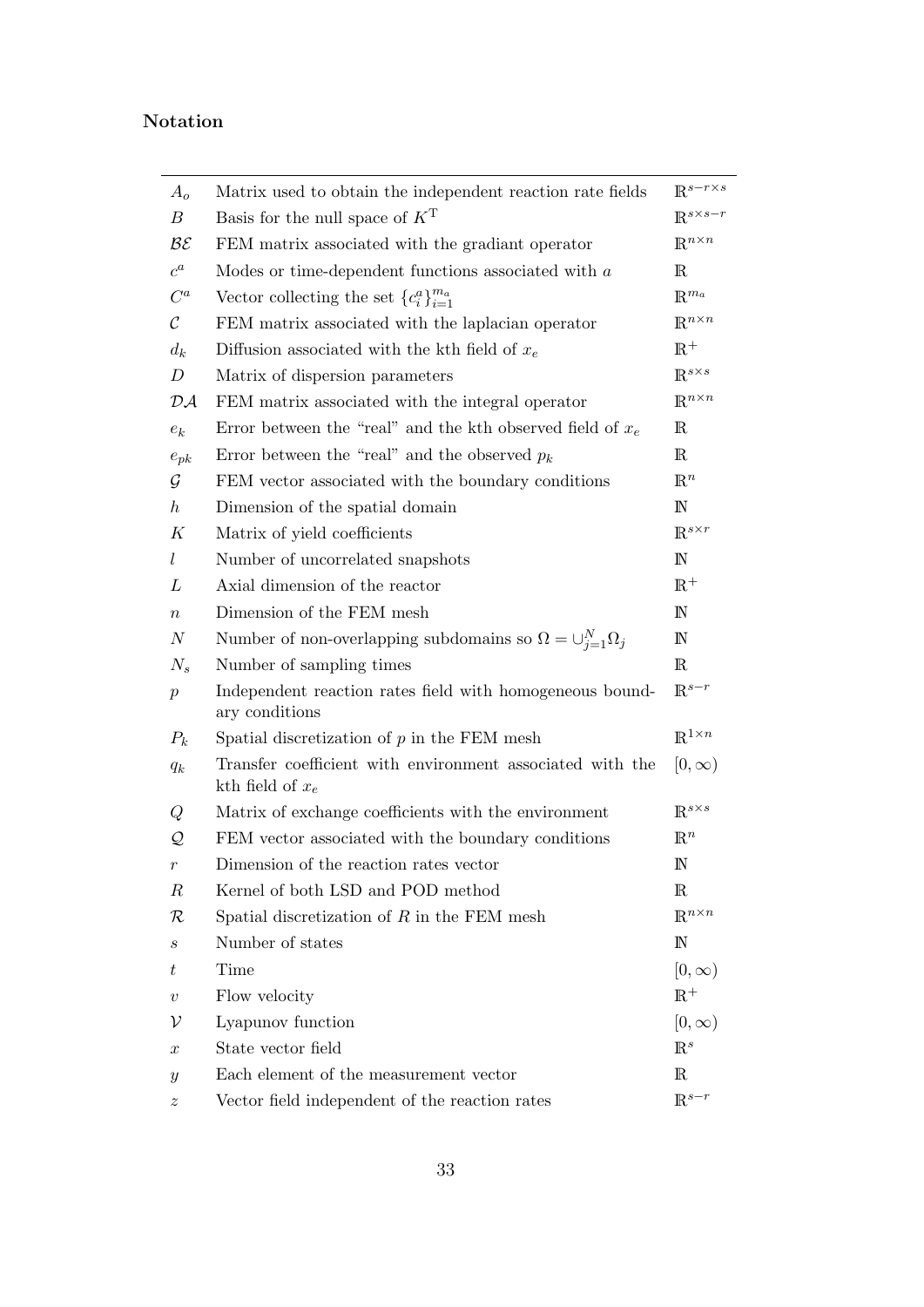*Greek symbols*

| $\Gamma$               | Boundary of the spatial domain                                   | $\mathbb{R}^{h-1}$            |  |  |
|------------------------|------------------------------------------------------------------|-------------------------------|--|--|
| $\lambda^a$            | Eigenvalue associated with the field $a$                         | $\mathbb{R}$                  |  |  |
| $\Lambda^a$            | Diagonal matrix collecting the set $\{\lambda_i^a\}_{i=1}^{m_a}$ | $\mathbb{R}^{m_a \times m_a}$ |  |  |
| $\xi$                  | Spatial coordinates                                              | $\mathbb{R}^h$                |  |  |
| $\phi^a$               | Global basis function associated with the filed a                | $\mathbb R$                   |  |  |
| $\psi$                 | FEM locally basis function $(i = 1, , n)$                        | $\mathbb{R}$                  |  |  |
| $\epsilon_k$           | Truncation error of $p_k$                                        | $\mathbb{R}$                  |  |  |
| $\Omega$               | Spatial domain                                                   | $\mathbb{R}^h$                |  |  |
| $\Omega_{\mathcal{S}}$ | Spatial domain of measurements                                   | $\mathbb{R}^n$                |  |  |
| $\varphi$              | Vector of reaction rates                                         | $\mathbb{R}^r$                |  |  |
| Superindex             |                                                                  |                               |  |  |
| $a^{in}$               | a input in the reactor                                           |                               |  |  |
| $a^{\mathrm{T}}$       | Transpose of $a$                                                 |                               |  |  |
| $a^\ast$               | a property in the environment                                    |                               |  |  |
| $\overline{a}$         | Transformation of the field a                                    |                               |  |  |
| $\alpha$               | Trupestion of the infinite dimensional field a                   |                               |  |  |

 $\tilde{a}$  Truncation of the infinite dimensional field *a*<br> $\hat{a}$  Truncation of the infinite dimensional field *a* <sup>b</sup>*<sup>a</sup>* Truncation of the infinite dimensional field *<sup>a</sup>*

*Subindex*

- $a_e$  Partition of the matrix or vector *a* associated with the observed states
- *a<sup>k</sup>* Element (or row in the case of full matrices) associated with the kth element of  $a (k = 1, ..., s - r)$
- *a<sup>m</sup>* Partition of the matrix or vector *a* associated with the measurable states
- $a_{\mathcal{S}}$  *a* field in the  $\Omega_{\mathcal{S}}$  spatial domain

Initial condition of *a*  $\frac{a_0}{\text{Table 3}}$ 

Nomenclature denoting by *a* a generic function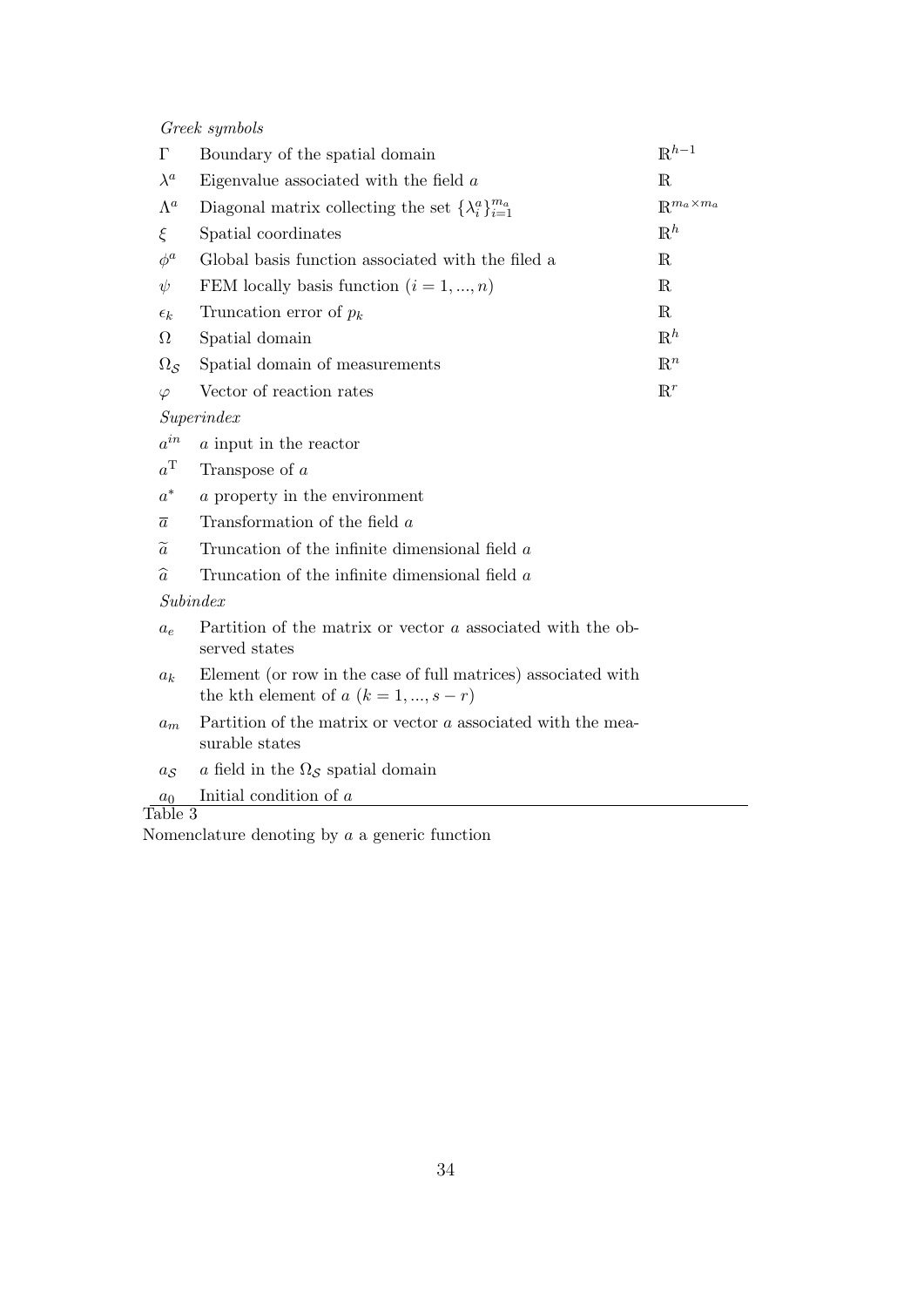## **Appendices**

### **A Optimal field reconstruction**

Let us denote each element of the measurement vector  $x_m$  as  $y$  and expand it in terms of the basis function set  $\{\phi_i^y\}$  $a_i^y(\xi)$ <sup>*m*</sup><sub>*i*</sub></sub> in the same way as in (22), so that:

$$
y \cong [\phi_1^y, ..., \phi_{m_k}^y]C^y \equiv \Phi^y C^y \tag{A.1}
$$

Discrete global basis functions  $\Phi^y$  are obtained off-line from the POD method representing the behaviour not only related to the diffusion part, as in the LSD, but also with the reaction rates and the rest of transport terms. To that purpose a sufficiently rich collection of *l* uncorrelated snapshots of the states are taken at every point of the FEM mesh, denoted by  $Y(t_i)$ , and used to compute the kernel of the eigenvalue problem associated with (21):

$$
\mathcal{RDA}\Phi_i^y = \lambda_i^y \Phi_i^y \qquad \text{with} \qquad R = \frac{1}{l} \sum_{j=1}^l [Y(t_j)Y(t_j)^T] \tag{A.2}
$$

Details about the POD implementation exploiting the FEM structure and the continuous formulation can be also seen in the García et al. work $^{12}$ .

In the same work, the notion of subdomains of measurements was also introduced as those which partition the whole spatial domain and are suitable for placing sensor arrays. Thus the estimation of the vector field  $x<sub>m</sub>$  from optimal selection of point-wise measurements is substituted by the problem of reconstructing spatial distributed states searching among regions of measurements ensuring the solvability of the problem in high dimensionality FEM meshes. For that purpose let us decompose the spatial domain  $\Omega$  into  $N$  nonoverlapping subdomains  $\Omega_j$  so  $\Omega = \cup_{j \in \mathcal{J}} \Omega_j$  where  $\mathcal J$  defines the set of natural numbers ordered from 1 to *N*. With these preliminaries, the reconstruction problem can be stated as follows:

*For a given set of subdomains*  $\Omega_{\mathcal{S}} = \cup_{j \in \mathcal{S}} \Omega_j \subset \Omega$  *with*  $\mathcal{S} \subset \mathcal{J}$  *(i.e. a collection of elements belonging to J ) where the sensors are located, find the mode vector*  $C<sup>y</sup>$  *associated with the low-dimensional basis set (defined over*  $\Omega_{\mathcal{S}}$ ) which min*imizes the distance between the measurements*  $y<sub>S</sub>$  *and the estimates*  $\hat{y}<sub>S</sub>$  *over the L* <sup>2</sup> *norm*

Before proceeding with the reconstruction problem, let us first note that basis functions are orthogonal and can be normalized with respect to the spatial integration operator  $\mathcal{D}\mathcal{A}$  so that  $\Phi^{yT}\mathcal{D}\mathcal{A}\Phi^{y} = I$ , with *I* denoting the identity matrix. In the same way, the above orthonormality condition can be re-written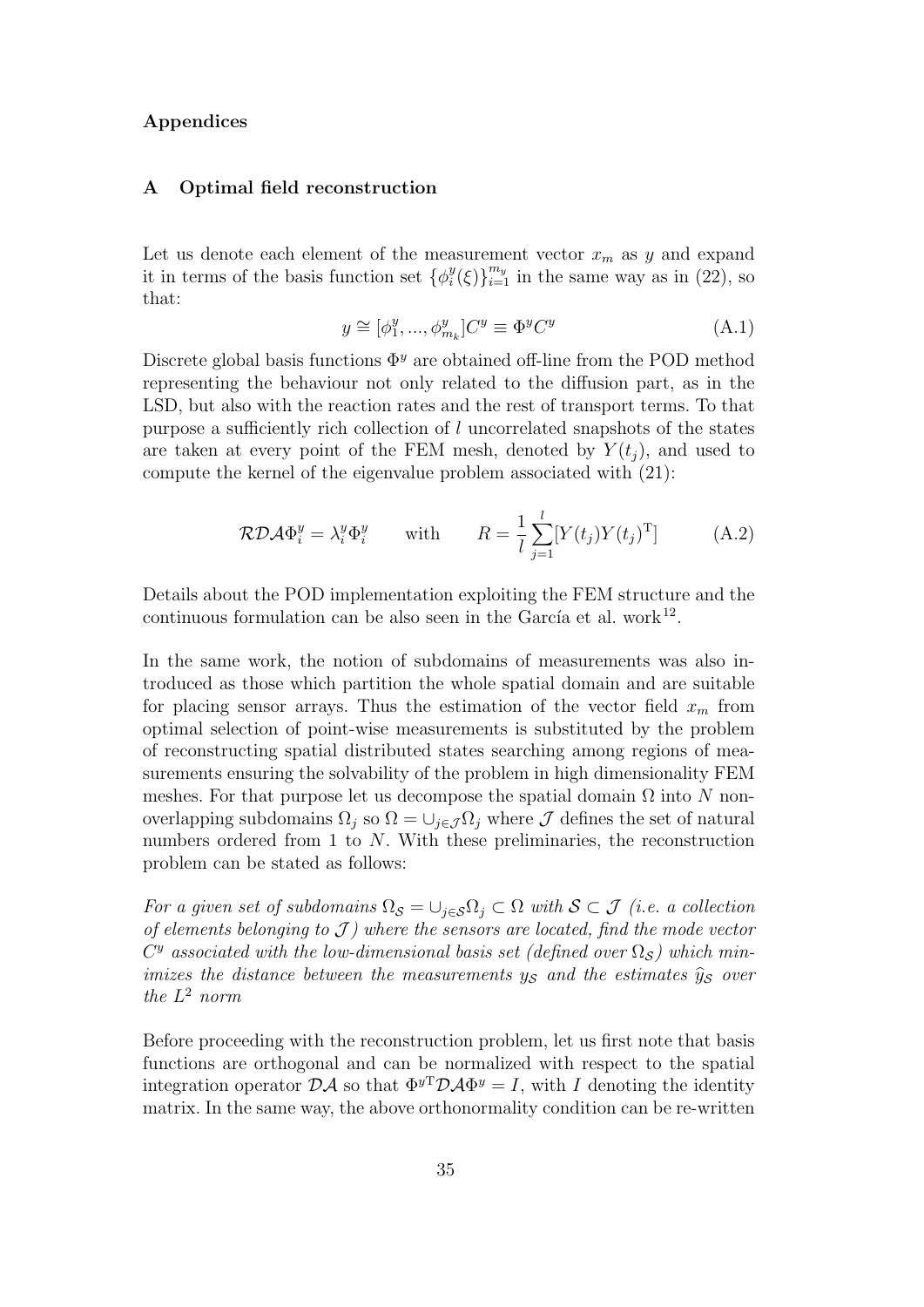as:

$$
\sum_{i=1}^{N} \Phi_i^{y}^{\mathrm{T}} \mathcal{D} \mathcal{A}_i \Phi_i^{y} = I
$$
\n(A.3)

where  $\Phi_i^y \in \mathbb{R}^{n_i \times m_k}$ ,  $\mathcal{D}\mathcal{A}_i \in \mathbb{R}^{n_i \times n_i}$  and  $n_i$  are defined for each subdomain. In particular,  $\mathcal{D}\mathcal{A}_i$  corresponds with the spatial integration operator associated to subdomain *i* which, as  $\mathcal{D}A$ , is invertible and thus accepts the following factorization:

$$
\mathcal{D}\mathcal{A}_i = W_i \Lambda_i W_i^{\mathrm{T}} \tag{A.4}
$$

with  $\Lambda_i$  being diagonal and  $W_i$  unitary matrices.

Using the Table 1 and expressing the discrete version of the estimates as in (A.1), the optimization problem is formally stated as:

$$
\min_{\widehat{C}^y} \frac{1}{2} \|e^y\|_{\Omega_{\mathcal{S}}}^2 = \min_{\widehat{C}^y} \sum_{i \in \mathcal{S}} \left[ (y_i - \widehat{C}^y \Phi_i^y)^{\mathrm{T}} \mathcal{D} \mathcal{A}_i (y_i - \widehat{C}^y \Phi_i^y) \right] \tag{A.5}
$$

Its solution, once cast into a least squares minimization problem<sup>12</sup>, takes the form:

$$
\widehat{C}^y = (\Pi^y)^{-1} \sum_{i \in \mathcal{S}} \Phi_i^{yT} \mathcal{D} \mathcal{A}_i y_i \qquad \Pi^y = \sum_{i \in \mathcal{S}} \mathcal{Z}_i^{yT} \mathcal{Z}_i^y \tag{A.6}
$$

where matrices  $\mathcal{Z}_i^y$  are computed as:

$$
\mathcal{Z}_i = \sqrt{\Lambda_i^y} W_i^{\mathrm{T}} \Phi_i^y \quad \text{with} \quad \Phi_i^{y\mathrm{T}} \mathcal{D} \mathcal{A}_i \Phi_i^y = \mathcal{Z}_i^{y\mathrm{T}} \mathcal{Z}_i^y
$$

It must be pointed out that matrix Π is always invertible provided that the number of point-wise measurements is larger than or equal to the dimension of the reduced space. Under this assumption the vector  $\tilde{C}^y$  is identifiable and the errors  $e^y$  bounded. The same assumption was also made by Christofides and Baker<sup>31</sup> to deal with time-varying uncertain variables in designing output feedback controllers. According with this work, although the static output feedback is more sensitive to measurements noise, the boundedness of the state and output tracking was guaranteed provided that the separation between the slow and fast eigenvalues is sufficiently large.

Equation (A.6) suggests a criterion to place sensors based on the degree of conditioning of matrix Π. In this way, sensors will be placed over those subdomains *S* which maximize the minimum eigenvalue of Π. Formally this problem is stated as:

$$
\max_{\mathcal{S}} \min_{j} \lambda_j^y \left( \sum_{i \in \mathcal{S}} \mathcal{Z}_i^{y} \mathcal{Z}_i^y \right) \tag{A.7}
$$

and solved by means of the guided search algorithm developed by Alonso et al.<sup>7</sup> .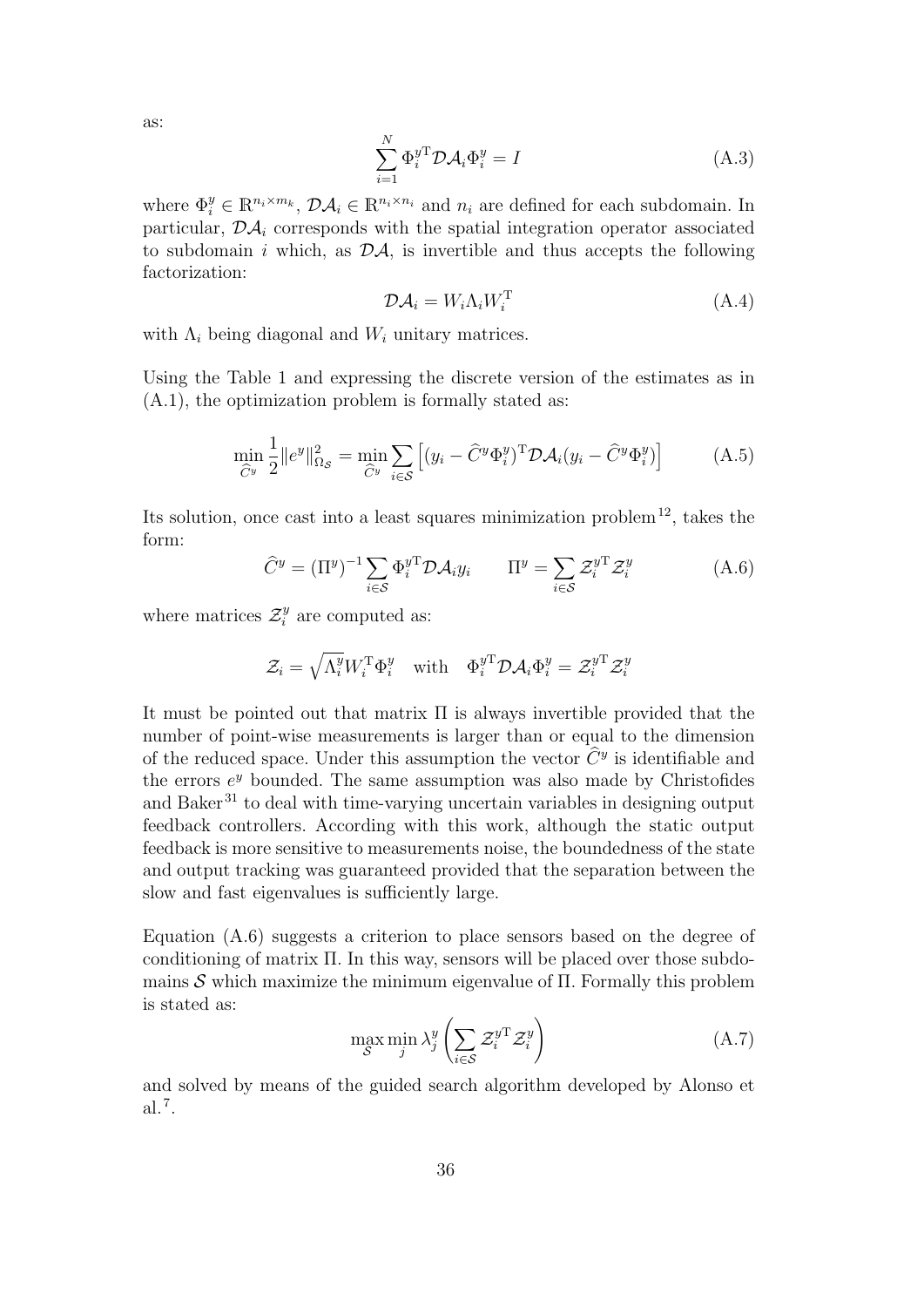## **B Proof of Proposition 2**

**Proof:** Combining equations (37) and (38) the observation error then becomes of the form:

$$
e_k = z_k(x_m) - \tilde{p}_k(\hat{x}_m) + \frac{1}{v} g_k(\hat{x}_m, x^{in})|_{\xi=0} - A_{ok}(x_m - \hat{x}_m)
$$

furthermore, using (23) and (36), this error can be re-written as:

$$
e_k = p_k(x_m) - \tilde{p}_k(\hat{x}_m) + \frac{1}{v}g_k(e_m)|_{\xi=0} - A_{ok}e_m
$$

with

$$
g_k(e_m) = g_k(x_m, x^{in})|_{\xi=0} - g_k(\hat{x}_m, x^{in})|_{\xi=0} = v(d_k A_{ok} D_m^{-1} - A_{ok})e_m
$$

Finally, adding and subtracting  $\hat{p}_k(\hat{x}_m)$  and using equation (34) the observation error can be formally stated as a function of the truncation error  $\epsilon_k$ , and the  $p_k$  error, defined as  $e_{pk} = p_k(x_m) - \hat{p}_m(\hat{x}_m)$ :

$$
e_k = e_{pk} + \frac{1}{v} g_k(e_m)|_{\xi=0} - A_{ok}e_m + \epsilon_k
$$
 (B.1)

Before continuing, let us study the stability properties of *epk* whose evolution can be obtained by subtracting equation (25) from (26) where the reconstruction of the measurable fields  $\hat{x}_m$  has been employed:

$$
\frac{\partial e_{pk}}{\partial t} = d_k \frac{\partial^2 e_{pk}}{\partial \xi^2} - v \frac{\partial e_{pk}}{\partial \xi} - q_k e_{pk} + f_k(e_m)
$$
(B.2a)

$$
d_k \frac{\partial e_{pk}(0,t)}{\partial \xi} = v e_{pk}(0,t), \quad \frac{\partial e_{pk}(L,t)}{\partial \xi} = 0
$$
 (B.2b)

$$
e_{pk}(\xi,0) = e_{pk}^0 \tag{B.2c}
$$

where

$$
f_k(e_m) = f_k(x_m, x^*, x^{in}) - f_k(\hat{x}_m, x^*, x^{in}) =
$$
  
=  $\frac{q_k}{v} g_k(e_m)|_{\xi=0} + h_k(e_m) + \frac{1}{v} \dot{g}_k(e_m)|_{\xi=0}$   

$$
h_k(e_m) = h_k(x_m, x^*) - h_k(\hat{x}_m, x^*)
$$
 (B.2d)

$$
= (A_{ok}D_m - d_k A_{ok})\frac{\partial^2 e_m}{\partial \xi^2} - (A_{ok}Q_m - q_k A_{ok})e_m \quad \text{(B.2e)}
$$

For the sake of clarity, let us omit the subindex *k* and follow the next steps: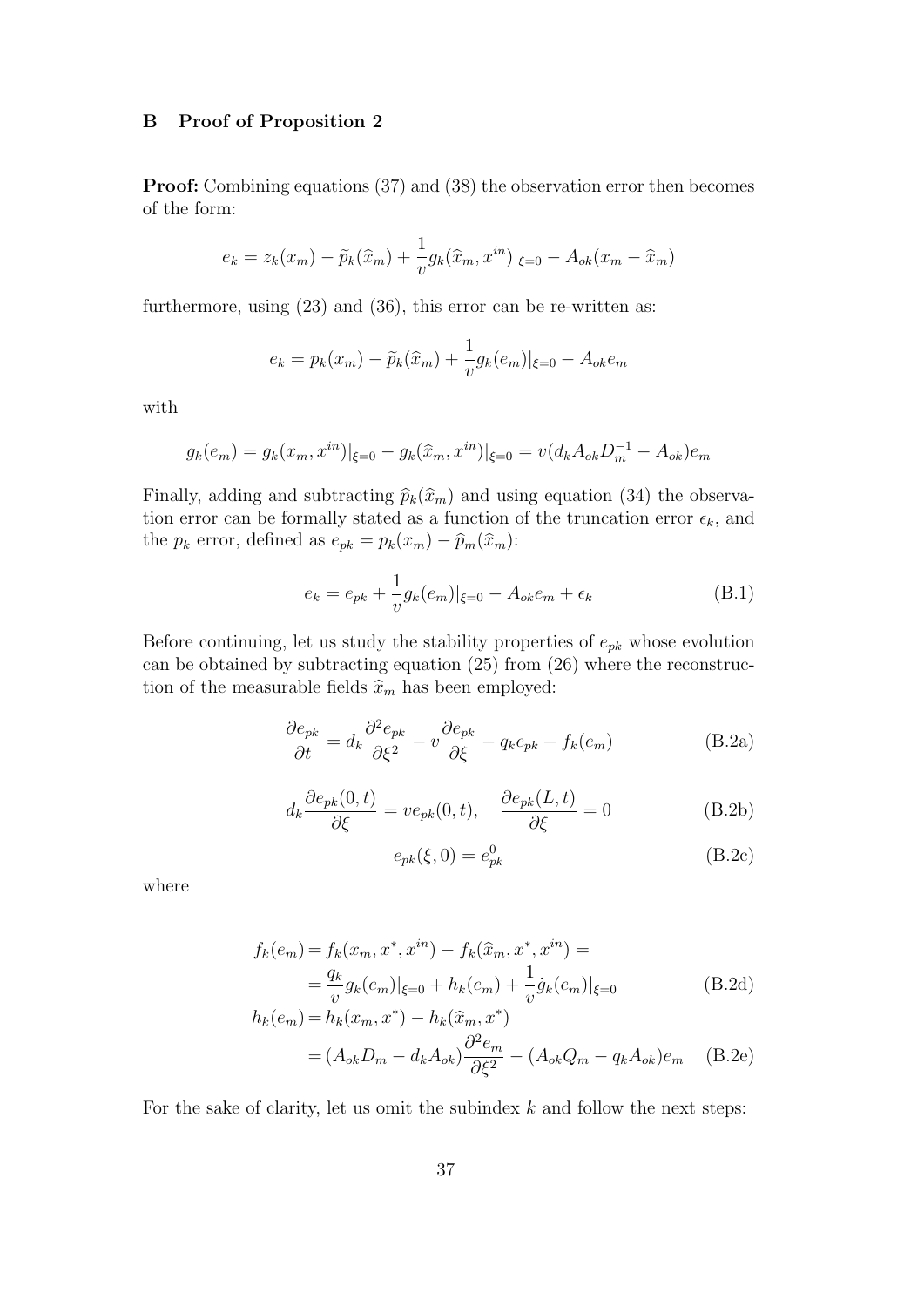(1) Make use of Lemma 1, analogously to proposition 1, and re-write the error *epk* as:

$$
e_p = \exp(\mu \xi - \delta t)\overline{e} \qquad \delta = q + \frac{v^2}{4d}, \quad \mu = \frac{v}{2d} \tag{B.3}
$$

where the dynamics of the  $\bar{e}$  field reads:

$$
\frac{\partial \overline{e}}{\partial t} = d \frac{\partial^2 \overline{e}}{\partial \xi^2} + \exp(\delta t - \mu \xi) f(e_m)
$$
 (B.4a)

$$
\frac{\partial \overline{e}(0,t)}{\partial \xi} = \mu \overline{e}(0,t) \quad \frac{\partial \overline{e}(L,t)}{\partial \xi} = -\mu \overline{e}(L,t) \tag{B.4b}
$$

$$
\overline{e}(\xi,0) = \overline{e}^0 = e_p^0 \exp(-\mu\xi)
$$
 (B.4c)

(2) Define a Lyapunov function  $\mathcal{V} = \frac{1}{2}$  $\frac{1}{2}\langle \bar{e}, \bar{e} \rangle_{\Omega}$  and compute its time derivative along the trajectories (B.4a):

$$
\frac{\partial V}{\partial t} = d \left\langle \overline{e}, \frac{\partial^2 \overline{e}}{\partial \xi^2} \right\rangle_{\Omega} + \left\langle \overline{e}, \exp(\delta t - \mu \xi) f(e_m) \right\rangle_{\Omega} \tag{B.5}
$$

(3) Find bounds for the right hand side in terms of  $\|\bar{e}\|_{\Omega}$ . We have already found in the demonstration of proposition 1 that  $\vec{d}$   $\langle \vec{e}, \frac{\partial^2 \vec{e}}{\partial \epsilon^2} \rangle$ *∂ξ*<sup>2</sup>  $\setminus$  $\Omega \leq -d\nu$   $\|\overline{e}\|^2_{\Omega}.$ In order to bound the second right hand term note that, since *e<sup>m</sup>* and its second spatial derivative *<sup>∂</sup>* <sup>2</sup>*e<sup>m</sup>*  $\frac{\partial^2 e_m}{\partial e_m^2}$  are bounded, we can consider a parameter *F* so that  $F \ge f(e_m)$  and employ the Schwarz inequality to state:

$$
\langle \overline{e}, \exp(\delta t - \mu \xi) f(e_m) \rangle_{\Omega} \le \kappa F \exp(\delta t) \|\overline{e}\|_{\Omega}, \quad \kappa = \left[ \frac{1 - \exp(-2\mu L)}{2\mu} \right]^{1/2}
$$

(4) Re-write equation (B.5) noting that  $\mathcal{V} = \frac{1}{2}$  $\frac{1}{2}$ || $\overline{e}$ || $\frac{2}{Ω}$  as follows:

$$
\dot{\mathcal{V}} \le -2d\nu\mathcal{V} + \kappa F \exp(\delta t) \sqrt{2\mathcal{V}}
$$

(5) Use the transformation  $\mathscr{V} =$ *√ V* and differentiate *V* to obtain:

$$
\dot{\mathscr{V}} + d\nu \mathscr{V} \leq \frac{\kappa F}{\sqrt{2}} \exp(\delta t),
$$

(6) Multiply both sides by  $exp(d\nu t)$ , use the transformation  $r = \mathcal{V} exp(d\nu t)$ so that

$$
\dot{r} \le \frac{\kappa F}{\sqrt{2}} \exp\left[ \left( d\nu + \delta \right) t \right]
$$

and integrate the inequality to get:

$$
\mathcal{V}\exp(d\nu t) - \mathcal{V}^0 \le \frac{\kappa F}{\sqrt{2}(d\nu + \delta)} \exp\left[(d\nu + \delta)t\right] - \frac{\kappa F}{\sqrt{2}(d\nu + \delta)}
$$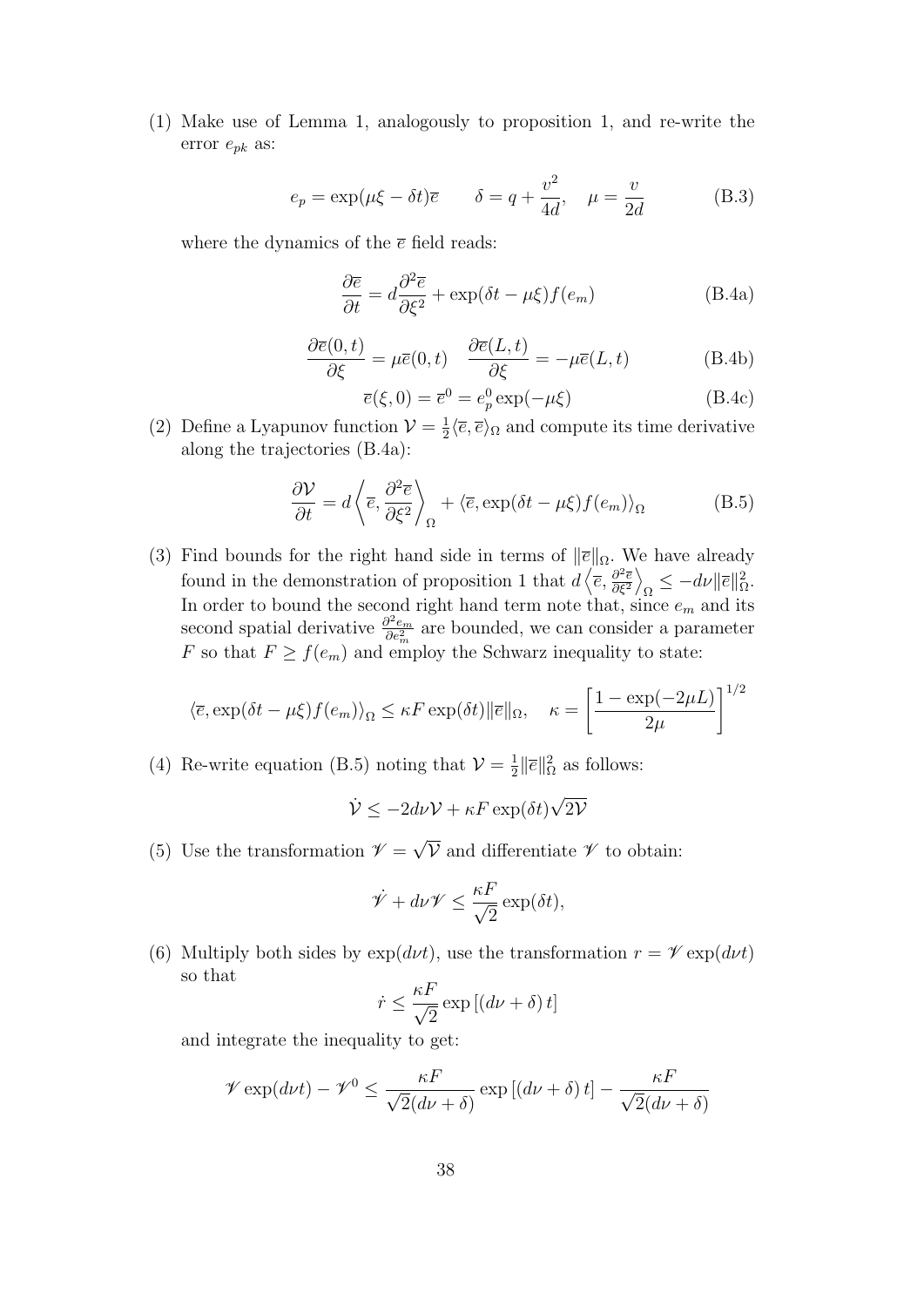(7) Since  $\mathscr{V} = \frac{1}{\sqrt{2}}$  $\frac{1}{2}$ ||*e*||<sub>Ω</sub>, we then have

$$
\|\overline{e}\|_{\Omega} \le \frac{\kappa F}{d\nu + \delta} \exp(\delta t) + \left[ \|\overline{e}^{0}\|_{\Omega} - \frac{\kappa F}{d\nu + \delta} \right] \exp(-d\nu t) \tag{B.6}
$$

Finally, let us re-introduce the subindex *k* and combine relation (B.3) with  $(B.1)$  to get:

$$
||e_k||_{\Omega} \le ||\exp(\mu_k \xi - \delta_k t)||_{\Omega} ||\overline{e}_k||_{\Omega} + \left\|\frac{1}{v}g_k(e_m)|_{\xi=0} + \epsilon_k - A_{ok}e_m\right\|_{\Omega},
$$

therefore the norm of the observation error, using inequality (B.6) and rearranging terms, is bounded as:

$$
||e_k||_{\Omega} \le \varpi_k \exp[-(\delta_k + d_k \nu_k)t] + \Xi_k
$$
\n(B.7a)

with

$$
\varpi_k = \left\| \overline{e}_k^0 \right\|_{\Omega} \left[ \frac{\exp(2\mu_k L) - 1}{2\mu_k} \right]^{1/2} - \eta_k < \infty \tag{B.7b}
$$

$$
\Xi_k = \eta_k + \left\| \frac{1}{v} g_k(e_m) \right\|_{\xi=0} + \epsilon_k - A_{ok} e_m \right\|_{\Omega} < \infty \tag{B.7c}
$$

$$
\eta_k = \frac{F_k}{d_k \nu_k + \delta_k} \left[ \frac{\exp(2\mu_k L) + \exp(-2\mu_k L) - 2}{4\mu_k^2} \right]^{1/2}
$$
(B.7d)

 $\Box$ 

## **References**

- [1] Bastin G, Dochain D. On-line estimation and adaptive control bioreactors. Amsterdam: Elsevier, 1990.
- [2] Dochain D, Perrier M, Ydstie BE. Asymptotic observers for stirred tank reactors. Chemical Engineering Science. 1992;47:4167-4177.
- [3] Dochain D, Tali-Maamar N, Babary JP. On modelling, monitoring and control of fixed bed bioreactors. Computers chem. Engng. 1996;21:1255- 1266.
- [4] Dochain D. State Observers for Tubular Reactors with Unknown Kinetics. Journal of process control. 2000;10:259-268.
- [5] Christofides PD. Nonlinear and Robust Control of PDE Systems: Methods and Applications to Transport-Reaction Processes. Boston: Birkhäuser, 2001.
- [6] Vande Wouwer A, Point N, Remy R. An approach to the selection of optimal sensor locations in distributed parameter systems. Journal of Process Control. 2000;10:291-300.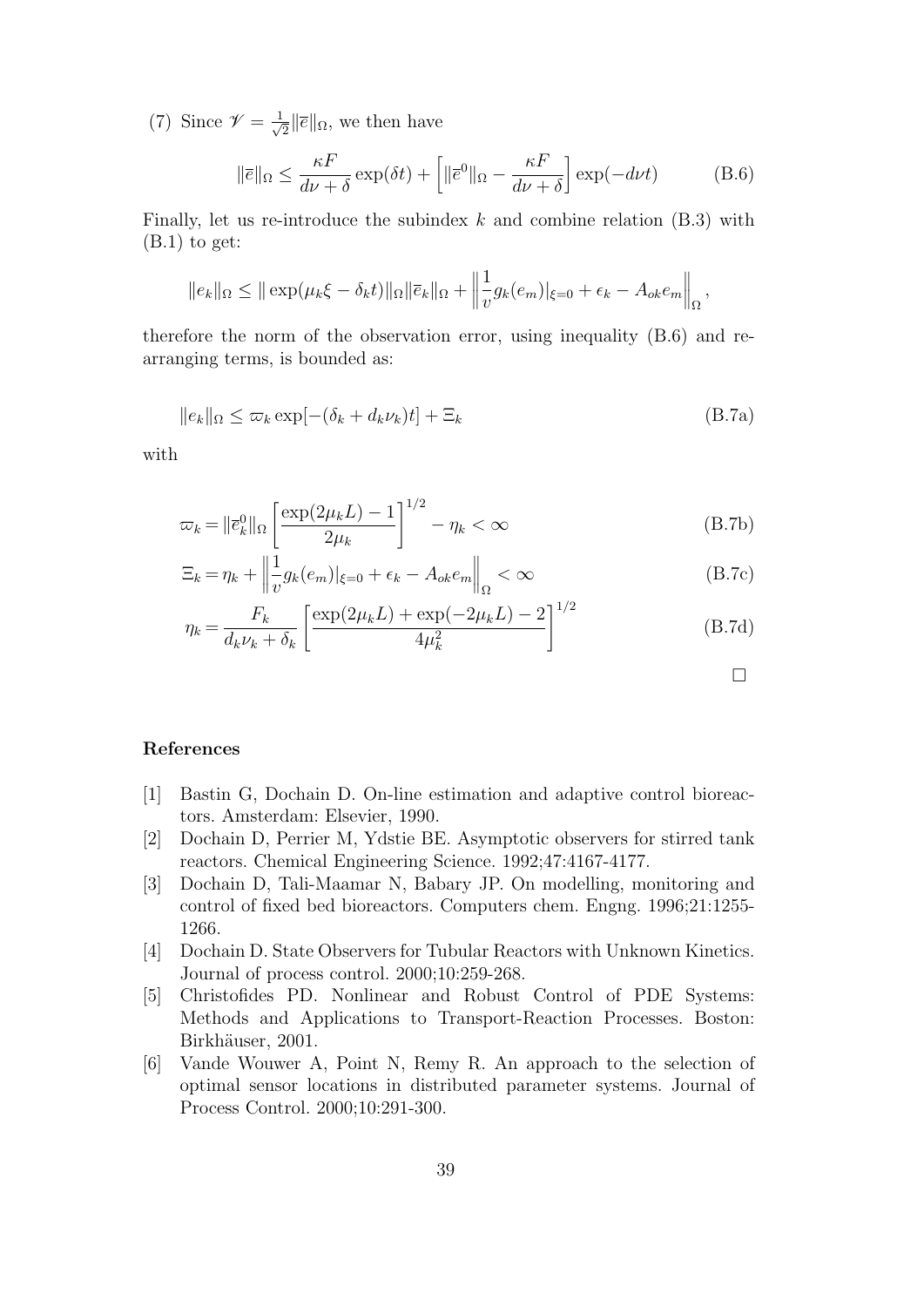- [7] Alonso A.A, Frouzakis CE, Kevrekidis IG. Optimal Sensor Placement for State Reconstruction of Distributed Process Systems. AIChE Journal. 2004;50:1438-1452.
- [8] Alonso AA, Fern´andez CV, Banga JR. Dissipative Systems: from physics to robust nonlinear control. Int. J. Robust Nonlinear Control. 2004;14:157-179.
- [9] Balsa-Canto E, Alonso AA, Banga JR. Reduced-order models for nonlinear distributed process systems and their application in dynamic optimization. Industrial & Engineering Chemistry Research. 2004;43:3353- 3363.
- [10] Alonso AA, Banga JR, S´anchez I. Passive Control Design for Distributed Process Systems: Theory and Applications. AIChE Journal. 2000;46:1593-1606.
- [11] Alonso AA, Ydstie BE. Stabilization of Distributed Systems Using Irreversible Thermodynamics. Automatica. 2001;37:1739-1755.
- [12] García MR, Vilas C, Banga JR, Alonso AA. Optimal Field Reconstruction of Distributed Process Systems from Partial Measurements. Industrial & Engineering Chemistry Research. 2007;46:530-539.
- [13] Reddy JN. An Introduction to the Finite Element Method (2nd edition). United States: McGraw-Hill, 1993.
- [14] Dochain D. State and parameter estimation in chemical and biochemical processes: a tutorial. Journal of Process Control. 2003;13:801-818.
- [15] Winkin JJ, Dochain D, Ligarius P. Dynamical analysis of distributed parameter tubular reactors. Automatica. 1992;36:349-361.
- [16] Polyanin AD. Handbook of Linear Partial Differential Equations for Engineers and Scientist. Boca Raton: Chapman & Hall, 2002.
- [17] Morrey C. Multiple Integrals in the Calculus of Variations. New York:Springer-Verlag, 1966.
- [18] Smoller J. Shock Waves and Reaction-Diffusion Equations (2nd edition). New york: Springer-Verlag, 1994.
- [19] Alonso AA, Kevrekidis IG, Banga JR, Frouzakis CE. Optimal sensor location and reduced order observer design for distributed process systems. Computers and Chemical Engineering. 2004;28:27-35.
- [20] Delattre C, Dochain D, Winkin J. Observability analysis of nonlinear tubular (bio)reactor models: a case study. Journal of Process Control. 2004;14:661-669.
- [21] Christofides PD, Daoutidis P. Finite-Dimensional Control of Parabolic PDE systems using approximate inertial manifolds. J. Math. Anal Appl.. 1997;216:398-420.
- [22] Baker J, Christofides PD. Finite Dimensional Approximation and Control of Nonlinear Parabolic PDE. Systems Internat. J. Control. 2000;73:439- 456.
- [23] Balsa-Canto E, Alonso AA, Banga JR. A novel, efficient and reliable method for thermal process design and optimization. Part I: Theory. Journal of Food Engineering. 2002;52:227-234.